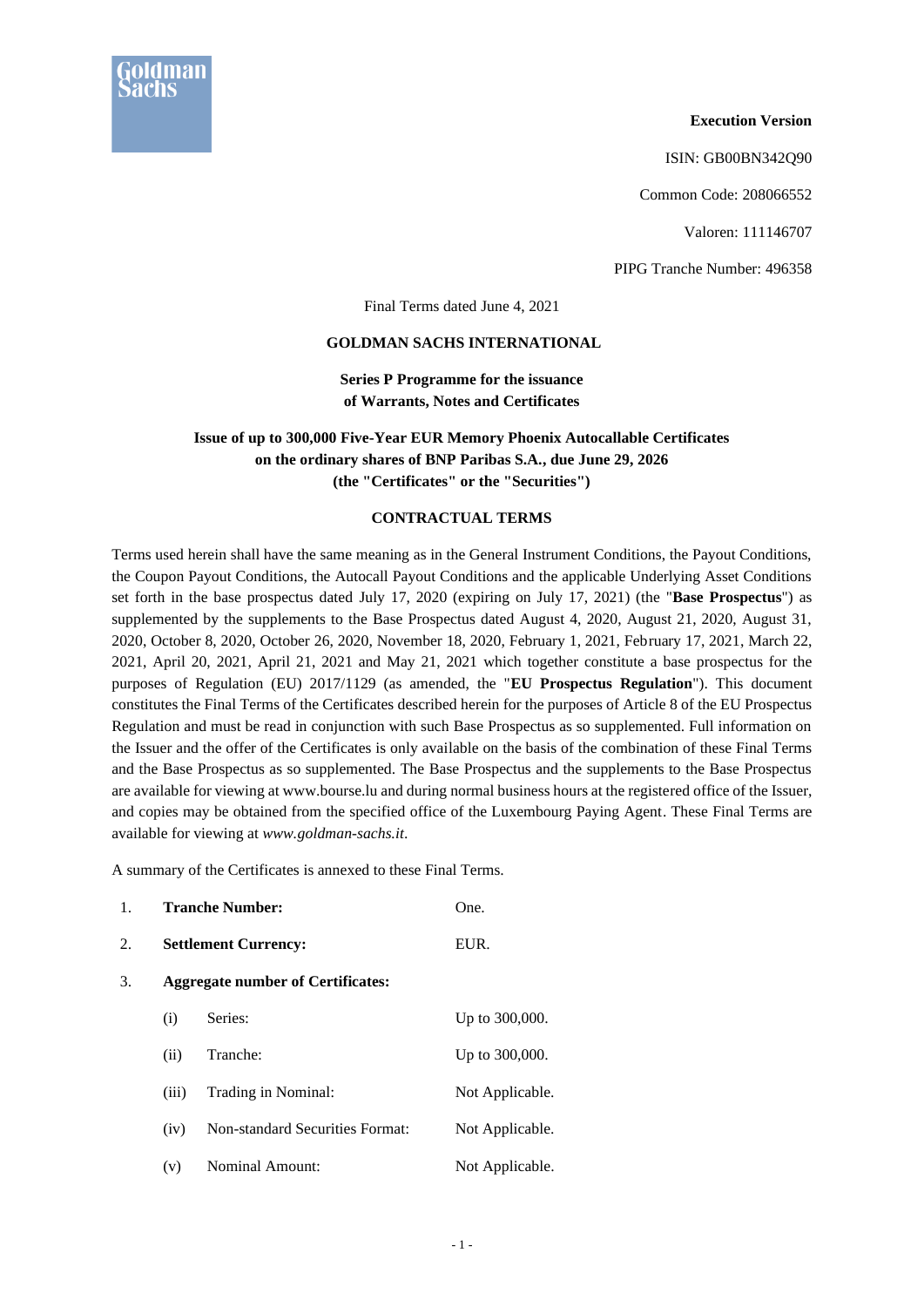| 4.  | <b>Issue Price:</b>        |                                                                                                                       | EUR 100 per Certificate.                                                                                                                                                                                                                                                                                                                                                           |
|-----|----------------------------|-----------------------------------------------------------------------------------------------------------------------|------------------------------------------------------------------------------------------------------------------------------------------------------------------------------------------------------------------------------------------------------------------------------------------------------------------------------------------------------------------------------------|
| 5.  | <b>Calculation Amount:</b> |                                                                                                                       | <b>EUR 100.</b>                                                                                                                                                                                                                                                                                                                                                                    |
| 6.  | <b>Issue Date:</b>         |                                                                                                                       | June 30, 2021.                                                                                                                                                                                                                                                                                                                                                                     |
| 7.  |                            | <b>Maturity Date:</b>                                                                                                 | Scheduled Maturity Date is June 29, 2026.                                                                                                                                                                                                                                                                                                                                          |
|     | (i)                        | <b>Strike Date:</b>                                                                                                   | Not Applicable.                                                                                                                                                                                                                                                                                                                                                                    |
|     | (ii)                       | Determination<br>Relevant<br>Date<br>(General Instrument Condition 2(a)):                                             | Final Reference Date.                                                                                                                                                                                                                                                                                                                                                              |
|     | (iii)                      | <b>Scheduled Determination Date:</b>                                                                                  | Not Applicable.                                                                                                                                                                                                                                                                                                                                                                    |
|     | (iv)                       | Maturity<br>Specific<br>First<br>Date<br>Adjustment:                                                                  | Not Applicable.                                                                                                                                                                                                                                                                                                                                                                    |
|     | (v)                        | Specific<br>Second<br>Maturity Date<br>Adjustment:                                                                    | Applicable.                                                                                                                                                                                                                                                                                                                                                                        |
|     |                            | Specified Day(s) for the<br>of<br>"Second<br>purposes<br>Maturity<br>Specific<br>Date<br>Adjustment":                 | Five Business Days.                                                                                                                                                                                                                                                                                                                                                                |
|     |                            | <b>Maturity Date Business Day</b><br>Convention for the purposes<br>of "Second Maturity Date<br>Specific Adjustment": | Following Business Day Convention.                                                                                                                                                                                                                                                                                                                                                 |
|     | (vi)                       | <b>Business Day Adjustment:</b>                                                                                       | Not Applicable.                                                                                                                                                                                                                                                                                                                                                                    |
|     | (vii)                      | American Style Adjustment:                                                                                            | Not Applicable.                                                                                                                                                                                                                                                                                                                                                                    |
|     | (viii)                     | Maturity Date Roll on Payment Date<br>Adjustment:                                                                     | Not Applicable.                                                                                                                                                                                                                                                                                                                                                                    |
| 8.  |                            | <b>Underlying Asset(s):</b>                                                                                           | The Share (as defined below).                                                                                                                                                                                                                                                                                                                                                      |
|     |                            | <b>VALUATION PROVISIONS</b>                                                                                           |                                                                                                                                                                                                                                                                                                                                                                                    |
| 9.  |                            | <b>Valuation Date(s):</b>                                                                                             | September 22, 2021, December 22, 2021, March 22,<br>2022, June 22, 2022, September 22, 2022, December 21,<br>2022, March 22, 2023, June 22, 2023, September 22,<br>2023, December 20, 2023, March 22, 2024, June 24,<br>2024, September 23, 2024, December 19, 2024, March<br>24, 2025, June 23, 2025, September 22, 2025, December<br>18, 2025, March 23, 2026 and June 22, 2026. |
|     |                            | Final Reference Date:                                                                                                 | The Valuation Date scheduled to fall on June 22, 2026.                                                                                                                                                                                                                                                                                                                             |
| 10. |                            | <b>Entry Level Observation Dates:</b>                                                                                 | Not Applicable.                                                                                                                                                                                                                                                                                                                                                                    |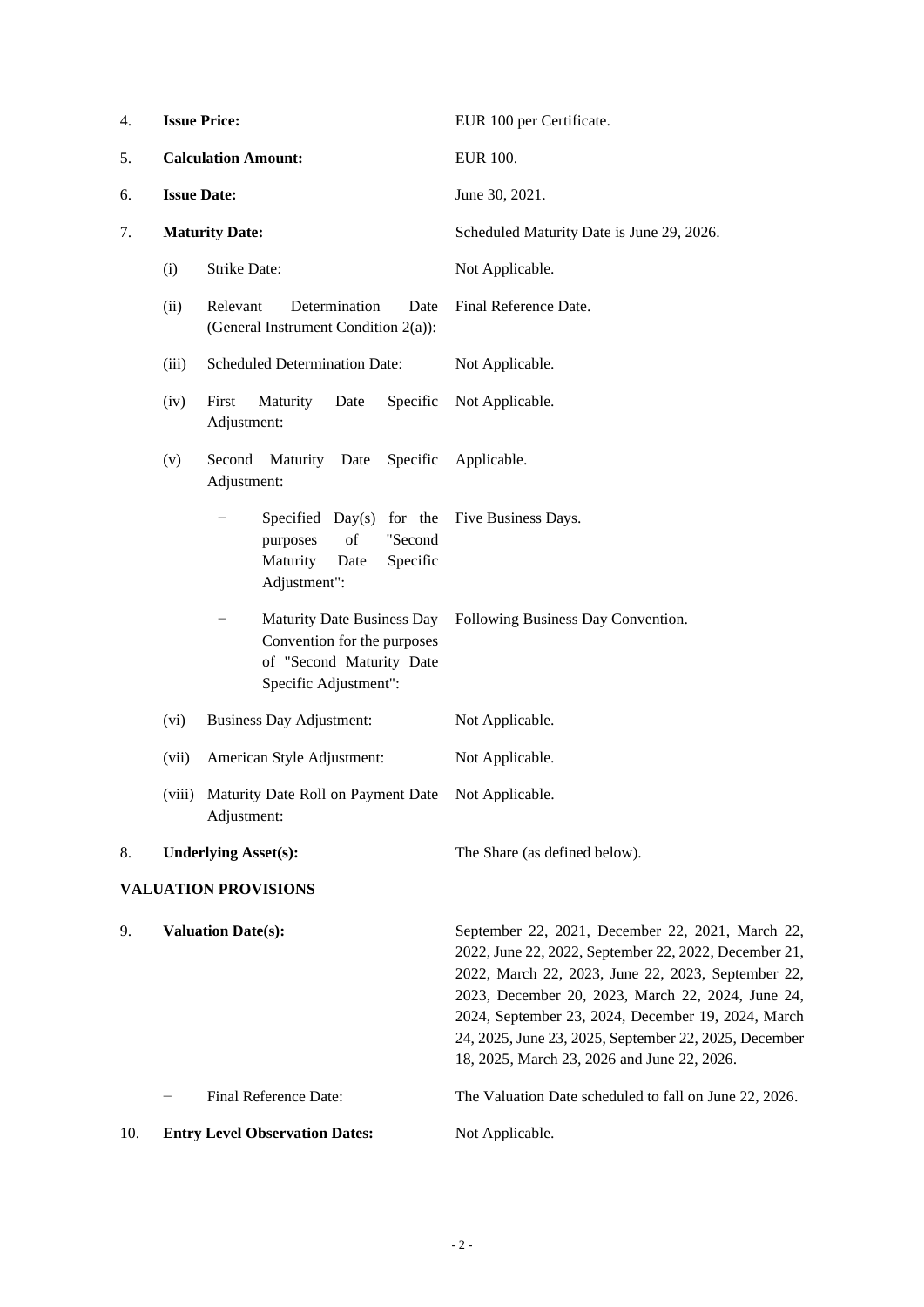| 11. | <b>Initial Valuation Date(s):</b>                                                                    | June 29, 2021.                                                    |
|-----|------------------------------------------------------------------------------------------------------|-------------------------------------------------------------------|
| 12. | Averaging:                                                                                           | Not Applicable.                                                   |
| 13. | <b>Asset Initial Price:</b>                                                                          | In respect of the Underlying Asset, the Initial Closing<br>Price. |
| 14. | <b>Adjusted Asset Final Reference Date:</b>                                                          | Not Applicable.                                                   |
| 15. | <b>Adjusted Asset Initial Reference Date:</b>                                                        | Not Applicable.                                                   |
| 16. | <b>FX (Final) Valuation Date:</b>                                                                    | Not Applicable.                                                   |
| 17. | <b>FX (Initial) Valuation Date:</b>                                                                  | Not Applicable.                                                   |
| 18. | <b>Final FX Valuation Date:</b>                                                                      | Not Applicable.                                                   |
| 19. | <b>Initial FX Valuation Date:</b>                                                                    | Not Applicable.                                                   |
|     | <b>COUPON PAYOUT CONDITIONS</b>                                                                      |                                                                   |
| 20. | <b>Coupon Payout Conditions:</b>                                                                     | Applicable.                                                       |
| 21. | <b>Interest Basis:</b>                                                                               | Conditional Coupon.                                               |
| 22. | <b>Interest Commencement Date:</b>                                                                   | Issue Date.                                                       |
| 23. | <b>Fixed</b><br>Rate<br><b>Instrument</b><br><b>Conditions</b><br>(General Instrument Condition 13): | Not Applicable.                                                   |
| 24. | BRL FX Conditions (Coupon Payout Not Applicable.<br>Condition $1.1(c)$ :                             |                                                                   |
| 25. | FX Security Conditions (Coupon Payout Not Applicable.<br>Condition $1.1(d)$ :                        |                                                                   |
| 26. | Floating Rate Instrument Conditions Not Applicable.<br>(General Instrument Condition 14):            |                                                                   |
| 27. | Change of Interest Basis (General Not Applicable.<br><b>Instrument Condition 15):</b>                |                                                                   |
| 28. | <b>Fixed</b> Coupon<br><b>Alternative</b><br>(Coupon Payout Condition 1.1):                          | <b>Amount</b> Not Applicable.                                     |
| 29. | Lock-In<br>Coupon<br>Amount<br>Payout Condition 1.1(f)):                                             | (Coupon Not Applicable.                                           |
| 30. | Conditional Coupon (Coupon Payout Applicable.<br>Condition 1.3):                                     |                                                                   |
|     | Deferred Conditional Coupon:<br>(i)                                                                  | Not Applicable.                                                   |
|     | Memory Coupon (Deferred):<br>(ii)                                                                    | Not Applicable.                                                   |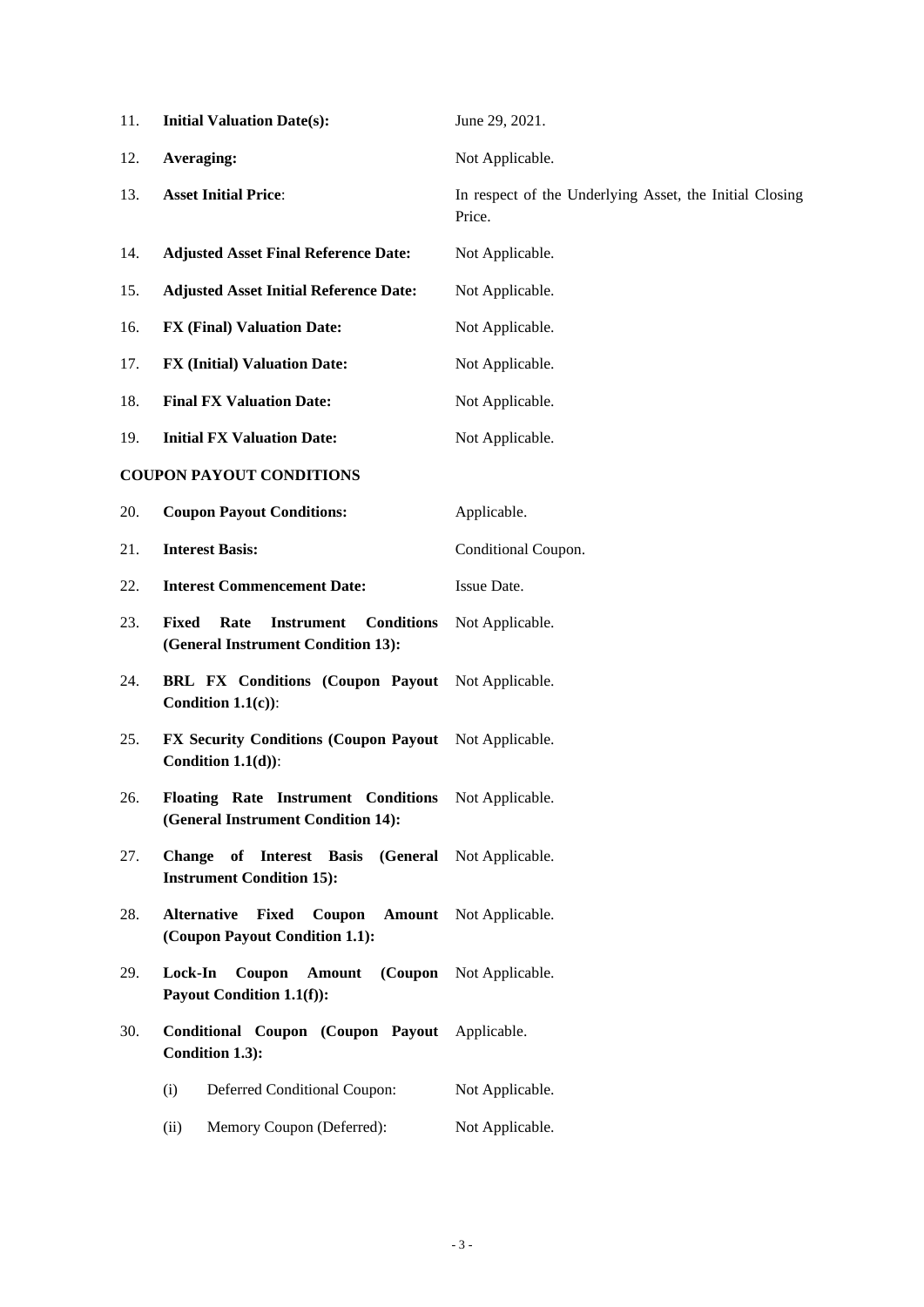| (iii)   | Coupon Payment Event:           |                                                                                                                      | Applicable, for the purposes of the definition of "Coupon<br>Payment Event" in the Coupon Payout Conditions,<br>Coupon Barrier Reference Value greater than or equal to<br>the Coupon Barrier Level is applicable in respect of each<br>Coupon Observation Date.  |
|---------|---------------------------------|----------------------------------------------------------------------------------------------------------------------|-------------------------------------------------------------------------------------------------------------------------------------------------------------------------------------------------------------------------------------------------------------------|
| (iv)    |                                 | Coupon Barrier Reference Value:                                                                                      | Coupon Barrier Closing Price.                                                                                                                                                                                                                                     |
| (v)     | Coupon Barrier Level:           |                                                                                                                      | In respect of a Coupon Observation Date and the<br>Underlying Asset, the amount set forth for the<br>Underlying Asset in the Contingent Coupon Table in the<br>column entitled "Coupon Barrier Level" in the row<br>corresponding to the Coupon Observation Date. |
|         | (a)                             | Coupon Barrier Level 1:                                                                                              | Not Applicable.                                                                                                                                                                                                                                                   |
|         | (b)                             | Coupon Barrier Level 2:                                                                                              | Not Applicable.                                                                                                                                                                                                                                                   |
| (vi)    |                                 | Coupon Observation Date:                                                                                             | Each date set forth in the Contingent Coupon Table in<br>the column entitled "Coupon Observation Date".                                                                                                                                                           |
| (vii)   |                                 | Coupon Barrier Observation Period:                                                                                   | Not Applicable.                                                                                                                                                                                                                                                   |
| (viii)  |                                 | Memory Coupon:                                                                                                       | Applicable.                                                                                                                                                                                                                                                       |
| (ix)    | Coupon Value:                   |                                                                                                                      | In respect of each Coupon Observation Date, Coupon<br>Value Multiplier Method is applicable.                                                                                                                                                                      |
|         |                                 | Coupon Value Multiplicand:                                                                                           | 0.0135.                                                                                                                                                                                                                                                           |
| (x)     | Coupon Payment Date:            |                                                                                                                      | In respect of a Coupon Observation Date, the date set<br>forth in the Contingent Coupon Table in the column<br>"Coupon Payment Date"<br>entitled<br>the<br>in<br>row<br>corresponding to such Coupon Observation Date.                                            |
|         | (a)                             | First Coupon Payment Date Not Applicable.<br>Specific Adjustment:                                                    |                                                                                                                                                                                                                                                                   |
|         | (b)                             | Second Coupon Payment Date<br>Specific Adjustment:                                                                   | Applicable in respect of each Coupon Payment Date<br>other than the Maturity Date.                                                                                                                                                                                |
|         |                                 | Specified Number of Business<br>$Day(s)$ for the purposes of<br>"Second Coupon Payment<br>Date Specific Adjustment": | Five Business Days.                                                                                                                                                                                                                                               |
|         |                                 | Relevant Coupon Payment<br><b>Determination Date:</b>                                                                | The Coupon Observation Date corresponding to such<br>Coupon Payment Date.                                                                                                                                                                                         |
| $(x_i)$ |                                 | Multi-Coupon Value:                                                                                                  | Not Applicable.                                                                                                                                                                                                                                                   |
| (xii)   | Simultaneous Coupon Conditions: |                                                                                                                      | Not Applicable.                                                                                                                                                                                                                                                   |

## **Contingent Coupon Table**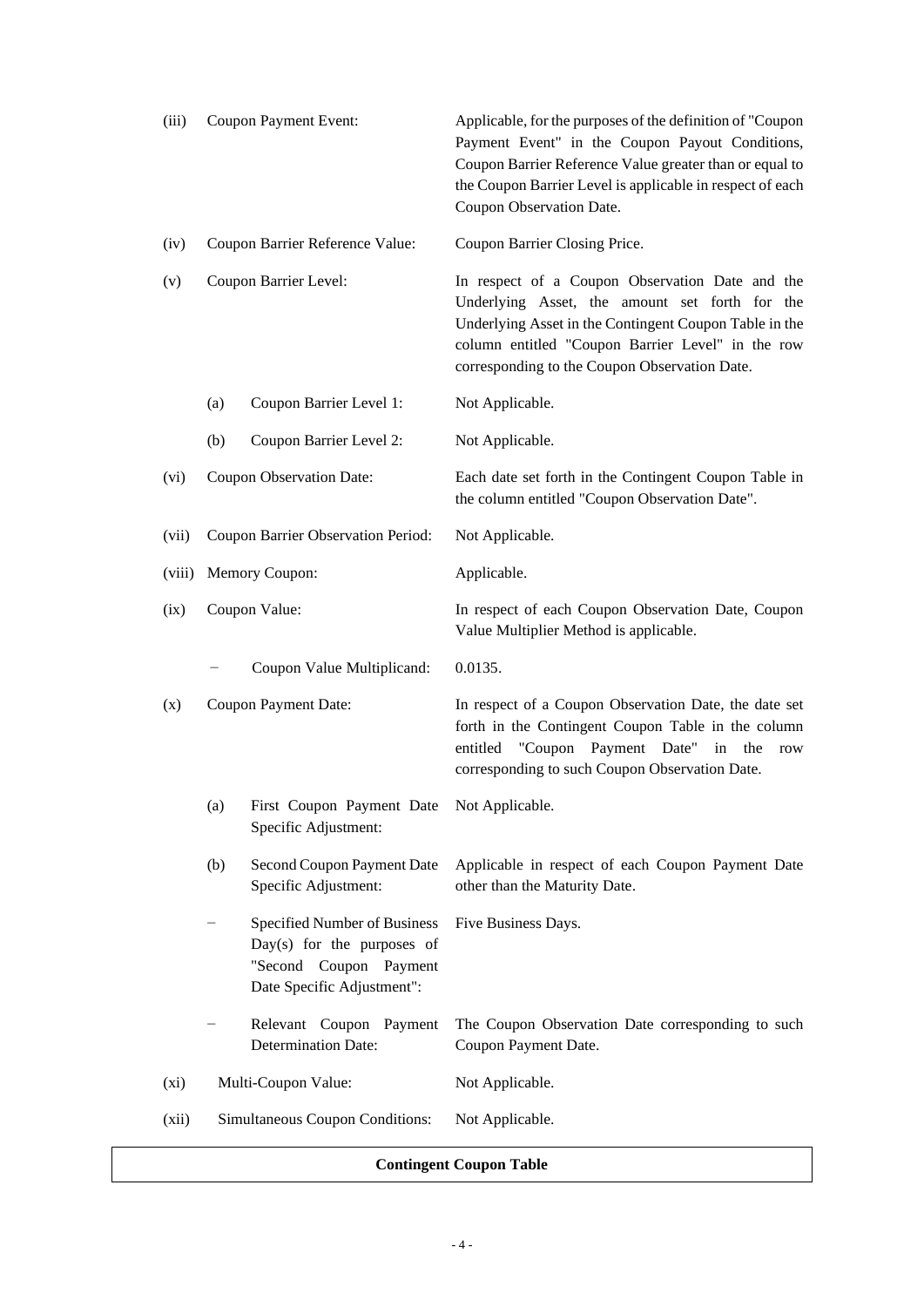| <b>Coupon Observation</b><br>Date                                | <b>Coupon Payment Date</b> | <b>Coupon Barrier Level</b>                               | <b>Coupon Value</b><br><b>Multiplier</b> |
|------------------------------------------------------------------|----------------------------|-----------------------------------------------------------|------------------------------------------|
| The Valuation Date<br>scheduled to fall on<br>September 22, 2021 | September 29, 2021         | 70 per cent. (70%) of the<br><b>Asset Initial Price</b>   | 1                                        |
| The Valuation Date<br>scheduled to fall on<br>December 22, 2021  | December 29, 2021          | 70 per cent. (70%) of the<br><b>Asset Initial Price</b>   | $\overline{2}$                           |
| The Valuation Date<br>scheduled to fall on<br>March 22, 2022     | March 29, 2022             | 70 per cent. (70%) of the<br><b>Asset Initial Price</b>   | 3                                        |
| The Valuation Date<br>scheduled to fall on<br>June 22, 2022      | June 29, 2022              | 70 per cent. (70%) of the<br><b>Asset Initial Price</b>   | $\overline{4}$                           |
| The Valuation Date<br>scheduled to fall on<br>September 22, 2022 | September 29, 2022         | 70 per cent. (70%) of the<br><b>Asset Initial Price</b>   | 5                                        |
| The Valuation Date<br>scheduled to fall on<br>December 21, 2022  | December 29, 2022          | 70 per cent. (70%) of the<br><b>Asset Initial Price</b>   | 6                                        |
| The Valuation Date<br>scheduled to fall on<br>March 22, 2023     | March 29, 2023             | 70 per cent. (70%) of the<br><b>Asset Initial Price</b>   | 7                                        |
| The Valuation Date<br>scheduled to fall on<br>June 22, 2023      | June 29, 2023              | 70 per cent. (70%) of the<br><b>Asset Initial Price</b>   | $\,8\,$                                  |
| The Valuation Date<br>scheduled to fall on<br>September 22, 2023 | September 29, 2023         | 70 per cent. (70%) of the<br><b>Asset Initial Price</b>   | 9                                        |
| The Valuation Date<br>scheduled to fall on<br>December 20, 2023  | December 29, 2023          | 70 per cent. $(70%)$ of the<br><b>Asset Initial Price</b> | 10                                       |
| The Valuation Date<br>scheduled to fall on<br>March 22, 2024     | April 2, 2024              | 70 per cent. $(70%)$ of the<br><b>Asset Initial Price</b> | 11                                       |
| The Valuation Date<br>scheduled to fall on<br>June 24, 2024      | July 1, 2024               | 70 per cent. (70%) of the<br><b>Asset Initial Price</b>   | 12                                       |
| The Valuation Date<br>scheduled to fall on<br>September 23, 2024 | September 30, 2024         | 70 per cent. (70%) of the<br><b>Asset Initial Price</b>   | 13                                       |
| The Valuation Date<br>scheduled to fall on<br>December 19, 2024  | December 30, 2024          | 70 per cent. (70%) of the<br><b>Asset Initial Price</b>   | 14                                       |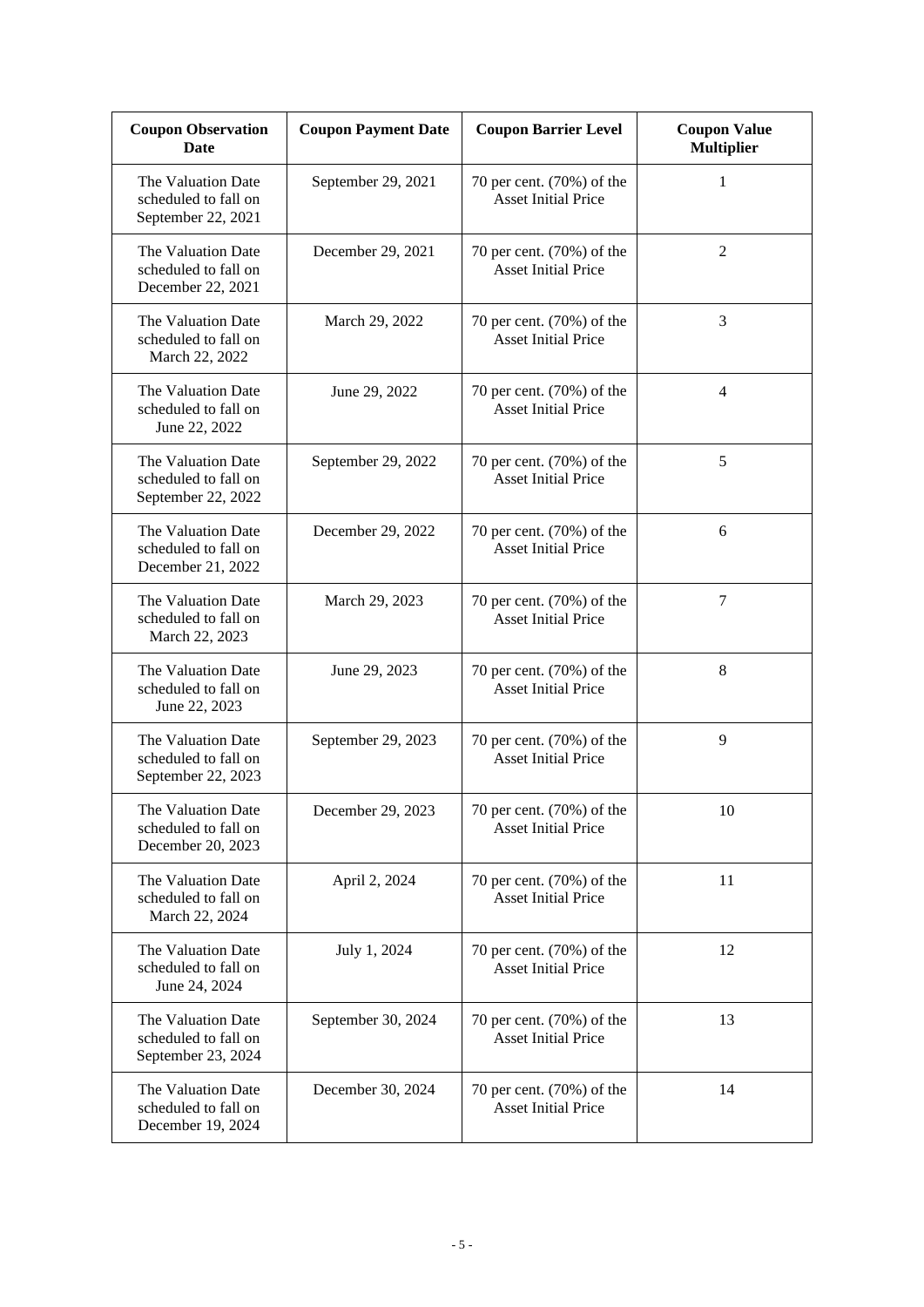| The Valuation Date<br>scheduled to fall on<br>March 24, 2025     | March 31, 2025       | 70 per cent. (70%) of the<br><b>Asset Initial Price</b>    | 15 |
|------------------------------------------------------------------|----------------------|------------------------------------------------------------|----|
| The Valuation Date<br>scheduled to fall on<br>June 23, 2025      | June 30, 2025        | 70 per cent. $(70\%)$ of the<br><b>Asset Initial Price</b> | 16 |
| The Valuation Date<br>scheduled to fall on<br>September 22, 2025 | September 29, 2025   | 70 per cent. $(70%)$ of the<br><b>Asset Initial Price</b>  | 17 |
| The Valuation Date<br>scheduled to fall on<br>December 18, 2025  | December 29, 2025    | 70 per cent. (70%) of the<br><b>Asset Initial Price</b>    | 18 |
| The Valuation Date<br>scheduled to fall on<br>March 23, 2026     | March 30, 2026       | 70 per cent. $(70%)$ of the<br><b>Asset Initial Price</b>  | 19 |
| <b>Final Reference Date</b>                                      | <b>Maturity Date</b> | 70 per cent. $(70\%)$ of the<br><b>Asset Initial Price</b> | 20 |

31. **Range Accrual Coupon (Coupon Payout**  Not Applicable. **Condition 1.4):**

- 32. **Performance Coupon (Coupon Payout**  Not Applicable. **Condition 1.5):**
- 33. **Dual Currency Coupon (Coupon Payout**  Not Applicable. **Condition 1.6):**

### **AUTOCALL PAYOUT CONDITIONS**

- 34. **Automatic Early Exercise (General**  Applicable. **Instrument Condition 17):**
	- (i) Applicable Date(s): Each Autocall Observation Date.

(ii) Automatic Early Exercise Date(s): Each date set forth in the Autocall Table in the column entitled "Automatic Early Exercise Date".

- (a) First Automatic Early Exercise Date Specific Adjustment: Not Applicable.
- (b) Second Automatic Early Exercise Date Specific Adjustment: Applicable.
- − Automatic Early Exercise Specified Day(s) for the purposes of "Second Automatic Early Exercise Date Specific Adjustment": Five Business Days.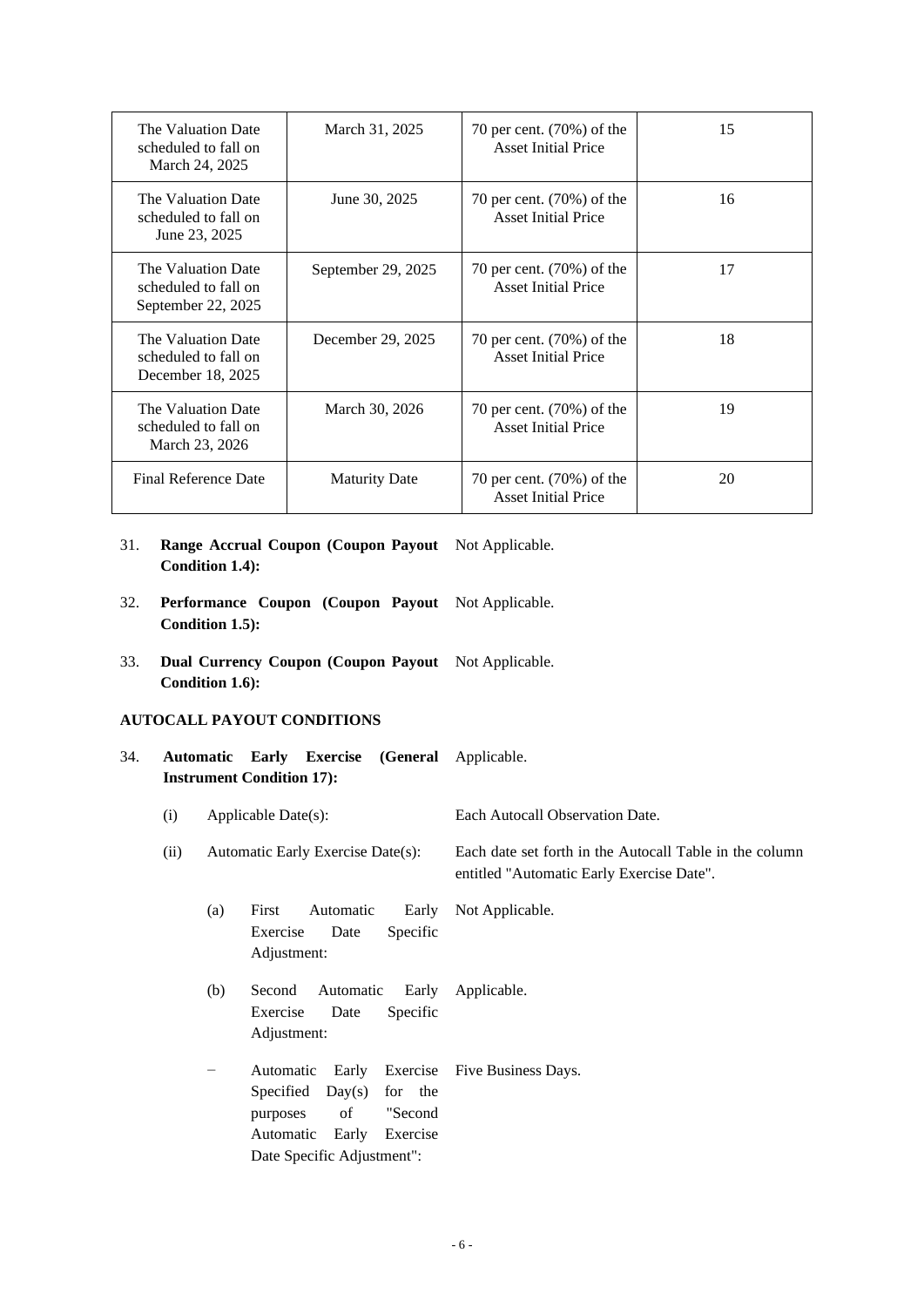|     |        | Relevant Automatic<br>Early<br><b>Exercise Determination Date:</b> | The Applicable Date corresponding to such Scheduled<br>Automatic Early Exercise Date.                                                                                                                                                                                            |
|-----|--------|--------------------------------------------------------------------|----------------------------------------------------------------------------------------------------------------------------------------------------------------------------------------------------------------------------------------------------------------------------------|
|     | (iii)  | Automatic<br>Exercise<br>Early<br>Amount(s):                       | In respect of each Applicable Date, the Autocall Event<br>Amount corresponding to such Applicable Date.                                                                                                                                                                          |
| 35. |        | <b>Autocall Payout Conditions:</b>                                 | Applicable.                                                                                                                                                                                                                                                                      |
|     | (i)    | <b>Autocall Event:</b>                                             | Applicable, for the purposes of the definition of<br>"Autocall Event" in the Autocall Payout Conditions,<br>Autocall Reference Value greater than or equal to the<br>Autocall Level is applicable in respect of each Autocall<br>Observation Date.                               |
|     |        | No Coupon Amount payable<br>following Autocall Event:              | Not Applicable.                                                                                                                                                                                                                                                                  |
|     | (ii)   | Daily Autocall Event Amount:                                       | Not Applicable.                                                                                                                                                                                                                                                                  |
|     | (iii)  | Autocall Reference Value:                                          | Autocall Closing Price.                                                                                                                                                                                                                                                          |
|     | (iv)   | Autocall Level:                                                    | In respect of each Autocall Observation Date and the<br>Underlying Asset, the percentage of the Asset Initial<br>Price of such Underlying Asset set forth in the Autocall<br>Table in the column "Autocall Level" in the row<br>corresponding to such Autocall Observation Date. |
|     |        | Autocall Level Comparative<br>Method:                              | Not Applicable.                                                                                                                                                                                                                                                                  |
|     | (v)    | <b>TARN Amount:</b>                                                | Not Applicable.                                                                                                                                                                                                                                                                  |
|     | (vi)   | <b>Autocall Observation Date:</b>                                  | Each date set forth in the Autocall Table in the column<br>entitled "Autocall Observation Date".                                                                                                                                                                                 |
|     | (vii)  | <b>Autocall Observation Period:</b>                                | Not Applicable.                                                                                                                                                                                                                                                                  |
|     | (viii) | <b>Autocall Event Amount:</b>                                      | In respect of each Autocall Observation Date, EUR 100.                                                                                                                                                                                                                           |
|     | (ix)   | Simultaneous Autocall Conditions:                                  | Not Applicable.                                                                                                                                                                                                                                                                  |
|     | (x)    | Autocall Observation Period (Per<br>AOD):                          | Not Applicable.                                                                                                                                                                                                                                                                  |

| <b>AUTOCALL TABLE</b>                                         |                                      |                                                              |  |  |
|---------------------------------------------------------------|--------------------------------------|--------------------------------------------------------------|--|--|
| <b>Autocall Observation Date</b>                              | <b>Automatic Early Exercise Date</b> | <b>Autocall Level</b>                                        |  |  |
| The Valuation Date scheduled to<br>fall on June 22, $2022$    | June 29, 2022                        | 100 per cent. $(100\%)$ of the Asset<br><b>Initial Price</b> |  |  |
| The Valuation Date scheduled to<br>fall on September 22, 2022 | September 29, 2022                   | 100 per cent. $(100\%)$ of the Asset<br><b>Initial Price</b> |  |  |
| The Valuation Date scheduled to<br>fall on December 21, 2022  | December 29, 2022                    | 100 per cent. $(100\%)$ of the Asset<br><b>Initial Price</b> |  |  |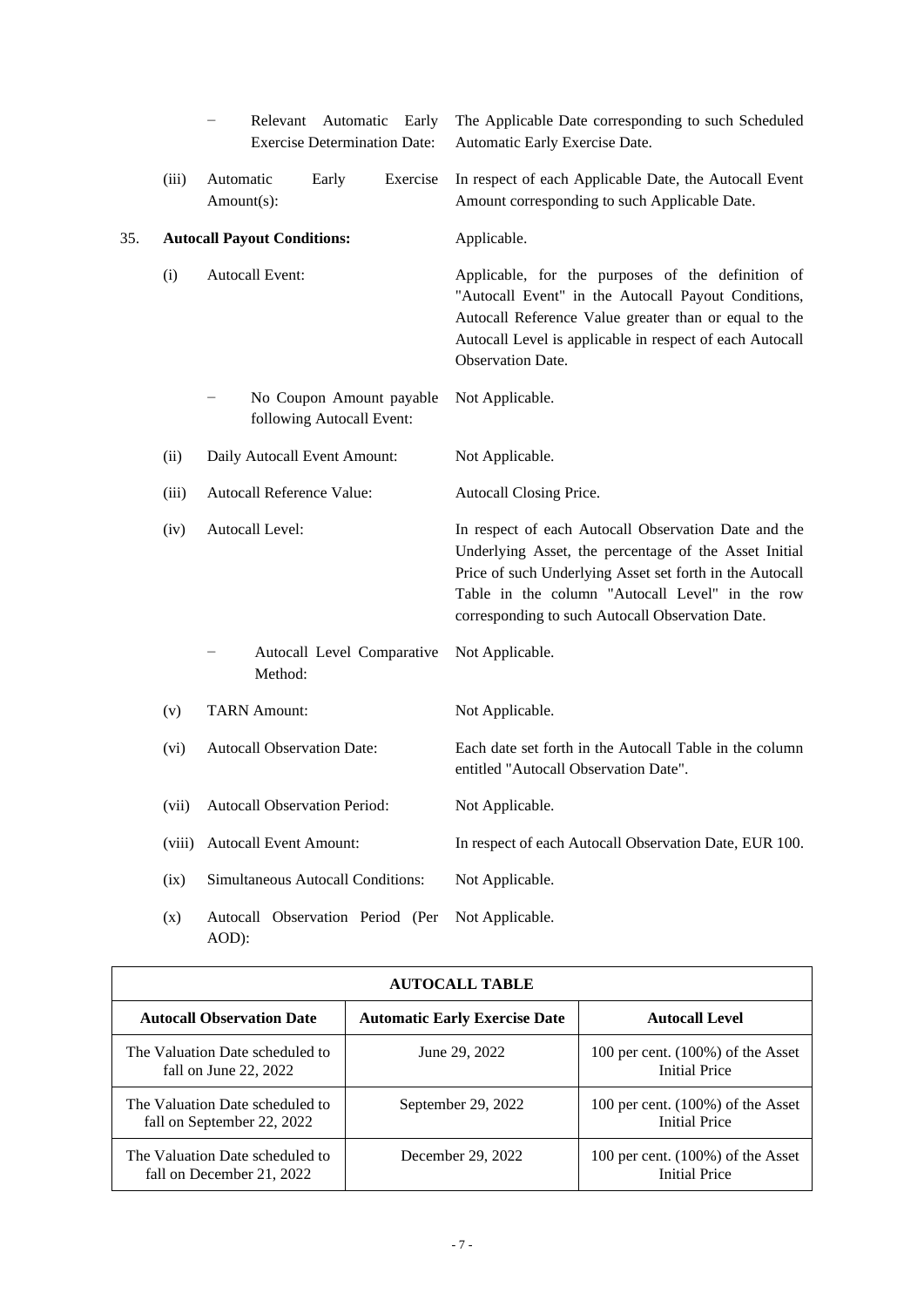| The Valuation Date scheduled to<br>fall on March 22, 2023     | March 29, 2023     | 100 per cent. $(100\%)$ of the Asset<br><b>Initial Price</b> |
|---------------------------------------------------------------|--------------------|--------------------------------------------------------------|
| The Valuation Date scheduled to<br>fall on June 22, 2023      | June 29, 2023      | 100 per cent. $(100\%)$ of the Asset<br><b>Initial Price</b> |
| The Valuation Date scheduled to<br>fall on September 22, 2023 | September 29, 2023 | 100 per cent. $(100\%)$ of the Asset<br><b>Initial Price</b> |
| The Valuation Date scheduled to<br>fall on December 20, 2023  | December 29, 2023  | 100 per cent. $(100\%)$ of the Asset<br><b>Initial Price</b> |
| The Valuation Date scheduled to<br>fall on March 22, 2024     | April 2, 2024      | 100 per cent. $(100\%)$ of the Asset<br><b>Initial Price</b> |
| The Valuation Date scheduled to<br>fall on June 24, 2024      | July 1, 2024       | 100 per cent. $(100\%)$ of the Asset<br><b>Initial Price</b> |
| The Valuation Date scheduled to<br>fall on September 23, 2024 | September 30, 2024 | 100 per cent. (100%) of the Asset<br><b>Initial Price</b>    |
| The Valuation Date scheduled to<br>fall on December 19, 2024  | December 30, 2024  | 100 per cent. $(100\%)$ of the Asset<br><b>Initial Price</b> |
| The Valuation Date scheduled to<br>fall on March 24, 2025     | March 31, 2025     | 100 per cent. $(100\%)$ of the Asset<br><b>Initial Price</b> |
| The Valuation Date scheduled to<br>fall on June 23, 2025      | June 30, 2025      | 100 per cent. (100%) of the Asset<br><b>Initial Price</b>    |
| The Valuation Date scheduled to<br>fall on September 22, 2025 | September 29, 2025 | 100 per cent. (100%) of the Asset<br><b>Initial Price</b>    |
| The Valuation Date scheduled to<br>fall on December 18, 2025  | December 29, 2025  | 100 per cent. (100%) of the Asset<br><b>Initial Price</b>    |
| The Valuation Date scheduled to<br>fall on March 23, 2026     | March 30, 2026     | 100 per cent. $(100\%)$ of the Asset<br><b>Initial Price</b> |

## **SETTLEMENT AMOUNT AND PAYOUT CONDITIONS**

| 36. |         | Settlement:                                                             | Cash Settlement is applicable. |
|-----|---------|-------------------------------------------------------------------------|--------------------------------|
| 37. | $1.1$ : | <b>Single Limb Payout (Payout Condition</b> Not Applicable.             |                                |
| 38. | $1.2$ : | <b>Multiple Limb Payout (Payout Condition</b> Applicable.               |                                |
|     | (i)     | <b>Trigger Event (Payout Condition</b> Not Applicable.<br>$1.2(a)(i)$ : |                                |
|     | (ii)    | <b>Payout 1 (Payout Condition</b> Applicable.<br>$1.2(b)(i)(A))$ :      |                                |
|     |         |                                                                         |                                |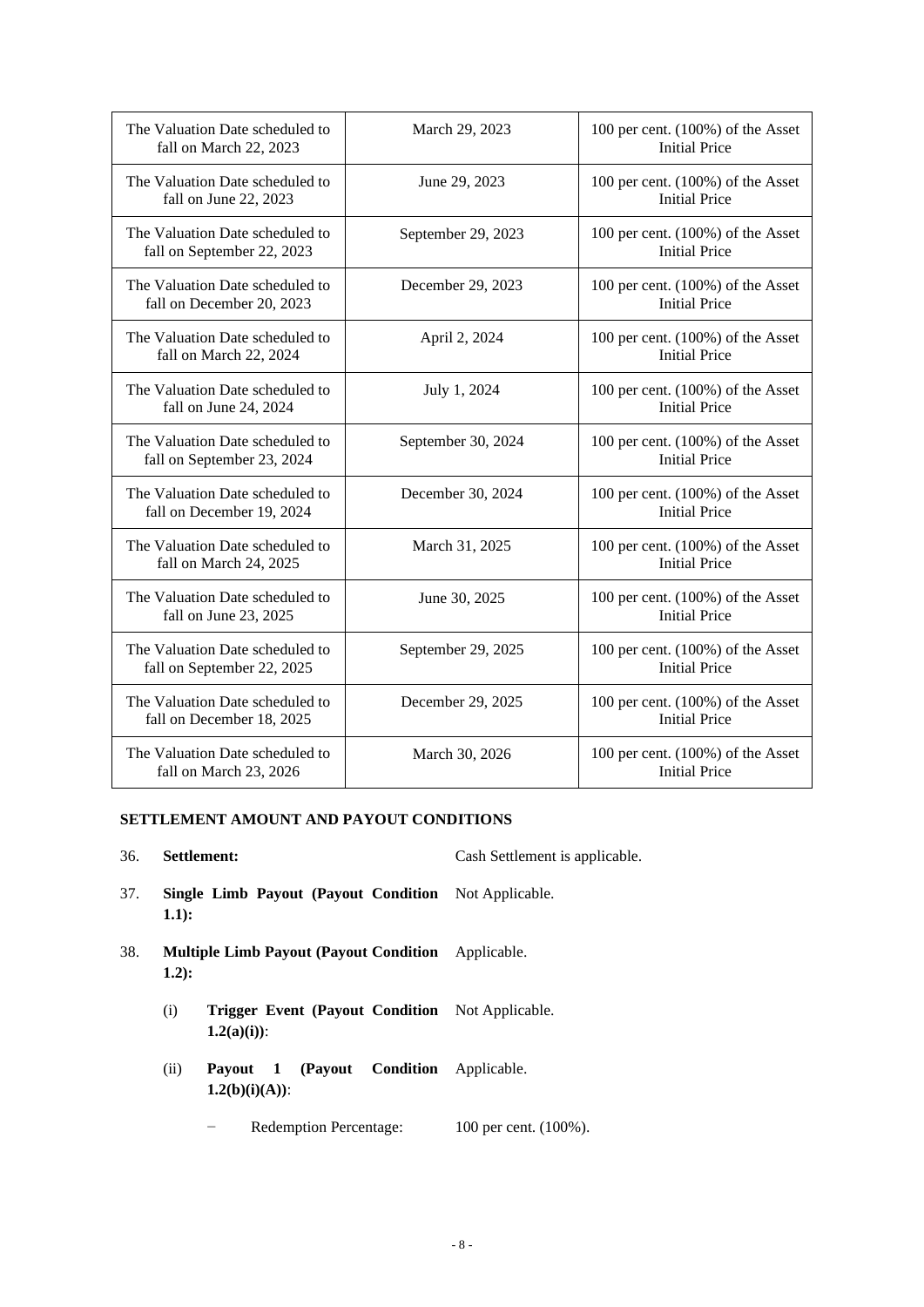- (iii) **Payout 2 (Payout Condition 1.2(b)(i)(B)):** Not Applicable.
- (iv) **Payout 3 (Payout Condition 1.2(b)(i)(C)):** Not Applicable.
- (v) **Payout 4 (Payout Condition 1.2(b)(i)(D)):** Not Applicable.
- (vi) **Payout 5 (Payout Condition 1.2(b)(i)(E)):** Not Applicable.
- (vii) **Payout 6 (Payout Condition 1.2(b)(i)(F)):** Not Applicable.
- (viii) **Payout 7 (Payout Condition 1.2(b)(i)(G)):** Not Applicable.
- (ix) **Payout 8 (Payout Condition 1.2(b)(i)(H)):** Not Applicable.
- (x) **Payout 9 (Payout Condition 1.2(b)(i)(I)):** Not Applicable.
- (xi) **Payout 10 (Payout Condition 1.2(b)(i)(J)):** Not Applicable.
- (xii) **Payout 11 (Payout Condition 1.2(b)(i)(K)):** Not Applicable.
- (xiii) **Payout 12 (Payout Condition 1.2(b)(i)(L)):** Not Applicable.
- (xiv) **Payout 13 (Payout Condition 1.2(b)(i)(M)):** Not Applicable.
- (xv) **Downside Cash Settlement (Payout Condition 1.2(c)(i)(A))**: Applicable, for the purpose of Payout Condition  $1.2(c)(i)(A)$ , Single Asset is applicable.
	- (a) Minimum Percentage: Not Applicable. (b) Final Value: Final Closing Price. (c) Initial Value: 100 per cent. (100%) of the Initial Closing Price. (d) Downside Cap: Not Applicable. (e) Downside Floor: Not Applicable. (f) Final/Initial (FX): Not Applicable. (g) Asset FX: Not Applicable. (h) Buffer Level: Not Applicable.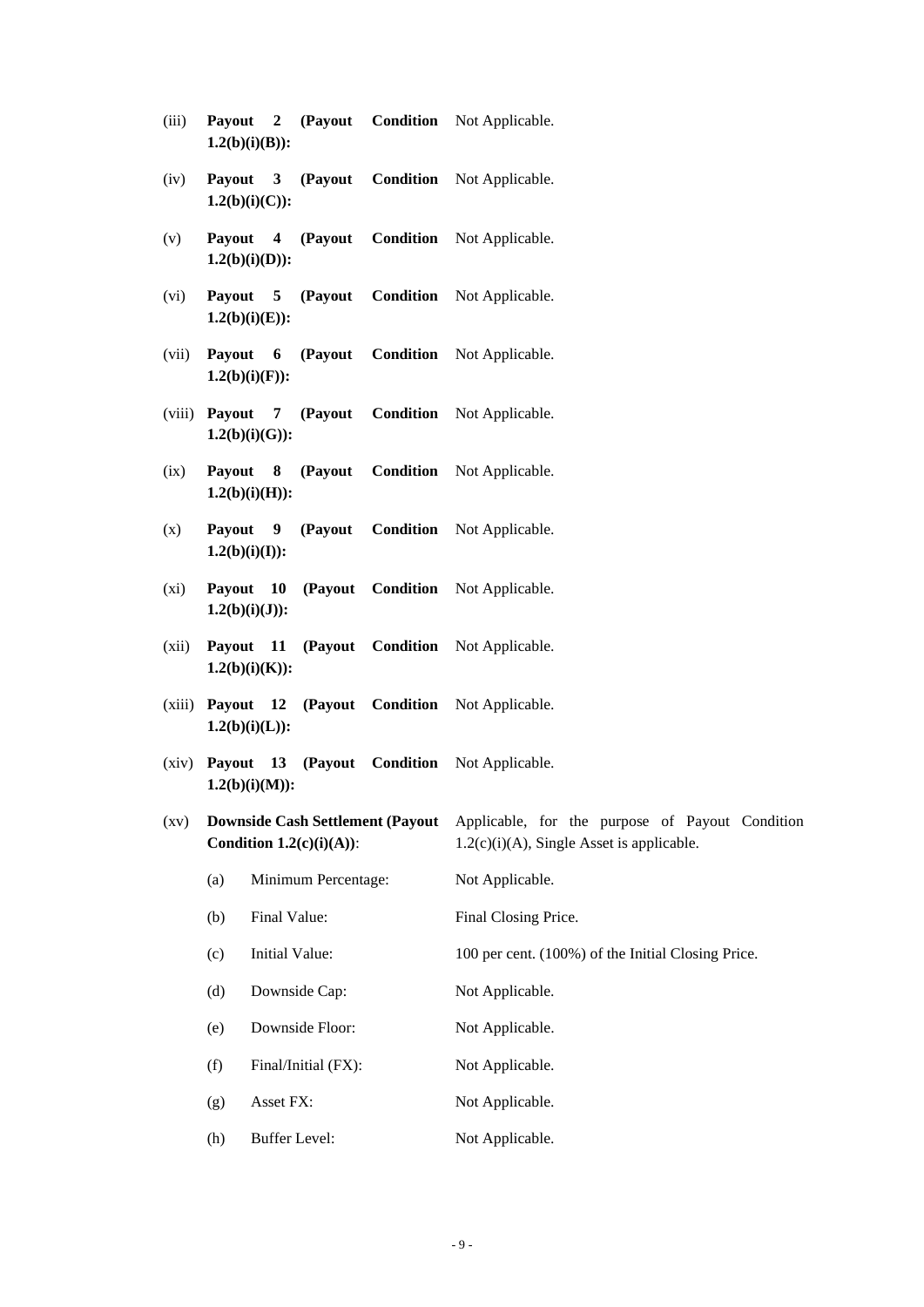|     | Reference Price (Final):<br>(i)<br>(j)<br>Reference Price (Initial): |                 |                                                                        | For the purpose of Payout Condition $1.2(c)(i)(A)$ , Not<br>Applicable.                                                                                              |
|-----|----------------------------------------------------------------------|-----------------|------------------------------------------------------------------------|----------------------------------------------------------------------------------------------------------------------------------------------------------------------|
|     |                                                                      |                 |                                                                        | For the purpose of Payout Condition $1.2(c)(i)(A)$ , Not<br>Applicable.                                                                                              |
|     |                                                                      | (k)             | Perf:                                                                  | For the purpose of Payout Condition $1.2(c)(i)(A)$ , Not<br>Applicable.                                                                                              |
|     |                                                                      | (1)             | Strike:                                                                | For the purpose of Payout Condition $1.2(c)(i)(A)$ , Not<br>Applicable.                                                                                              |
|     |                                                                      | (m)             | Participation:                                                         | For the purpose of Payout Condition $1.2(c)(i)(A)$ , Not<br>Applicable.                                                                                              |
|     |                                                                      | (n)             | FXR:                                                                   | For the purpose of Payout Condition $1.2(c)(i)(A)$ , Not<br>Applicable.                                                                                              |
|     |                                                                      | (0)             | Reference<br>Value<br>(Final<br>Value):                                | Not Applicable.                                                                                                                                                      |
|     |                                                                      | (p)             | Reference<br>Value<br>(Initial<br>Value):                              | Not Applicable.                                                                                                                                                      |
|     |                                                                      | (q)             | <b>Basket Strike:</b>                                                  | Not Applicable.                                                                                                                                                      |
|     | (xvi)                                                                | <b>Downside</b> | <b>Physical</b><br><b>Settlement</b><br>(Payout Condition 1.2(c)(ii)): | Not Applicable.                                                                                                                                                      |
| 39. | $1.4)$ :                                                             |                 | <b>Dual Currency Payout (Payout Condition</b>                          | Not Applicable.                                                                                                                                                      |
| 40. | <b>Warrants Payout (Payout Condition 1.3):</b>                       |                 |                                                                        | Not Applicable.                                                                                                                                                      |
| 41. | <b>Portfolio Payout (Payout Condition 1.5):</b>                      |                 |                                                                        | Not Applicable.                                                                                                                                                      |
| 42. | <b>Barrier</b>                                                       | Condition 2):   | <b>Conditions</b><br>(Payout<br><b>Event</b>                           | Applicable.                                                                                                                                                          |
|     | (i)                                                                  |                 | <b>Barrier Event:</b>                                                  | Applicable, for the purposes of the definition of "Barrier<br>Event" in the Payout Conditions, Barrier Reference<br>Value less than the Barrier Level is applicable. |
|     | (ii)                                                                 |                 | Barrier Reference Value:                                               | Barrier Closing Price is applicable.                                                                                                                                 |
|     | (iii)                                                                |                 | Barrier Level:                                                         | 70 per cent. (70%) of the Asset Initial Price.                                                                                                                       |
|     |                                                                      | (a)             | Barrier Level 1:                                                       | Not Applicable.                                                                                                                                                      |
|     |                                                                      | (b)             | Barrier Level 2:                                                       | Not Applicable.                                                                                                                                                      |
|     | (iv)                                                                 |                 | <b>Barrier Observation Period:</b>                                     | Not Applicable.                                                                                                                                                      |
|     | (v)                                                                  |                 | Lock-In Event Condition:                                               | Not Applicable.                                                                                                                                                      |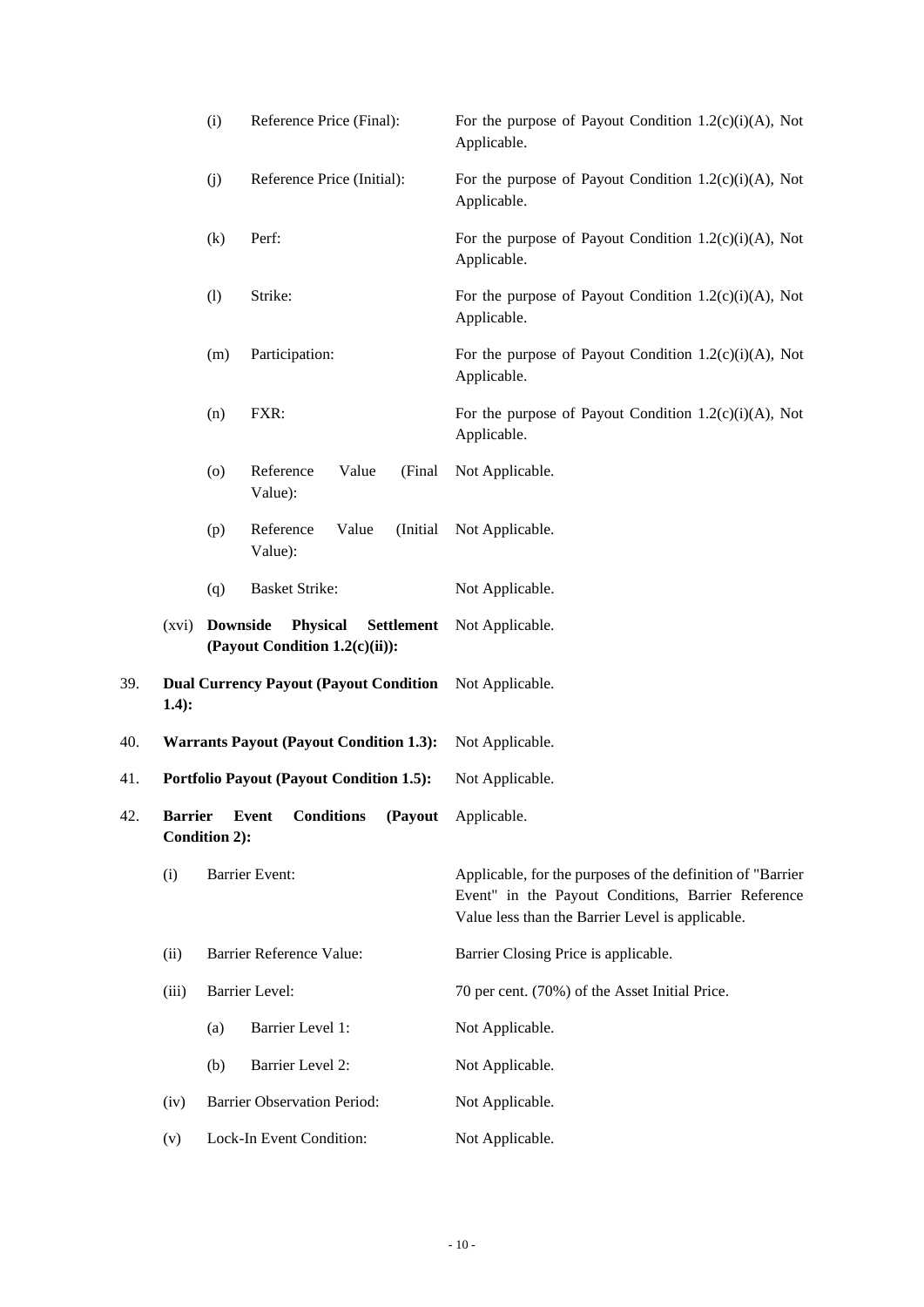|     | (vi)<br>Star Event:                                                             | Not Applicable.                                                                                                                                                                    |
|-----|---------------------------------------------------------------------------------|------------------------------------------------------------------------------------------------------------------------------------------------------------------------------------|
| 43. | <b>Conditions</b><br>(Payout<br><b>Trigger</b><br>Event<br><b>Condition 3):</b> | Not Applicable.                                                                                                                                                                    |
| 44. | <b>Currency Conversion:</b>                                                     | Not Applicable.                                                                                                                                                                    |
| 45. | Physical Settlement (General Instrument Not Applicable.<br>Condition 9(e)):     |                                                                                                                                                                                    |
| 46. | Non-scheduled<br><b>Early</b><br>Amount:                                        | Repayment Fair Market Value.                                                                                                                                                       |
|     | Adjusted for Issuer Expenses Applicable.<br>and Costs:                          |                                                                                                                                                                                    |
|     | <b>EXERCISE PROVISIONS</b>                                                      |                                                                                                                                                                                    |
| 47. | <b>Instrument Condition 9):</b>                                                 | <b>Exercise Style of Certificates (General</b> The Certificates are European Style Instruments.<br>General Instrument Condition 9(b) is applicable.                                |
| 48. | <b>Exercise Period:</b>                                                         | Not Applicable.                                                                                                                                                                    |
| 49. | <b>Specified Exercise Dates:</b>                                                | Not Applicable.                                                                                                                                                                    |
| 50. | <b>Expiration Date:</b>                                                         | If:                                                                                                                                                                                |
|     |                                                                                 | (i)<br>an Automatic Early Exercise Event does not<br>occur on any Applicable Date, the Final<br>Reference Date; or                                                                 |
|     |                                                                                 | an Automatic Early Exercise Event occurs on any<br>(ii)<br>Applicable Date, such Applicable Date.                                                                                  |
|     | Expiration Date is Business<br>Day Adjusted:                                    | Not Applicable.                                                                                                                                                                    |
| 51. | Redemption at the option of the Issuer<br>(General Instrument Condition 18):    | Not Applicable.                                                                                                                                                                    |
| 52. | <b>Automatic Exercise (General Instrument</b><br>Condition 9(i)):               | The Certificates are Automatic Exercise Instruments -<br>General Instrument Condition 9(i) is applicable, save<br>that General Instrument Condition 9(i)(ii) is not<br>applicable. |
| 53. | Minimum Exercise Number (General<br><b>Instrument Condition 12(a)):</b>         | Not Applicable.                                                                                                                                                                    |
| 54. | <b>Permitted Multiple (General Instrument</b><br>Condition $12(a)$ :            | Not Applicable.                                                                                                                                                                    |
| 55. | <b>Maximum Exercise Number:</b>                                                 | Not Applicable.                                                                                                                                                                    |
| 56. | <b>Strike Price:</b>                                                            | Not Applicable.                                                                                                                                                                    |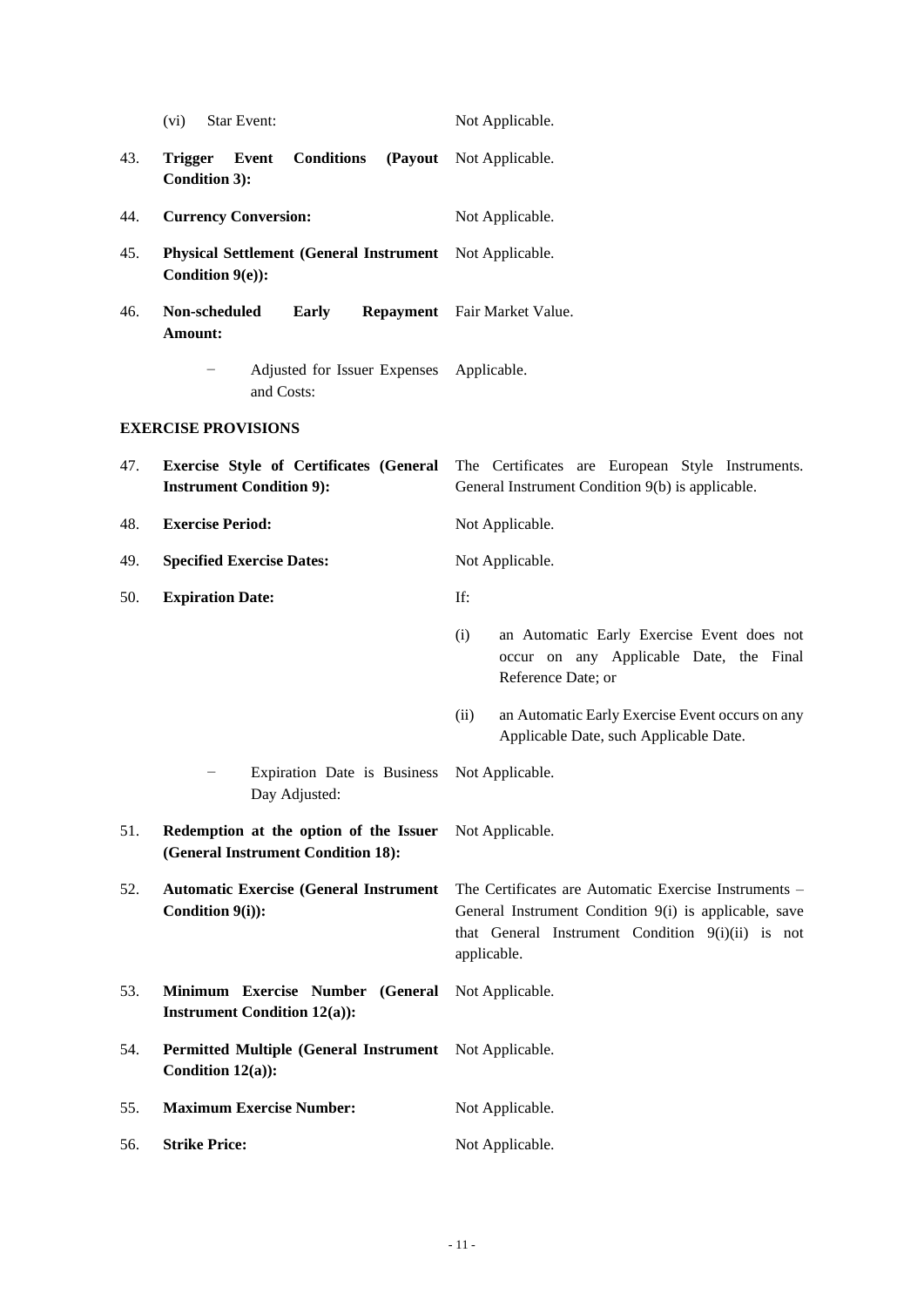## 57. **Closing Value:** Not Applicable.

## **SHARE LINKED INSTRUMENT / INDEX LINKED INSTRUMENT / COMMODITY LINKED INSTRUMENT / FX LINKED INSTRUMENT / INFLATION LINKED INSTRUMENT / FUND LINKED INSTRUMENT / MULTI-ASSET BASKET LINKED INSTRUMENT**

58. **Type of Certificates:** The Certificates are Share Linked Instruments – the Share Linked Conditions are applicable

|     | <b>UNDERLYING ASSET TABLE</b>                                                                                                                                               |                                  |                                                                                                                  |                                                                                               |                                           |                 |  |
|-----|-----------------------------------------------------------------------------------------------------------------------------------------------------------------------------|----------------------------------|------------------------------------------------------------------------------------------------------------------|-----------------------------------------------------------------------------------------------|-------------------------------------------|-----------------|--|
|     | <b>Underlying Asset</b><br><b>Bloomberg / Reuters</b>                                                                                                                       |                                  |                                                                                                                  |                                                                                               | <b>ISIN</b>                               | <b>Exchange</b> |  |
|     | BNP FP <equity>/<br/>The ordinary shares of<br/><b>BNP</b> Paribas S.A.<br/><b>BNPP.PA</b></equity>                                                                         |                                  | FR0000131104                                                                                                     | Euronext Paris S.A.                                                                           |                                           |                 |  |
| 59. |                                                                                                                                                                             | <b>Share Linked Instruments:</b> |                                                                                                                  |                                                                                               | Applicable.                               |                 |  |
|     | (i)<br>Single Share or Share Basket or<br>Multi-Asset Basket:                                                                                                               |                                  |                                                                                                                  | Single Share.                                                                                 |                                           |                 |  |
|     | Name of Share(s):<br>(ii)                                                                                                                                                   |                                  |                                                                                                                  | As specified in the column entitled "Underlying Asset"<br>in the Underlying Asset Table.      |                                           |                 |  |
|     | (iii)<br>Exchange(s):                                                                                                                                                       |                                  |                                                                                                                  | As specified in the column entitled "Exchange" in the<br>Underlying Asset Table.              |                                           |                 |  |
|     | Related Exchange(s):<br>(iv)                                                                                                                                                |                                  |                                                                                                                  |                                                                                               | All Exchanges.                            |                 |  |
|     | <b>Options Exchange:</b><br>(v)                                                                                                                                             |                                  |                                                                                                                  | Related Exchange.                                                                             |                                           |                 |  |
|     | Valuation Time:<br>(vi)                                                                                                                                                     |                                  |                                                                                                                  | Default Valuation Time.                                                                       |                                           |                 |  |
|     | (vii)<br>Single Share and Reference Dates -<br>Consequences of Disrupted Days:                                                                                              |                                  |                                                                                                                  | Applicable in respect of each Reference Date – as<br>specified in Share Linked Condition 1.1. |                                           |                 |  |
|     |                                                                                                                                                                             | Maximum<br>(a)<br>Disruption:    | Days                                                                                                             | of                                                                                            | As specified in Share Linked Condition 7. |                 |  |
|     |                                                                                                                                                                             | (b)                              | No Adjustment:                                                                                                   |                                                                                               | Not Applicable.                           |                 |  |
|     | Share<br>Single<br>(viii)<br>and<br>Averaging<br>Reference Dates - Consequences of<br>Disrupted Days:                                                                       |                                  |                                                                                                                  | Not Applicable.                                                                               |                                           |                 |  |
|     | Share Basket and Reference Dates - Not Applicable.<br>(ix)<br>Valuation<br>(Individual<br><b>Basket</b><br>Scheduled<br>Trading<br>Day<br>and<br>Individual Disrupted Day): |                                  |                                                                                                                  |                                                                                               |                                           |                 |  |
|     | (x)                                                                                                                                                                         | Share<br><b>Basket</b>           | and<br>Reference Dates - Basket Valuation<br>(Individual Scheduled Trading Day<br>and Individual Disrupted Day): | Averaging                                                                                     | Not Applicable.                           |                 |  |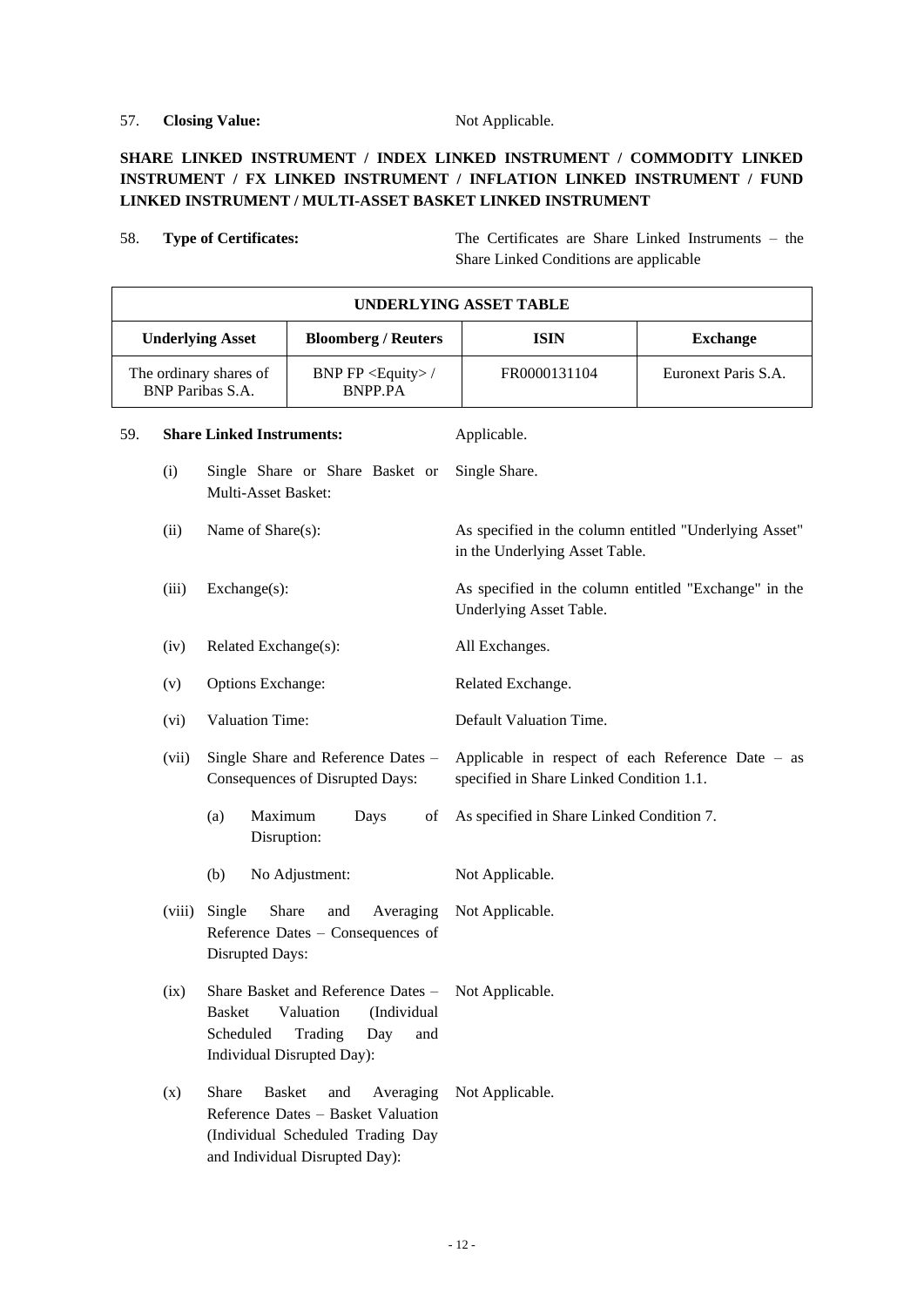|     | $(x_i)$                                                                                                      | Share Basket and Reference Dates -<br>Valuation<br><b>Basket</b><br>(Common<br>Scheduled<br>Trading<br>Day<br>but<br>Individual Disrupted Day):        | Not Applicable.                                                                      |
|-----|--------------------------------------------------------------------------------------------------------------|--------------------------------------------------------------------------------------------------------------------------------------------------------|--------------------------------------------------------------------------------------|
|     | (xii)                                                                                                        | Share<br><b>Basket</b><br>and<br>Averaging<br>Reference Dates - Basket Valuation<br>(Common Scheduled Trading Day<br>but Individual Disrupted Day):    | Not Applicable.                                                                      |
|     | (xiii)                                                                                                       | Share Basket and Reference Dates -<br>Valuation<br><b>Basket</b><br>(Common<br>Trading<br>Scheduled<br>Day<br>and<br>Common Disrupted Day):            | Not Applicable.                                                                      |
|     | (xiv)                                                                                                        | <b>Share</b><br><b>Basket</b><br>and<br>Averaging<br>Reference Dates - Basket Valuation<br>(Common Scheduled Trading Day<br>and Common Disrupted Day): | Not Applicable.                                                                      |
|     | $\left( xy\right)$                                                                                           | <b>Fallback Valuation Date:</b>                                                                                                                        | Not Applicable.                                                                      |
|     |                                                                                                              | (xvi) Change in Law:                                                                                                                                   | Applicable.                                                                          |
|     |                                                                                                              | (xvii) Extraordinary<br>Event<br>Share<br>$\overline{\phantom{m}}$<br>Substitution:                                                                    | Applicable.                                                                          |
|     |                                                                                                              | (xviii) Correction of Share Price:                                                                                                                     | Applicable.                                                                          |
|     |                                                                                                              | (xix) Correction Cut-off Date:                                                                                                                         | Default Correction Cut-off Date is applicable in respect<br>of: each Reference Date. |
|     | (xx)                                                                                                         | <b>Depositary Receipts Provisions:</b>                                                                                                                 | Not Applicable.                                                                      |
|     | (xxi)                                                                                                        | Share<br>Closing<br>Price<br>(Italian<br>Reference Price):                                                                                             | Not Applicable to any Underlying Asset.                                              |
|     |                                                                                                              | (xxii) Reference Price subject to Dividend Not Applicable.<br>Adjustment:                                                                              |                                                                                      |
| 60. |                                                                                                              | <b>Index Linked Instruments:</b>                                                                                                                       | Not Applicable.                                                                      |
| 61. |                                                                                                              | <b>Commodity Linked Instruments (Single</b><br><b>Commodity or Commodity Basket):</b>                                                                  | Not Applicable.                                                                      |
| 62. | <b>Commodity Linked Instruments (Single</b><br><b>Commodity Index or Commodity Index</b><br><b>Basket</b> ): |                                                                                                                                                        | Not Applicable.                                                                      |
| 63. |                                                                                                              | <b>FX Linked Instruments:</b>                                                                                                                          | Not Applicable.                                                                      |
| 64. |                                                                                                              | <b>Inflation Linked Instruments:</b>                                                                                                                   | Not Applicable.                                                                      |
| 65. | <b>Fund-Linked Instruments:</b>                                                                              |                                                                                                                                                        | Not Applicable.                                                                      |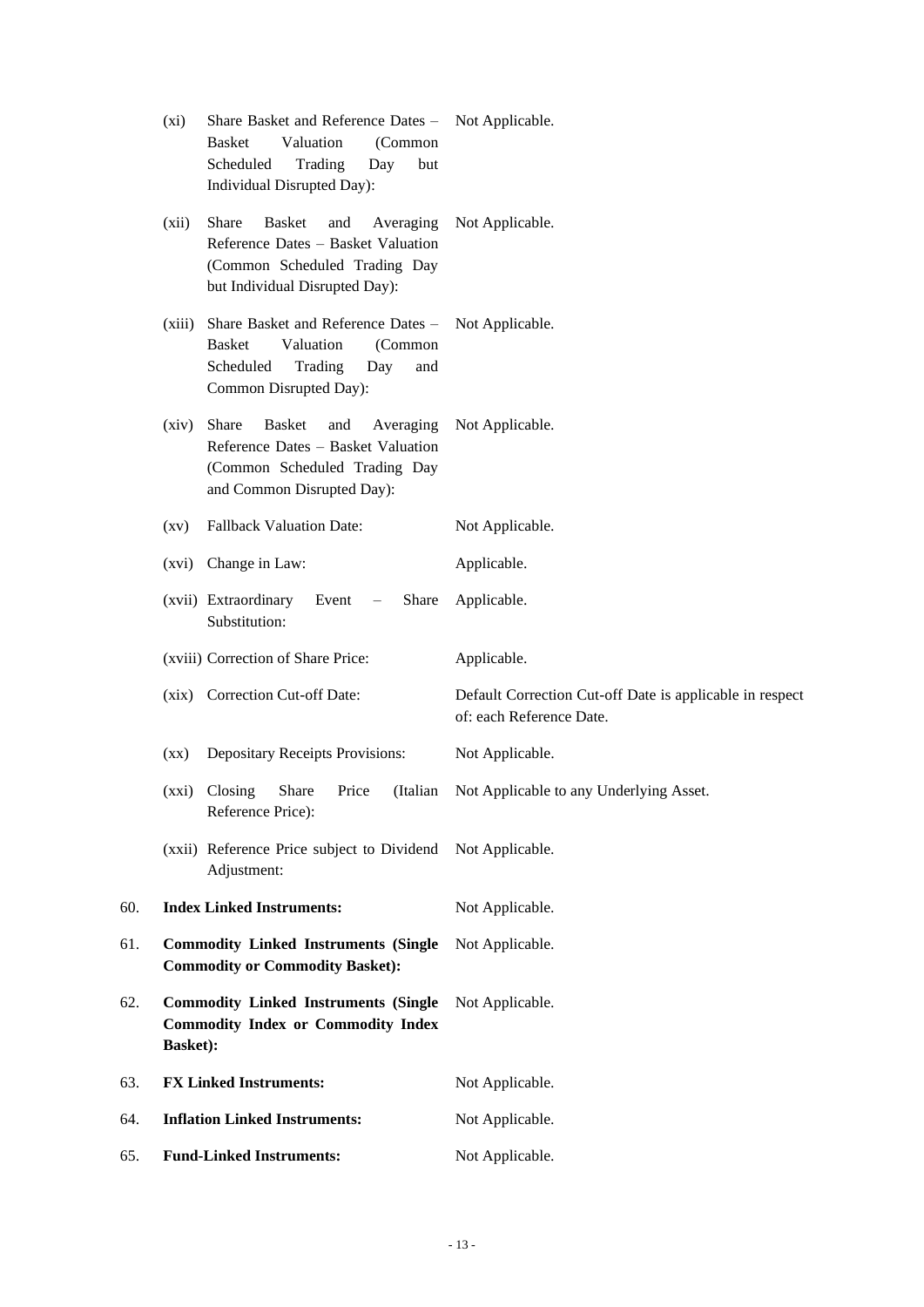66. **Multi-Asset Basket Linked Instruments:** Not Applicable.

#### **GENERAL PROVISIONS APPLICABLE TO THE CERTIFICATES**

- 67. **FX Disruption Event/CNY FX Disruption Event/Currency Conversion Disruption Event (General Instrument Condition 16):** FX Disruption Event is applicable to the Instruments − General Instrument Condition 16 and FX Linked Condition 4 shall apply. (i) Base Currency: Settlement Currency. (ii) Reference Currency: USD. (iii) Reference Country: The United States of America, the United Kingdom and the Euro-zone. (iv) CNY Financial Centre(s): Not Applicable. (v) USD/CNY Exchange Rate: Not Applicable. (vi) Currency Conversion Reference Country: Not Applicable. (vii) USD/Affected Currency FX Rate: As specified in FX Linked Condition 4. (a) Affected Currency: Settlement Currency. (b) FX Disruption Event Cut-off Date (General Instrument Condition 2(a)): Default FX Disruption Event Cut-off Date. (c) Adjusted Affected Payment Date (General Instrument Condition 2(a)): Default Adjusted Affected Payment Date. (d) Affected Payment Cut-off Default Affected Payment Cut-off Date. Date (General Instrument Condition 2(a)): (e) USD/Affected Currency FX Rate Fixing Price Sponsor Determination: Applicable.
	- (f) Fixing Price Sponsor: Refinitiv Benchmark Services Limited.
	- (g) Valuation Time: At or around 4:00 p.m., London time.

#### (viii) Trade Date: Not Applicable.

- 68. **Rounding (General Instrument Condition 27):**
	- (i) Non-Default Rounding − calculation Not Applicable.values and percentages: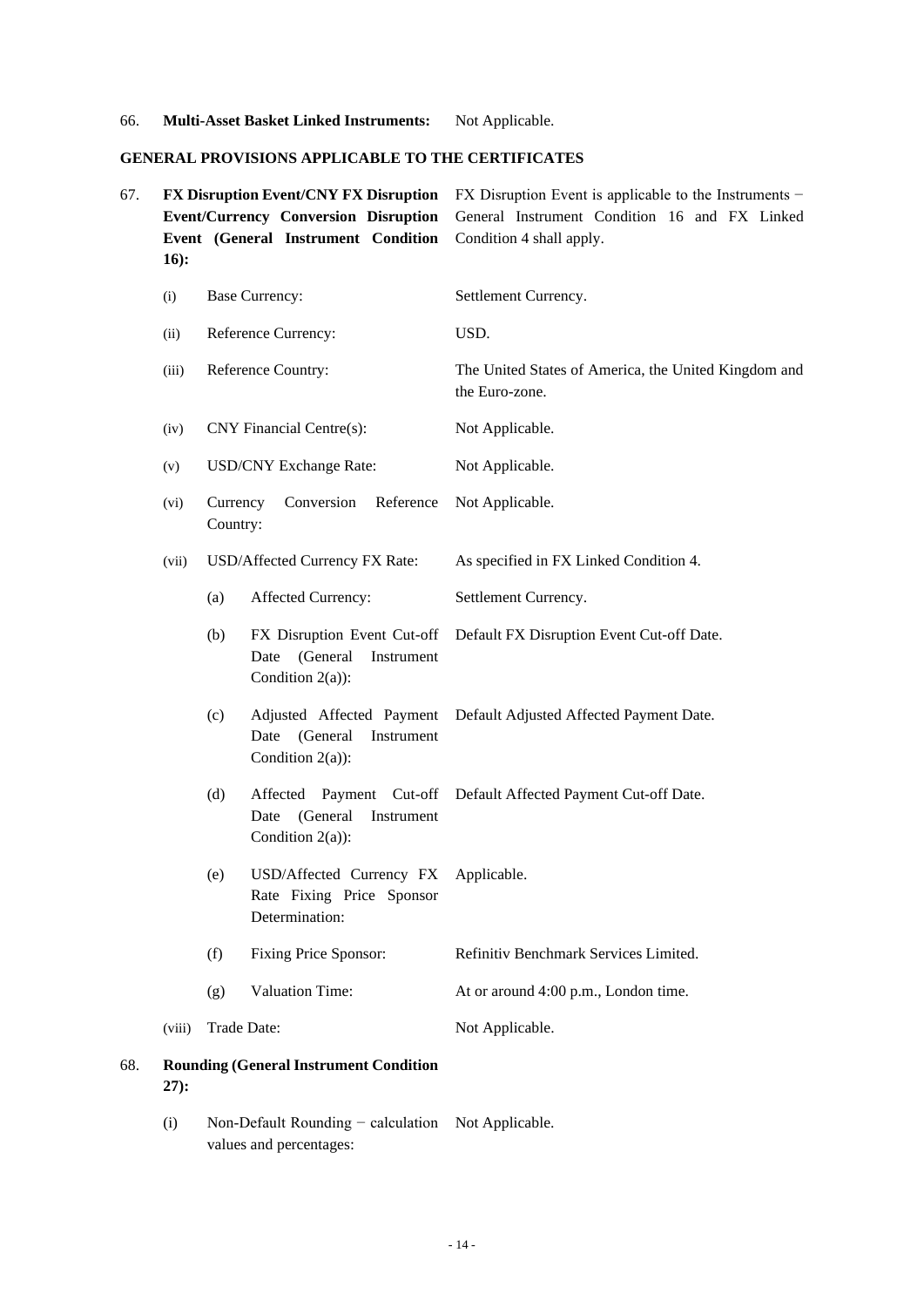|     | (ii)                                                                                        | Non-Default Rounding - amounts Not Applicable.<br>due and payable:                                                     |                                                                                                                                                                                                                                                                                                                                                                                                                      |  |  |
|-----|---------------------------------------------------------------------------------------------|------------------------------------------------------------------------------------------------------------------------|----------------------------------------------------------------------------------------------------------------------------------------------------------------------------------------------------------------------------------------------------------------------------------------------------------------------------------------------------------------------------------------------------------------------|--|--|
|     | (iii)                                                                                       | Other Rounding Convention:                                                                                             | Not Applicable.                                                                                                                                                                                                                                                                                                                                                                                                      |  |  |
| 69. | <b>Additional Business Centre(s):</b>                                                       |                                                                                                                        | Not Applicable.                                                                                                                                                                                                                                                                                                                                                                                                      |  |  |
| 70. |                                                                                             | <b>Principal Financial Centre:</b>                                                                                     | Not Applicable.                                                                                                                                                                                                                                                                                                                                                                                                      |  |  |
| 71. |                                                                                             | <b>Form of Certificates:</b>                                                                                           | Euroclear/Clearstream Instruments.                                                                                                                                                                                                                                                                                                                                                                                   |  |  |
| 72. |                                                                                             | <b>Representation of Holders:</b>                                                                                      | Not Applicable.                                                                                                                                                                                                                                                                                                                                                                                                      |  |  |
| 73. |                                                                                             | Identification information of Holders in<br>relation to French Law Instruments<br>(General Instrument Condition 3(d)): | Not Applicable.                                                                                                                                                                                                                                                                                                                                                                                                      |  |  |
| 74. |                                                                                             | Minimum Trading Number (General One Certificate.<br><b>Instrument Condition 5(c)):</b>                                 |                                                                                                                                                                                                                                                                                                                                                                                                                      |  |  |
| 75. | Permitted Trading Multiple (General One Certificate.<br><b>Instrument Condition 5(c)):</b>  |                                                                                                                        |                                                                                                                                                                                                                                                                                                                                                                                                                      |  |  |
| 76. | Calculation Agent (General Instrument Goldman Sachs International.<br><b>Condition 22):</b> |                                                                                                                        |                                                                                                                                                                                                                                                                                                                                                                                                                      |  |  |
| 77. |                                                                                             | <b>Governing law:</b>                                                                                                  | English law.                                                                                                                                                                                                                                                                                                                                                                                                         |  |  |
|     | <b>DISTRIBUTION</b>                                                                         |                                                                                                                        |                                                                                                                                                                                                                                                                                                                                                                                                                      |  |  |
| 78. |                                                                                             | <b>Method of distribution:</b>                                                                                         | Non-syndicated.                                                                                                                                                                                                                                                                                                                                                                                                      |  |  |
|     | (i)                                                                                         | If syndicated, names and addresses of<br>placers<br>underwriting<br>and<br>commitments:                                | Not Applicable.                                                                                                                                                                                                                                                                                                                                                                                                      |  |  |
|     | (ii)                                                                                        | Date of Subscription Agreement:                                                                                        | Not Applicable.                                                                                                                                                                                                                                                                                                                                                                                                      |  |  |
|     | (iii)                                                                                       | If non-syndicated, name and address<br>of Dealer:                                                                      | Goldman Sachs International ("GSI") (including its<br>licensed branches) shall act as Dealer and purchase all<br>Securities from the Issuer, provided that Goldman Sachs<br>Bank Europe SE may act as Dealer in respect of some or<br>all of the Securities acquired by it from GSI.                                                                                                                                 |  |  |
| 79. |                                                                                             | Non-exempt Offer:                                                                                                      | An offer of the Certificates may be made by the placers<br>other than pursuant to Article 1(4) of the EU Prospectus<br>Regulation in the Republic of Italy (the "Public Offer<br>Jurisdiction") during the period commencing on (and<br>including) June 4, 2021 and ending on (and including)<br>June 25, 2021 (the "Offer Period"). See further<br>paragraph entitled "Terms and Conditions of the Offer"<br>below. |  |  |

80. **(i) Prohibition of Sales to EEA Retail** Not Applicable.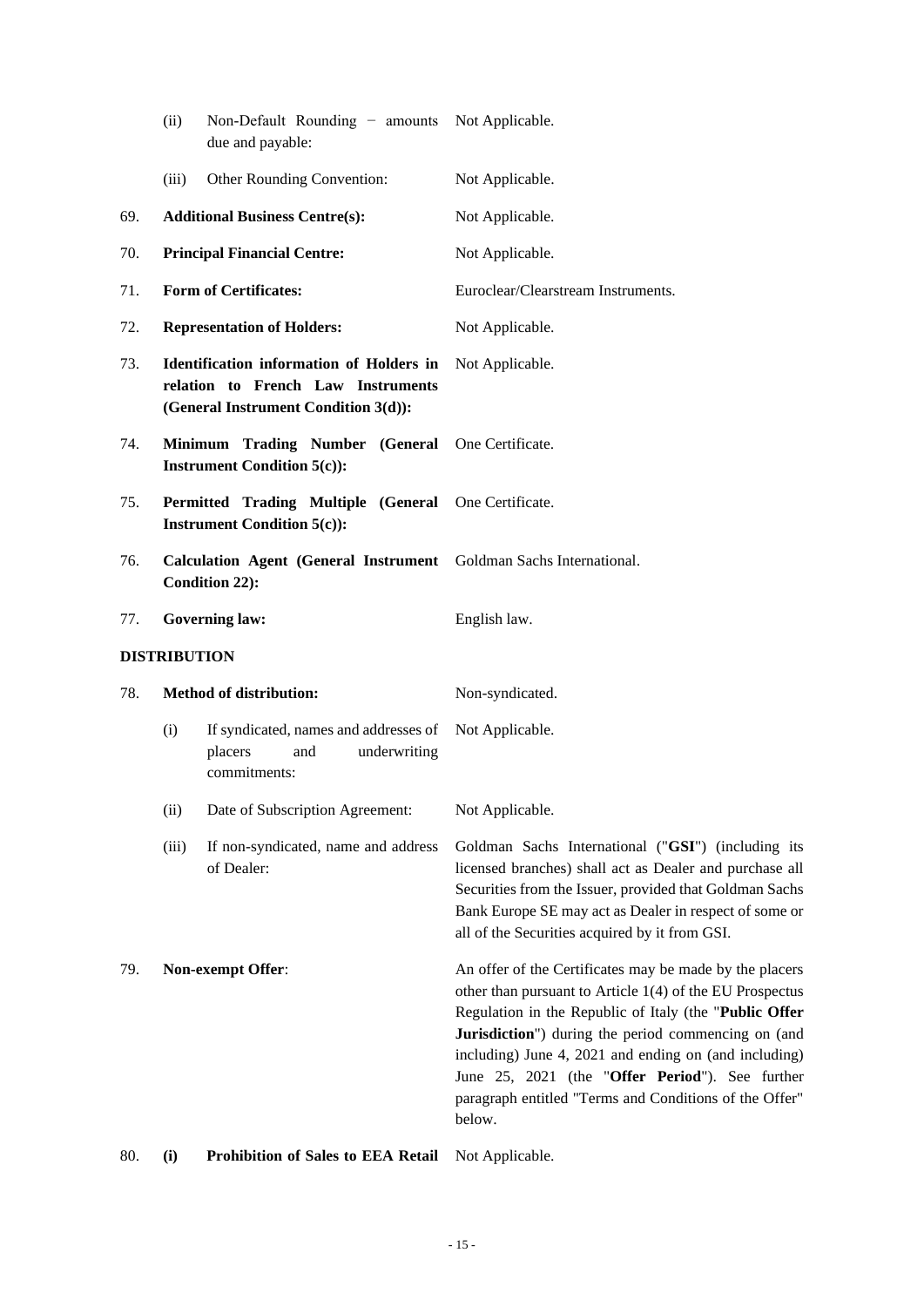**Investors:**

- **(ii) Prohibition of Sales to UK Retail**  Not Applicable. **Investors:**
- 81. **Prohibition of Offer to Private Clients in**  Applicable. **Switzerland:**
- 82. **Swiss withdrawal right pursuant to article**  Not Applicable. **63 para 5 FinSO:**
- 83. **Consent to use the Base Prospectus in**  Not Applicable. **Switzerland:**
- 84. **Supplementary Provisions for Belgian**  Not Applicable.**Securities:**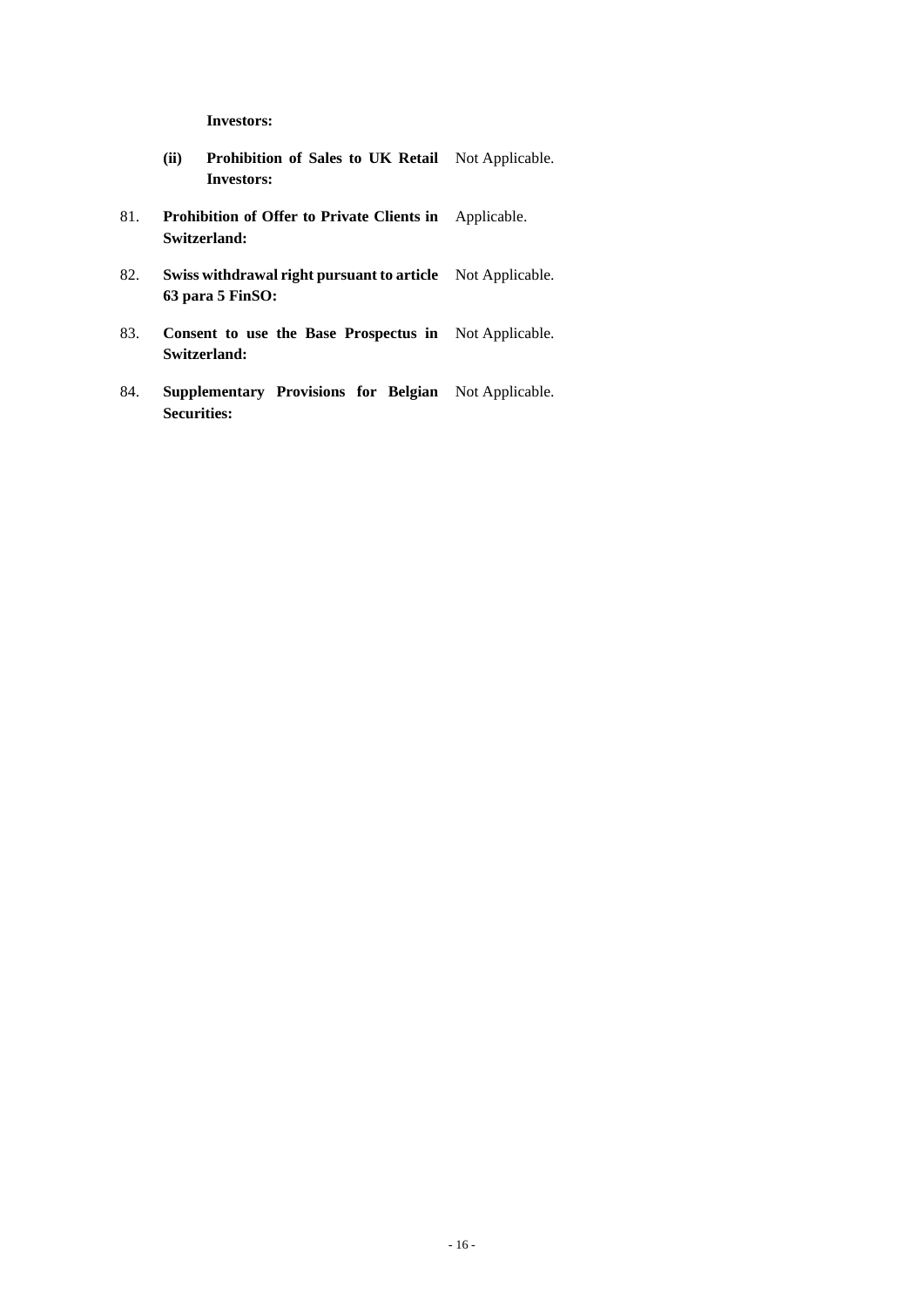Signed on behalf of Goldman Sachs International:

By: ................................................

Duly authorised

356240151(Ver4)/Ashurst(TRCHEO)/ABG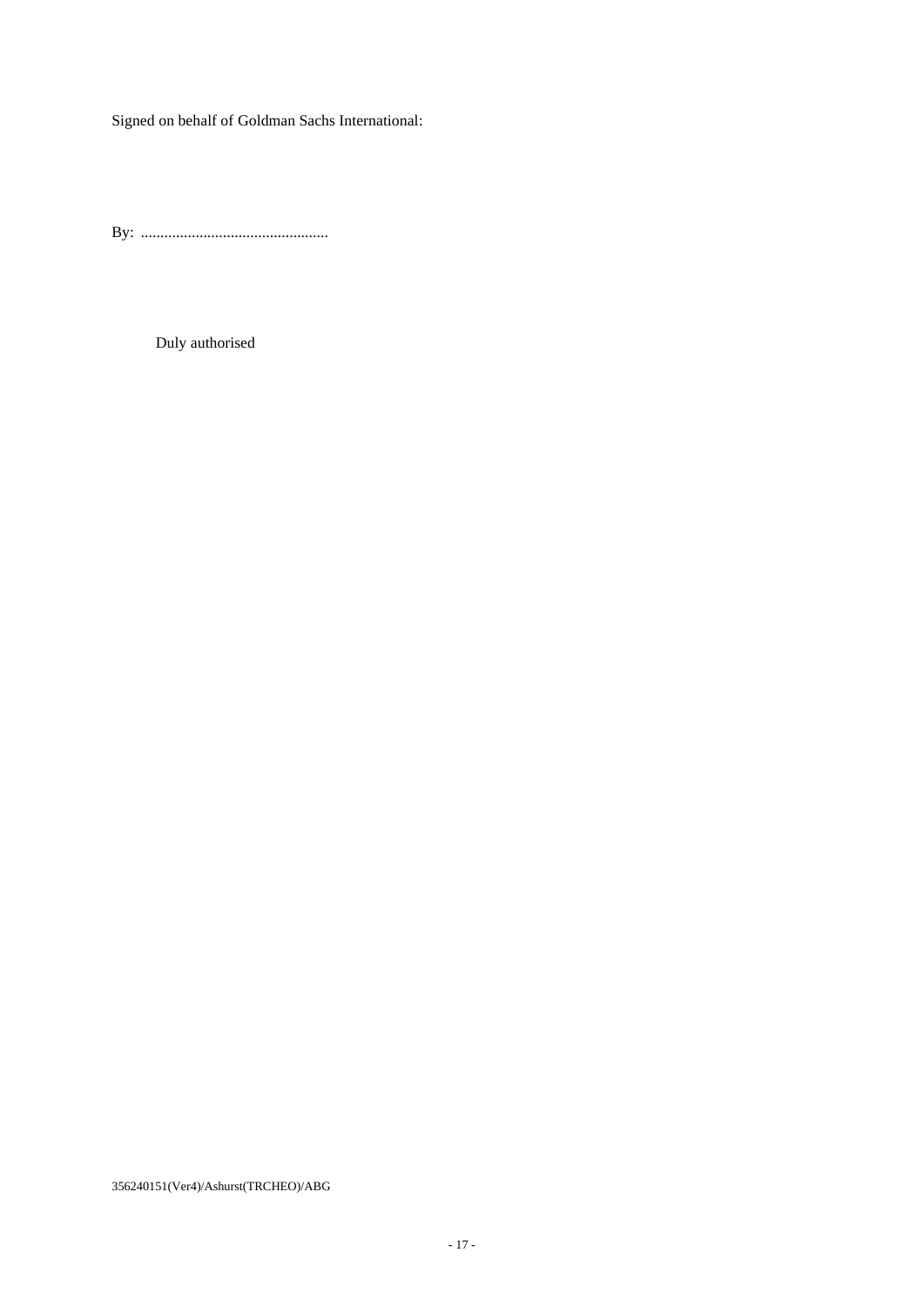1. **LISTING AND ADMISSION TO TRADING** Application will be made by the Issuer (or on its behalf) for the admission to trading of the Certificates on the EuroTLX market, a multilateral trading facility organised and managed by Borsa Italiana S.p.A. (the "**EuroTLX Market**").

> The admission to trading of the Certificates is expected to be by the Issue Date. The effectiveness of the offer of the Certificates is conditional upon such admission to trading occurring by the Issue Date. In the event that admission to trading of the Certificates does not take place by the Issue Date for whatever reason, the Issuer will withdraw the offer, the offer will be deemed to be null and void and the Certificates will not be issued.

> The Issuer has no duty to maintain the trading (if any) of the Certificates on the relevant stock exchange(s) over their entire lifetime. The Certificates may be suspended from trading and/or de-listed at any time in accordance with applicable rules and regulations of the relevant stock exchange(s).

#### 2. **LIQUIDITY ENHANCEMENT AGREEMENTS** Not Applicable.

3. **RATINGS** Not Applicable.

## 4. **INTERESTS OF NATURAL AND LEGAL PERSONS INVOLVED IN THE OFFER**

A placement commission per Certificate of up to 5.00 per cent. (5.00%) of the Issue Price will be paid by the Issuer to each placer in respect of the Certificates placed by such placer.

## 5. **REASONS FOR THE OFFER, ESTIMATED NET AMOUNT OF PROCEEDS AND TOTAL EXPENSES**

- (i) Reasons for the offer: Not Applicable.
- (ii) Estimated net amount of proceeds: Not Applicable.
- (iii) Estimated total expenses: Not Applicable.

#### 6. **PERFORMANCE AND VOLATILITY OF THE UNDERLYING ASSET(S)**

Details of the past and further performance and volatility of the Underlying Asset may be obtained from Bloomberg and Reuters. However, past performance is not indicative of future performance.

See the section entitled "Examples" below for examples of the potential return on the Securities in various hypothetical scenarios.

#### 7. **OPERATIONAL INFORMATION**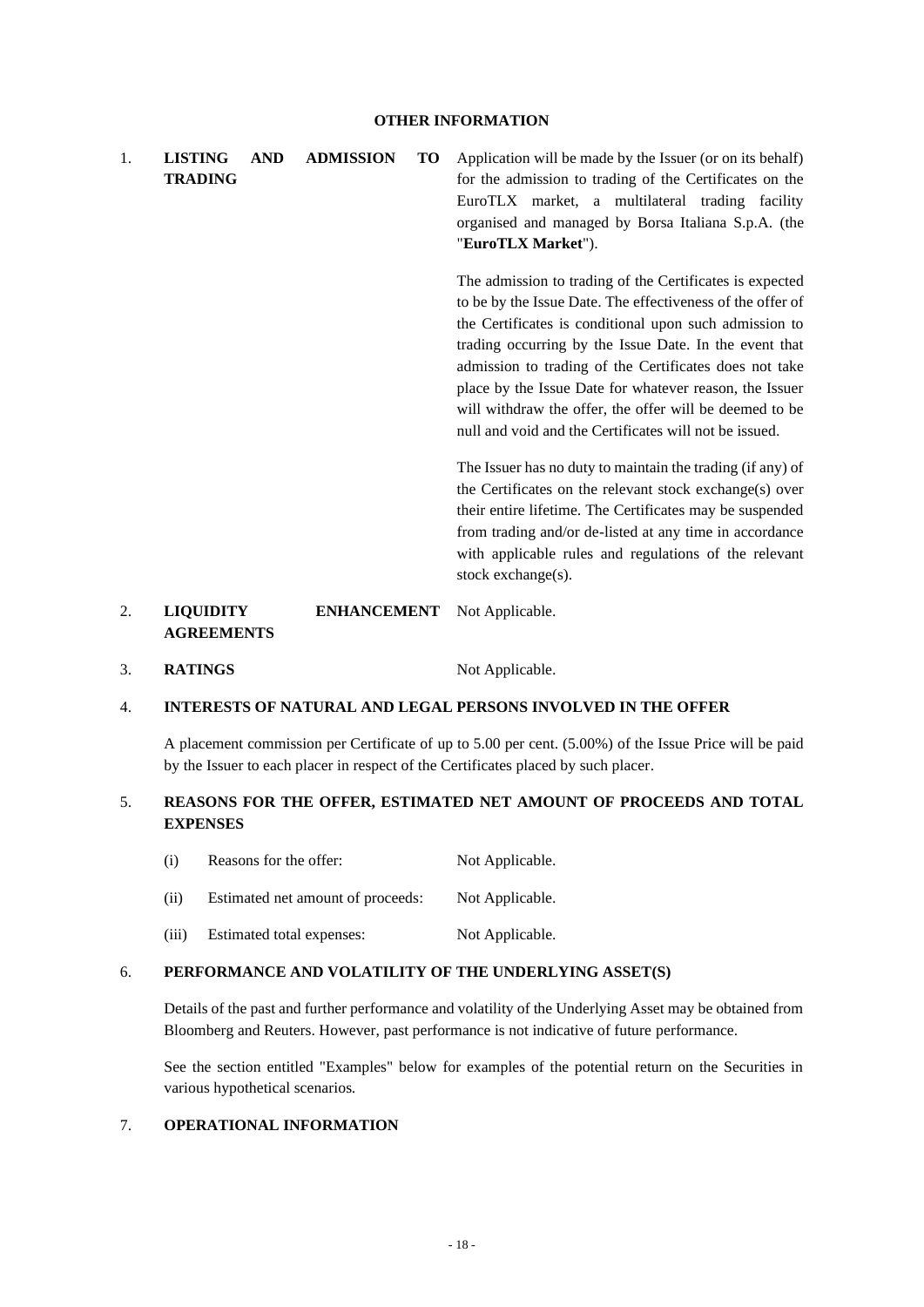| Any Clearing System(s) other than Euroclear Not Applicable.      |                           |
|------------------------------------------------------------------|---------------------------|
| Bank S.A./N.V. and Clearstream Banking                           |                           |
| and the relevant identification<br>S.A.                          |                           |
| $number(s)$ :                                                    |                           |
|                                                                  |                           |
| Delivery:                                                        | Delivery against payment. |
|                                                                  |                           |
| Names and addresses of additional Paying Not Applicable.         |                           |
| $Agent(s)$ (if any):                                             |                           |
|                                                                  |                           |
| contact(s) for Principal eq-sd-operations@gs.com.<br>Operational |                           |
| Programme Agent:                                                 |                           |

#### 8. **TERMS AND CONDITIONS OF THE OFFER**

Offer Period: An offer of the Certificates may be made by the placers other than pursuant to Article 1(4) of the EU Prospectus Regulation in the Public Offer Jurisdiction during the period commencing on (and including) June 4, 2021 and ending on (and including) June 25, 2021, subject to early termination or extension of the Offer Period as described below under "Terms and Conditions of the Offer— Conditions to which the offer is subject".

> Investors may apply for the subscription of the Certificates in the Public Offer Jurisdiction during normal Italian banking hours at the offices (*filiali*) of the relevant placer from (and including) June 4, 2021 to (and including) June 25, 2021, subject to early termination or extension of the Offer Period as described below under "Terms and Conditions of the Offer—Conditions to which the offer is subject".

> The Certificates may be placed in the Public Offer Jurisdiction outside the premises of the placers ("**doorto-door**"), by means of financial advisors authorised to make off-premises offers (*consulenti finanziari abilitati all'offerta fuori sede*) pursuant to Article 30 of Legislative Decree No. 58 of February 24, 1998, as amended (the "**Financial Services Act**") from (and including) June 4, 2021 to (and including) June 18, 2021, subject to early termination or extension of the Offer Period as described below under "Terms and Conditions of the Offer—Conditions to which the offer is subject".

> Pursuant to Article 30, paragraph 6, of the Financial Services Act, the effects of the subscriptions made "door-to-door" are suspended for a period of seven days from the date of the subscription. During such period, investors have the right to withdraw from the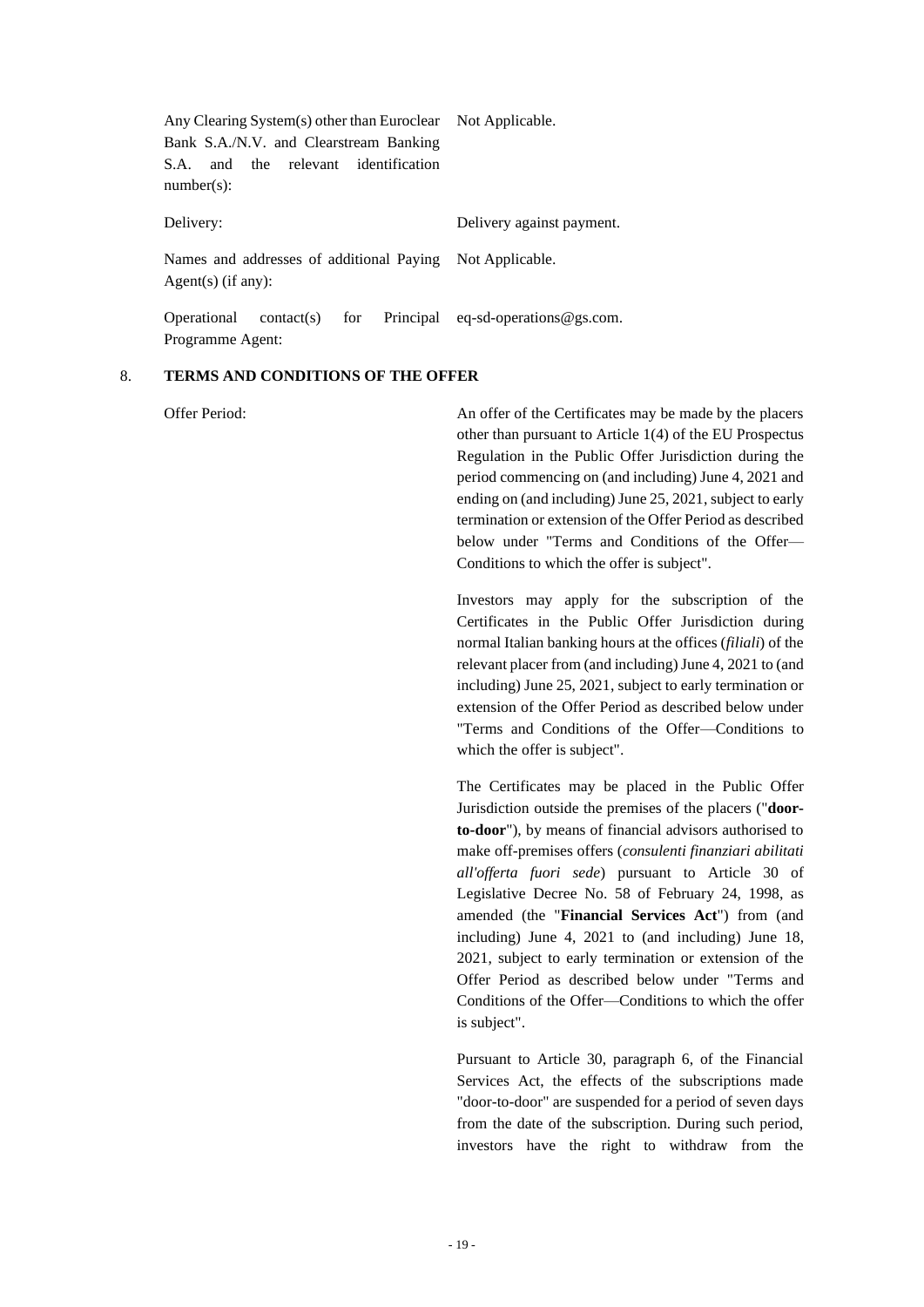subscription without any charge or fee, by means of notification to the relevant placer.

Certificates may also be placed in the Public Offer Jurisdiction by means of distance communication techniques (*tecniche di comunicazione a distanza*) pursuant to article 32 of the Financial Services Act during the period commencing on (and including) June 4, 2021 to (and including) June 11, 2021, subject to early termination or extension of the Offer Period as described below under "Terms and Conditions of the Offer— Conditions to which the offer is subject". In this case, investors may subscribe the Certificates, after being identified by the relevant placer, by using their personal password/identification codes.

Pursuant to Article 67-*duodecies* of Legislative Decree 206/2005 as amended (the so called "Italian Consumer Code"), the validity and enforceability of the contracts entered into is suspended for a period of fourteen days from the date of the subscription. Within such period investors may communicate their withdrawal to the relevant placer without any charge or commission.

Offer Price: Issue Price.

The Offer Price includes a placement commission per Certificate of up to 5.00 per cent. (5.00%) of the Issue Price which will be paid by the Issuer to each placer in respect of the Certificates placed by such placer.

Conditions to which the offer is subject: The offer of the Certificates for sale to the public in the Public Offer Jurisdiction is subject to the relevant regulatory approvals having been granted, and the Certificates being issued.

> The Issuer may, in agreement with the placers, at any time during the Offer Period terminate early the Offer Period and immediately suspend the acceptance of additional orders without any prior notice. If the Offer Period is terminated early, a notice to that effect will be made available during normal business hours at the registered office of the relevant placer and on *www.goldman-sachs.it*.

> The offer of the Certificates may be withdrawn in whole or in part at any time before the Issue Date at the discretion of the Issuer and any such withdrawal will be set out in one or more notices to be made available during normal business hours at the registered office of the relevant placer and on *[www.goldman-sachs.it.](http://www.goldman-sachs.it/)* For the avoidance of doubt, if any application has been made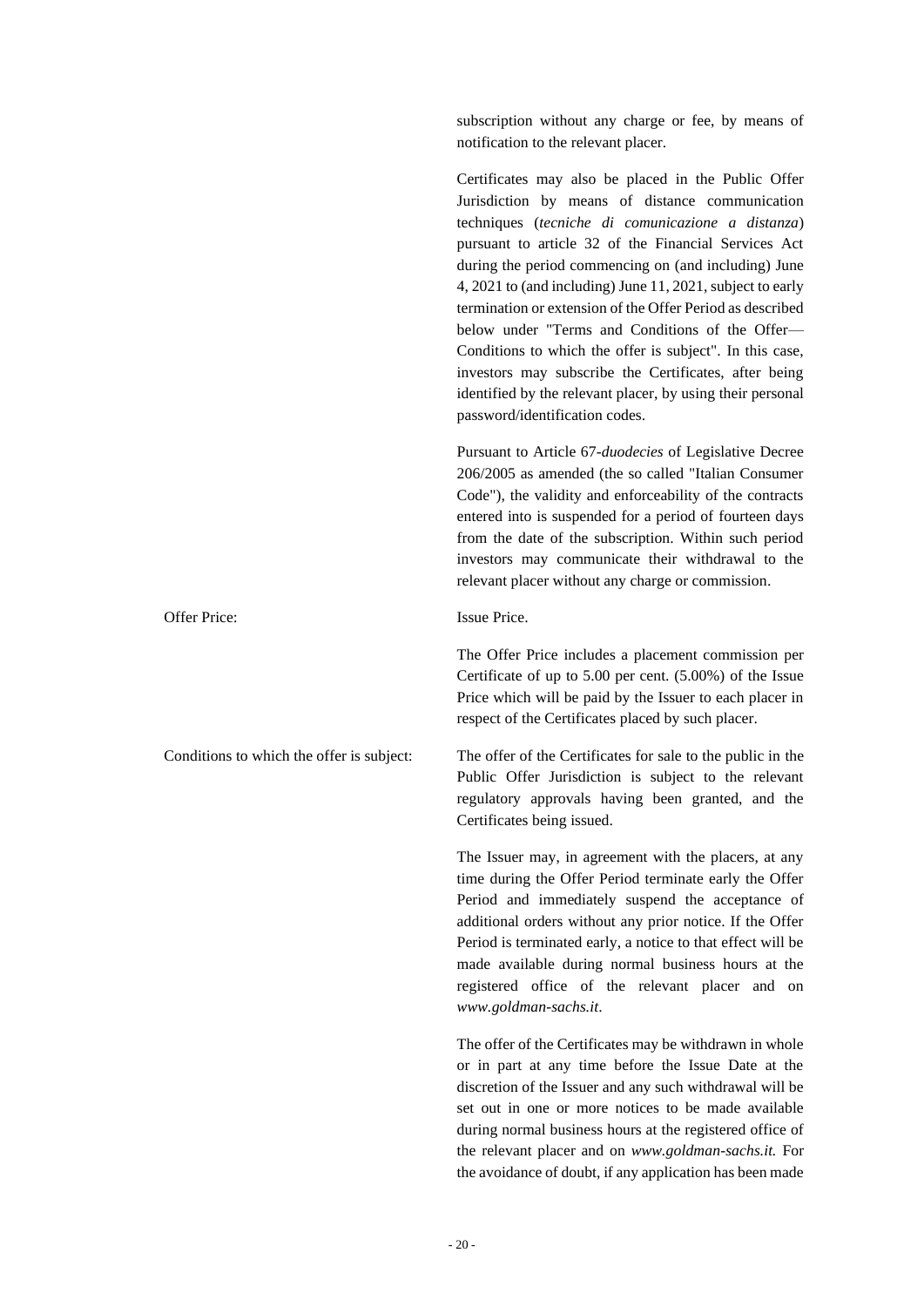by a potential investor and the Issuer exercises such right, the relevant subscription applications will become void and have no effect and no potential investor will be entitled to receive the relevant Certificates.

The Issuer reserves the right, in agreement with the placers, to extend the Offer Period. If the Offer Period is extended, a notice to that effect will be made available during normal business hours at the registered office of the relevant placer and on *www.goldman-sachs.it*.

The Issuer reserves the right, in agreement with the placers, to increase the number of Certificates to be issued during the Offer Period. The Issuer will inform the public of the size increase by means of a notice to be published on *www.goldman-sachs.it*.

The effectiveness of the offer of the Certificates is conditional upon the admission to trading of the Certificates on the EuroTLX Market occurring by the Issue Date. In the event that admission to trading of the Certificates does not take place by the Issue Date for whatever reason, the Issuer will withdraw the offer, the offer will be deemed to be null and void and the Certificates will not be issued.

The placers are responsible for the notification of any withdrawal right applicable in relation to the offer of the Certificates to potential investors.

Description of the application process: A prospective investor in the Certificates should contact the relevant placer for details of the application process in order to subscribe the Certificates during the Offer Period. A prospective investor in the Certificates will invest in accordance with the arrangements existing between the relevant placer and its customers relating to the placement and subscription of securities generally.

Description of possibility to reduce subscriptions and manner for refunding excess amount paid by applicants:

Details of the minimum and/or maximum amount of application:

Details of the method and time limits for paying up and delivering the Certificates:

The minimum amount of application per investor will be one Certificate.

The maximum amount of application will be subject only to availability at the time of application.

Each subscriber shall pay the Issue Price to the relevant placer who shall pay the Issue Price reduced by a placement commission per Certificate of up to 5.00 per cent. (5.00%) of the Issue Price to the Issuer.

Not Applicable.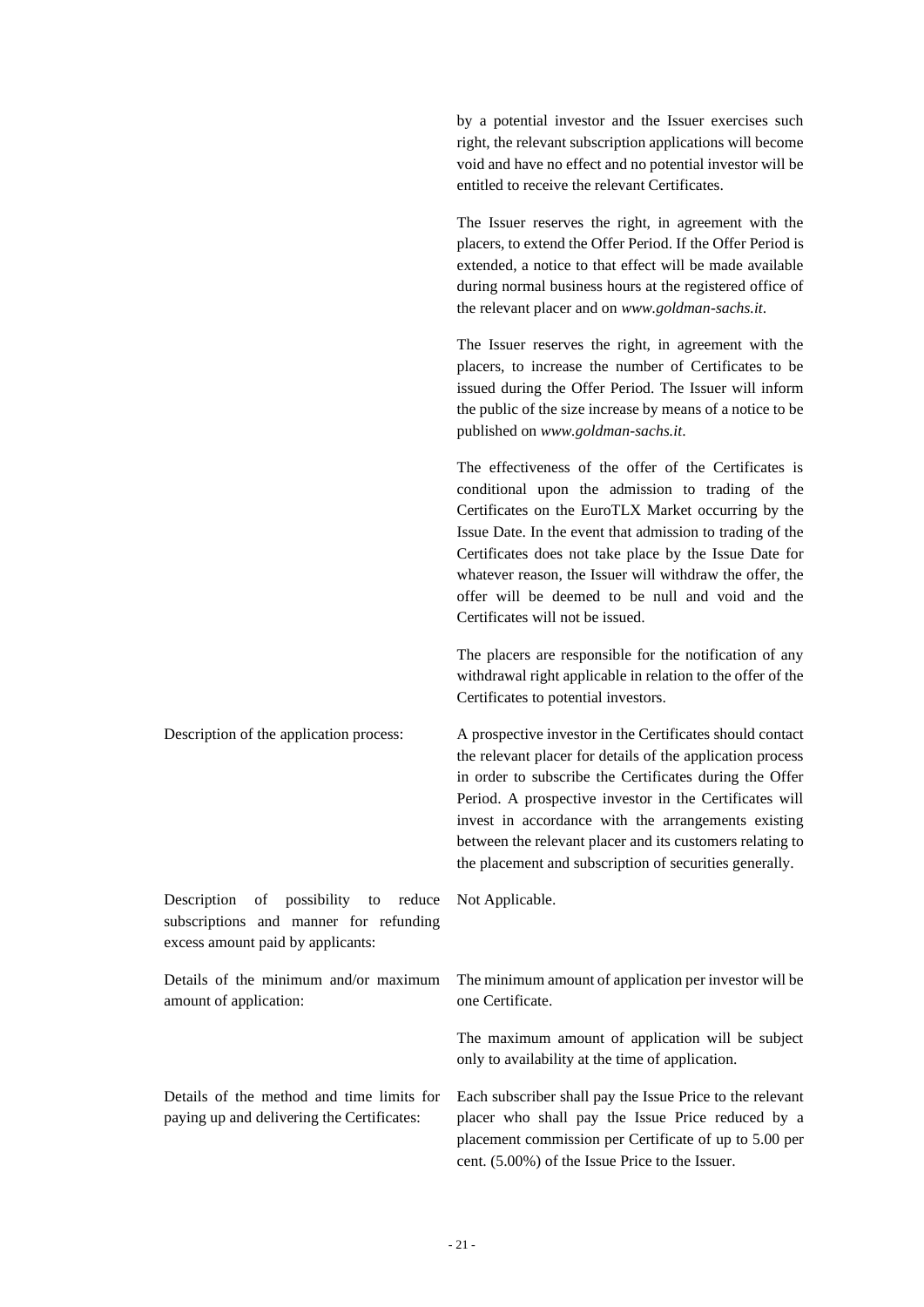|                                                                                                                                                        | Each investor has been notified by the relevant placer of<br>the settlement arrangement in respect of the Certificate<br>at the time of such investor's application and payment<br>for the Certificates shall be made by the investor to the<br>relevant placer in accordance with arrangements<br>existing between the relevant placer and its customers<br>relating to the subscription of securities generally. |
|--------------------------------------------------------------------------------------------------------------------------------------------------------|--------------------------------------------------------------------------------------------------------------------------------------------------------------------------------------------------------------------------------------------------------------------------------------------------------------------------------------------------------------------------------------------------------------------|
|                                                                                                                                                        | The Issuer estimates that the Certificates will be<br>delivered to the subscribers' respective book-entry<br>securities account on or around the Issue Date.                                                                                                                                                                                                                                                       |
| Manner in and date on which results of the<br>offer are to be made public:                                                                             | The results of the offering will be available on the<br>website of the Issuer www.goldman-sachs.it on or<br>around the Issue Date.                                                                                                                                                                                                                                                                                 |
| Procedure for exercise of any right of pre-<br>emption, negotiability of subscription rights<br>and treatment of subscription rights not<br>exercised: | Not Applicable.                                                                                                                                                                                                                                                                                                                                                                                                    |
| Whether tranche(s) have been reserved for<br>certain countries:                                                                                        | The Certificates will be offered to the public in the<br>Public Offer Jurisdiction.                                                                                                                                                                                                                                                                                                                                |
|                                                                                                                                                        | Offers may only be made by offerors authorised to do so<br>in the Public Offer Jurisdiction. Neither the Issuer nor<br>the Dealer has taken or will take any action specifically<br>in relation to the Certificates referred to herein to permit<br>a public offering of such Certificates in any jurisdiction<br>other than the Public Offer Jurisdiction.                                                        |
|                                                                                                                                                        | Notwithstanding anything else in the Base Prospectus,<br>the Issuer will not accept responsibility for the<br>information given in the Base Prospectus or these Final<br>Terms in relation to offers of Certificates made by an<br>offeror not authorised by the Issuer to make such offers.                                                                                                                       |
| Process for notification to applicants of the<br>amount allotted and the indication whether<br>dealing may begin before notification is                | Each placer will notify investors of amounts allotted to<br>them following the publication of the notice of the<br>results of the Offer.                                                                                                                                                                                                                                                                           |
| made:                                                                                                                                                  | Dealing in the Certificates may commence on the Issue<br>Date.                                                                                                                                                                                                                                                                                                                                                     |
| Amount<br>- of<br>any<br>expenses<br>and<br>taxes<br>specifically charged to the subscriber or<br>purchaser. Where required and to the extent          | The Entry Costs (as described in Commission Delegated<br>Regulation<br>(EU)<br>2017/653,<br>which<br>supplements<br>Regulation (EU) No 1286/2014) contained in the price                                                                                                                                                                                                                                           |

they are known, include those expenses contained in the price:

of the Securities as of the date of these Final Terms are EUR 6.34 per Certificate. Such Entry Costs may change during the Offer Period and over the term of the Securities. For the amount of the Entry Costs at the time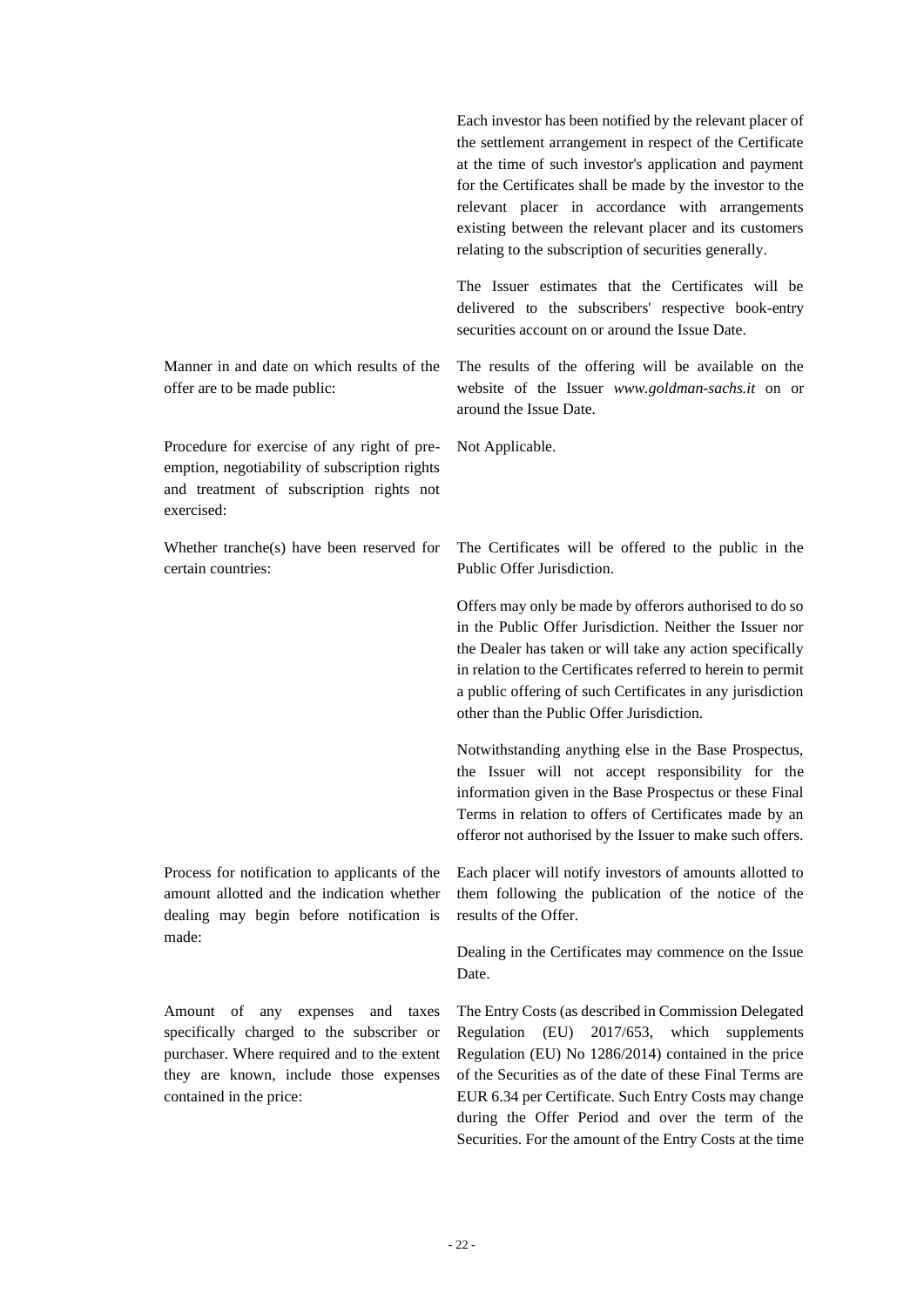|                                                                                                                                        | of purchase, please refer to the cost disclosure under<br>Regulation (EU) No 1286/2014.                                                                                                                                                                                                                                                                                                                                                                                                                                                           |  |  |
|----------------------------------------------------------------------------------------------------------------------------------------|---------------------------------------------------------------------------------------------------------------------------------------------------------------------------------------------------------------------------------------------------------------------------------------------------------------------------------------------------------------------------------------------------------------------------------------------------------------------------------------------------------------------------------------------------|--|--|
|                                                                                                                                        | Please refer to "Italian Tax Considerations" and "United<br>Kingdom Tax Considerations" in the section entitled<br>"Taxation" in the Base Prospectus.                                                                                                                                                                                                                                                                                                                                                                                             |  |  |
| Name(s) and address(es), to the extent<br>known to the Issuer, of the placers in the<br>various countries where the offer takes place: | Deutsche Bank S.p.A.: Piazza del Calendario, 3 - 20126<br>Milan, Italy will act as placer (the "Distributor") and<br>such other placers as may be notified to potential<br>investors from time to time by publication on the Issuer's<br>website (www.goldman-sachs.it) in accordance with the<br>applicable laws and regulations of the Public Offer<br>Jurisdiction.                                                                                                                                                                            |  |  |
| <b>Consent to use the Base Prospectus</b>                                                                                              |                                                                                                                                                                                                                                                                                                                                                                                                                                                                                                                                                   |  |  |
| Identity of financial intermediary(ies) that<br>are allowed to use the Base Prospectus:                                                | The Distributor. Additionally, if the Issuer appoints<br>additional financial intermediaries after the date of these<br>Final Terms and publishes details in relation to them on<br>its website (www.goldman-sachs.it), each financial<br>intermediary whose details are so published, for as long<br>as such financial intermediaries are authorised to place<br>the Certificates under the EU Markets in Financial<br>Instruments Directive (Directive 2014/65/EU) (each an<br>"Authorised Offeror" and together the "Authorised<br>Offerors"). |  |  |
| Offer period during which subsequent resale<br>or final placement of Instruments<br>by<br>financial intermediaries can be made:        | The Offer Period.                                                                                                                                                                                                                                                                                                                                                                                                                                                                                                                                 |  |  |
| Conditions attached to the consent:                                                                                                    | (i)<br>The Issuer and the Distributor have entered into<br>a distribution agreement with respect to the<br>Certificates (the "Distribution Agreement").<br>Subject to the conditions that the consent is (a)<br>only valid during the Offer Period and (b) is<br>subject to the terms and conditions of the<br>Distribution Agreement, the Distributor has                                                                                                                                                                                        |  |  |

(ii) The consent of the Issuer to the use of the Base Prospectus and these Final Terms by the Distributor and the other Authorised Offerors (the "**Managers**") is subject to the following conditions:

the Public Offer Jurisdiction.

agreed to promote and place the Certificates in

- (a) the consent is only valid during the Offer Period; and
- (b) the consent only extends to the use of the Base Prospectus and these Final Terms to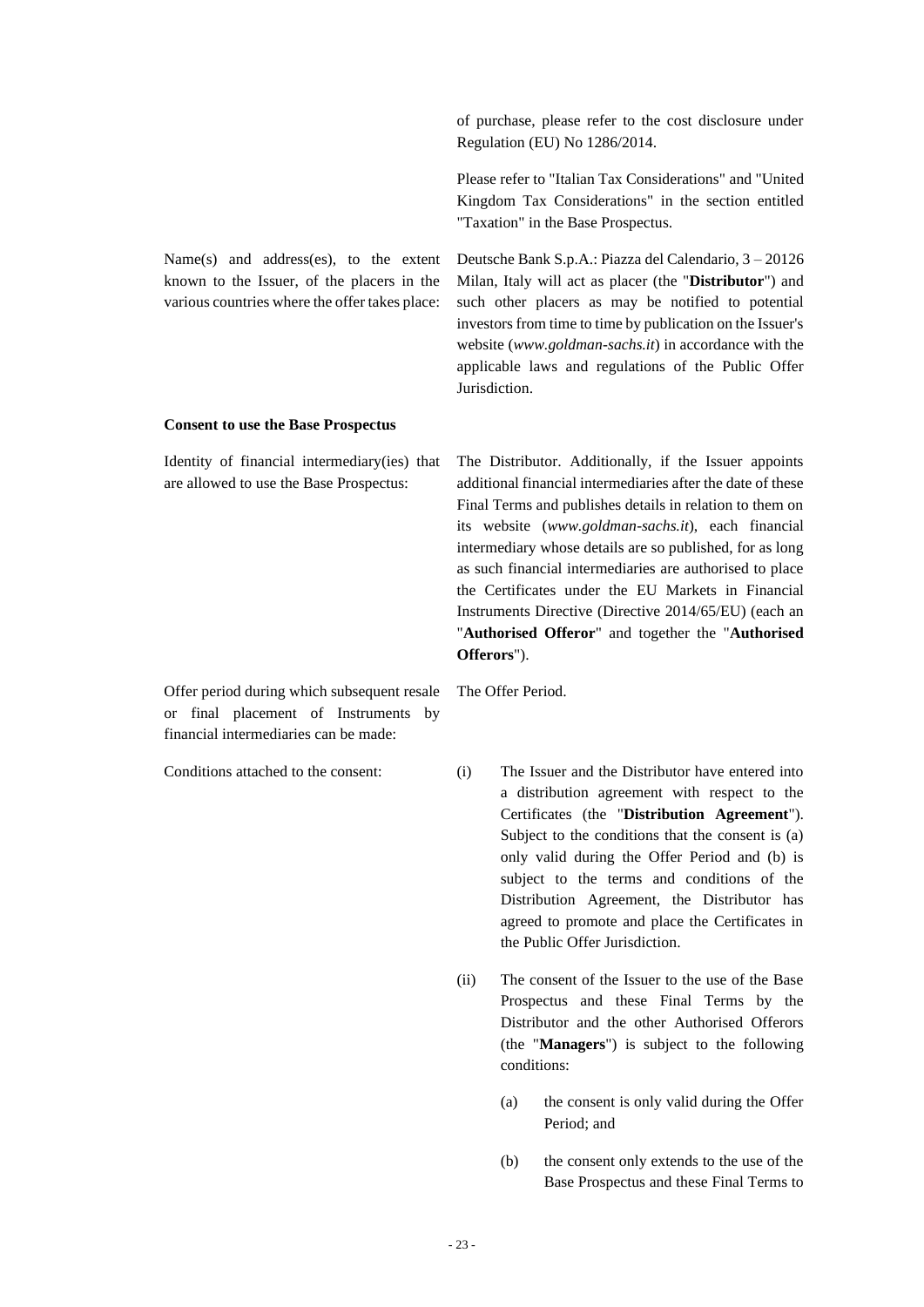make Non-exempt Offers of the tranche of Certificates in the Public Offer Jurisdiction.

The Issuer may (I) in agreement with the Distributor, at any time during the Offer Period terminate early the Offer Period, and/or (II) extend the Offer Period, and/or (III) increase the number of Certificates to be issued during the Offer Period and/or (IV) remove or add conditions attached to the consent under these Final Terms and/or (V) at its discretion, withdraw in whole or in part at any time before the Issue Date the Offer and, if it does so, any such information will be published by the Issuer on its website (*www.goldman-sachs.it*). Any additional information which is relevant in connection with the consent to the use of the Base Prospectus by the Distributor or any Authorised Offeror that is not known as of the date of these Final Terms will be published by the Issuer on its website (*www.goldman-sachs.it*).

#### 9. **UNITED STATES TAX CONSIDERATIONS**

#### **Section 871(m) Withholding Tax**

The U.S. Treasury Department has issued regulations under which amounts paid or deemed paid on certain financial instruments that are treated as attributable to U.S.-source dividends could be treated, in whole or in part depending on the circumstances, as a "dividend equivalent" payment that is subject to tax at a rate of 30 per cent. (or a lower rate under an applicable treaty). We have determined that, as of the issue date of the Certificates, the Certificates will not be subject to withholding under these rules. In certain limited circumstances, however, it is possible for United States alien holders to be liable for tax under these rules with respect to a combination of transactions treated as having been entered into in connection with each other even when no withholding is required. United States alien holders should consult their tax advisor concerning these regulations, subsequent official guidance and regarding any other possible alternative characterisations of their Certificates for United States federal income tax purposes. See "*United States Tax Considerations – Dividend Equivalent Payments*" in the Base Prospectus for a more comprehensive discussion of the application of Section 871(m) to the Certificates.

### 10. **BENCHMARKS REGULATION**

Not Applicable.

#### 11. **INDEX DISCLAIMER**

Not Applicable.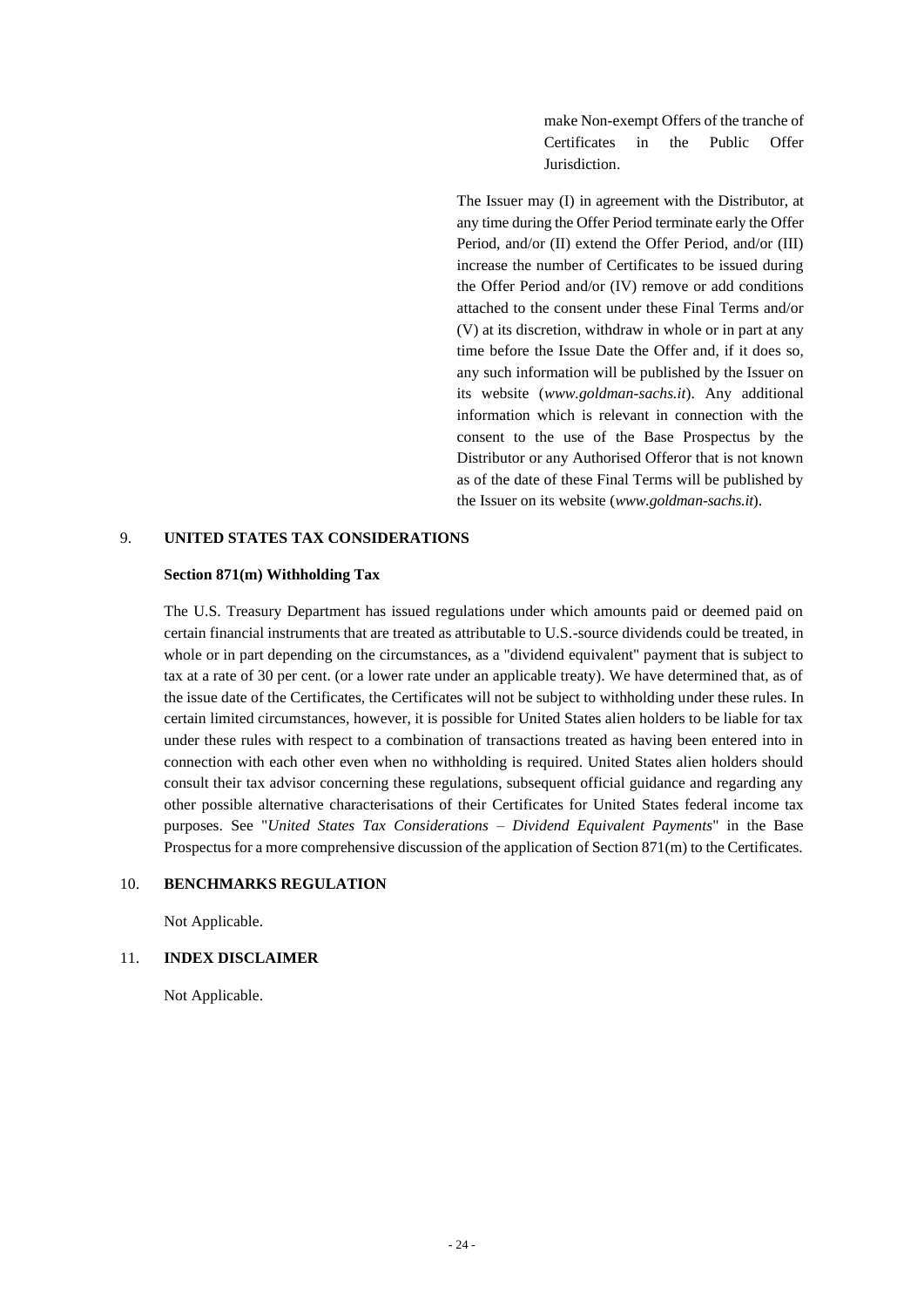## **EXAMPLES**

## **THE EXAMPLES PRESENTED BELOW ARE FOR ILLUSTRATIVE PURPOSES ONLY.**

For the purposes of each Example:

- (i) the Issue Price is EUR 100 per Certificate and the Calculation Amount is EUR 100;
- (ii) in respect of the Underlying Asset, the Autocall Level is 100 per cent. (100%) of the Asset Initial Price, the Coupon Barrier Level is 70 per cent. (70%) of the Asset Initial Price and the Barrier Level is 70 per cent. (70%) of the Asset Initial Price; and
- (iii) the Coupon Value Multiplicand is 0.0135 and the Redemption Percentage is 100 per cent. (100%).

## **COUPON AMOUNT**

**Example 1 – no Automatic Early Exercise but Coupon Amount:** *The Reference Price of the Underlying Asset for the Valuation Date scheduled to fall on September 22, 2021 is greater than or equal to 70 per cent. (70%) of the Asset Initial Price. The Coupon Value Multiplier corresponding to such Coupon Observation Date is one.*

In this Example, the Certificates will not be exercised on such Valuation Date. A Coupon Amount per Certificate will be payable on the Coupon Payment Date immediately following such Valuation Date, and such Coupon Amount will be an amount in the Settlement Currency equal to the *product* of (i) the Calculation Amount, *multiplied* by (ii) the Coupon Value Multiplier corresponding to such Coupon Observation Date, and further *multiplied* by (iii) the Coupon Value Multiplicand, i.e., EUR 1.35.

## **Example 2 – no Automatic Early Exercise and no Coupon Amount:** *The Reference Price of the Underlying Asset for the Valuation Date scheduled to fall on September 22, 2021 is less than the Coupon Barrier Level.*

In this Example, the Certificates will not be exercised on such Valuation Date and no Coupon Amount will be payable on the Coupon Payment Date immediately following such Valuation Date.

### **AUTOMATIC EARLY EXERCISE**

## **Example 3 – Automatic Early Exercise and Coupon Amount:** *The Reference Price of the Underlying Asset for the Valuation Date scheduled to fall on September 22, 2023 is greater than or equal to the Autocall Level. The Coupon Value Multiplier corresponding to such Coupon Observation Date is nine.*

In this Example, the Certificates will be exercised on such Valuation Date, and the Automatic Early Exercise Amount payable per Certificate on the Automatic Early Exercise Date immediately following such Valuation Date will be an amount in the Settlement Currency equal to the Autocall Event Amount for such Valuation Date, i.e., EUR 100. Additionally, a Coupon Amount per Certificate will be payable on the Coupon Payment Date falling on such Automatic Early Exercise Date, and such Coupon Amount will be an amount in the Settlement Currency equal to the *difference* between (i) the *product* of (a) the Calculation Amount, *multiplied* by (b) 0.1215, *minus* (ii) the *aggregate* of the Coupon Amounts (if any) per Certificate previously paid on the Coupon Payment Dates preceding such Valuation Date.

**Example 4 – no Automatic Early Exercise but Coupon Amount:** *The Reference Price of the Underlying Asset for the Valuation Date scheduled to fall on September 22, 2023 is less than the Autocall Level but greater than or equal to the Coupon Barrier Level. The Coupon Value Multiplier corresponding to such Coupon Observation Date is nine.*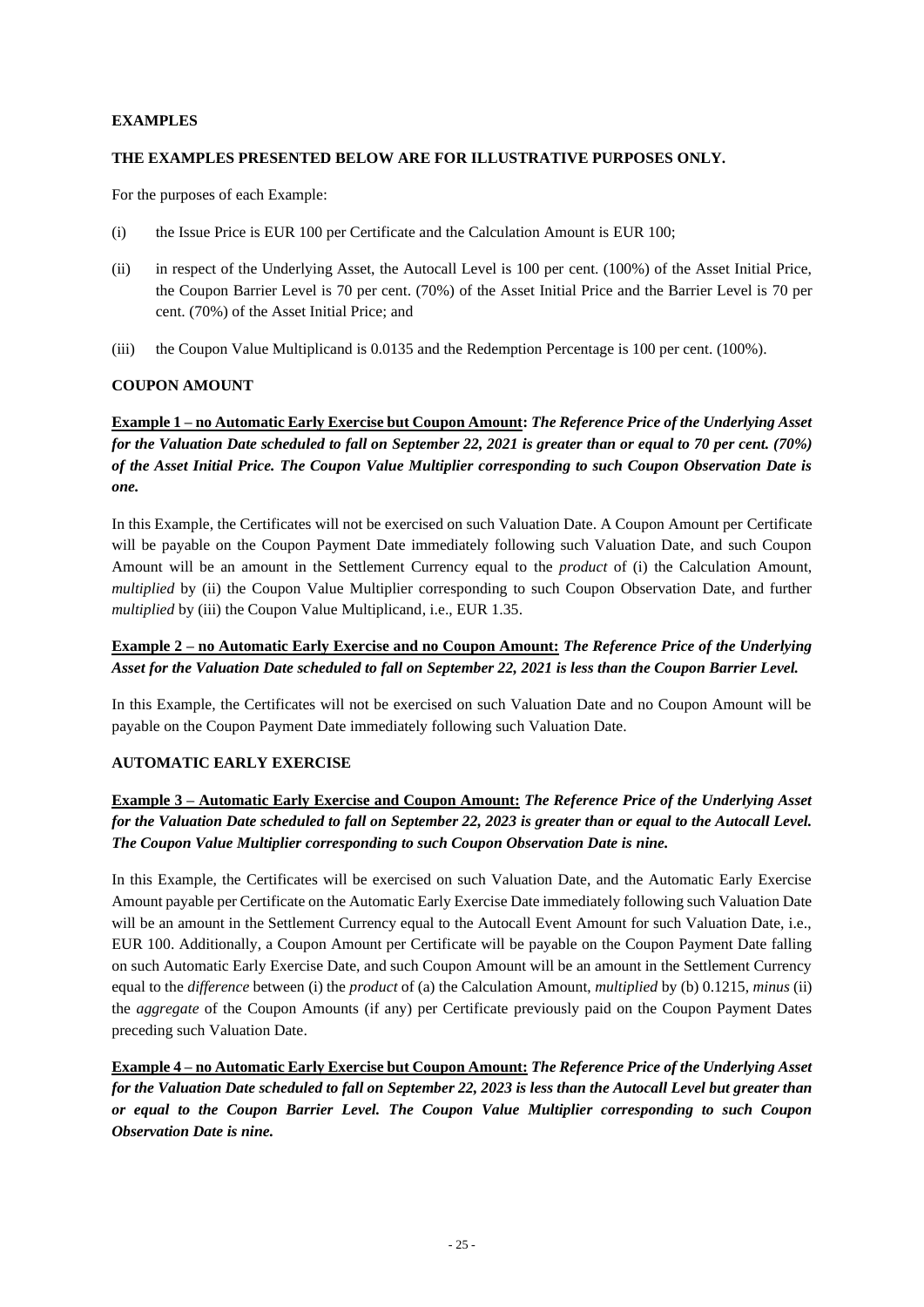In this Example, the Certificates will not be exercised on such Valuation Date. A Coupon Amount per Certificate will be payable on the Coupon Payment Date immediately following such Valuation Date, and such Coupon Amount will be an amount in the Settlement Currency equal to the *difference* between (i) the *product* of (a) the Calculation Amount, *multiplied* by (b) 0.1215, *minus* (ii) the *aggregate* of the Coupon Amounts (if any) per Certificate previously paid on the Coupon Payment Dates preceding such Valuation Date.

## **Example 5 – no Automatic Early Exercise and no Coupon Amount:** *The Reference Price of the Underlying Asset for the Valuation Date scheduled to fall on September 22, 2023 is less than the Coupon Barrier Level.*

In this Example, the Certificates will not be exercised on such Valuation Date and no Coupon Amount will be payable on the Coupon Payment Date immediately following such Valuation Date.

## **SETTLEMENT AMOUNT**

## **Example 6 – neutral scenario and Coupon Amount:** *The Certificates have not been exercised on an Applicable Date, and the Final Closing Price of the Underlying Asset is 70 per cent. (70%) or more of the Asset Initial Price. The Coupon Value Multiplier corresponding to such Coupon Observation Date is twenty.*

In this Example, the Certificates will be exercised on the Final Reference Date and the Settlement Amount payable in respect of each Certificate on the Maturity Date will be an amount in the Settlement Currency equal to the *product* of (i) the Calculation Amount, *multiplied* by (ii) the Redemption Percentage, i.e., EUR 100. Additionally, a Coupon Amount per Certificate will be payable on the Coupon Payment Date falling on the Maturity Date, and such Coupon Amount will be an amount in the Settlement Currency equal to the *difference* between (i) the *product* of (a) the Calculation Amount, *multiplied* by (b) 0.27, *minus* (ii) the *aggregate* of the Coupon Amounts (if any) per Certificate previously paid on the Coupon Payment Dates preceding the Final Reference Date.

## **Example 7 – negative scenario and no Coupon Amount:** *The Certificates have not been exercised on an Applicable Date, and the Final Closing Price of the Underlying Asset is 69 per cent. (69%) of the Asset Initial Price.*

In this Example, the Certificates will be exercised on the Final Reference Date and the Settlement Amount payable in respect of each Certificate on the Maturity Date will be an amount in the Settlement Currency equal to the *product* of (i) the Calculation Amount, *multiplied* by (ii) the *quotient* of (a) the Final Closing Price, *divided* by (b) the Initial Closing Price, i.e., EUR 69. No Coupon Amount will be payable on the Coupon Payment Date falling on the Maturity Date. **In this Example, an investor who purchased the Certificates at the Issue Price will sustain a substantial loss of the amount invested in the Certificates (apart from any Coupon Amounts received prior to the Maturity Date).**

## **Example 8 – negative scenario and no Coupon Amount:** *The Certificates have not been exercised on an Applicable Date, and the Final Closing Price of the Underlying Asset is zero per cent. (0%) of the Asset Initial Price.*

In this Example, the Certificates will be exercised on the Final Reference Date and the Settlement Amount payable in respect of each Certificate on the Maturity Date will be an amount in the Settlement Currency equal to the *product* of (i) the Calculation Amount, *multiplied* by (ii) the *quotient* of (a) the Final Closing Price, *divided* by (b) the Initial Closing Price, i.e., zero. No Coupon Amount will be payable on the Coupon Payment Date falling on the Maturity Date. **In this Example, an investor will sustain a total loss of the amount invested in the Certificates (apart from any Coupon Amounts received prior to the Maturity Date).**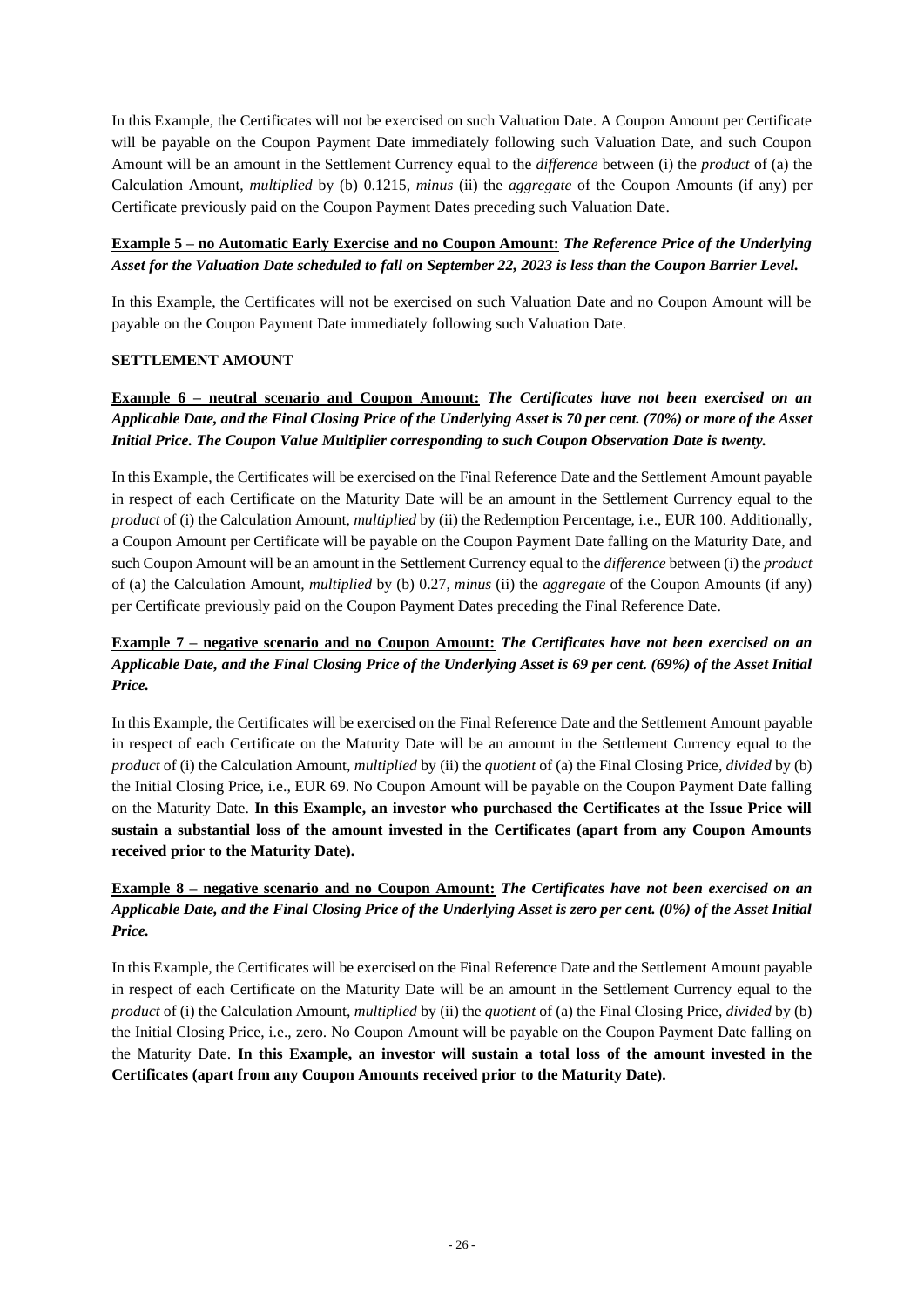#### **ISSUE-SPECIFIC SUMMARY OF THE SECURITIES**

#### **INTRODUCTION AND WARNINGS**

This Summary should be read as an introduction to the Prospectus (comprised of the Base Prospectus read together with the Final Terms). Any decision to invest in the Securities should be based on a consideration of the Prospectus as a whole by the investor. In certain circumstances, the investor could lose all or part of the invested capital. This Summary only provides key information in order for an investor to understand the essential nature and the principal risks of the Issuer and the Securities, and does not describe all the rights attaching to the Securities (and may not set out specific dates of valuation and potential payments or the adjustments to such dates) that are set out in the Prospectus as a whole. Where a claim relating to the information contained in the Prospectus is brought before a court, the plaintiff investor might, under the national law, have to bear the costs of translating the Prospectus before the legal proceedings are initiated. Civil liability attaches only to those persons who have tabled this summary including any translation thereof, but only where this Summary is misleading, inaccurate or inconsistent, when read together with the other parts of the Prospectus or where it does not provide, when read together with the other parts of the Prospectus, key information in order to aid investors when considering whether to invest in the Securities.

*You are about to purchase a product that is not simple and may be difficult to understand.*

**Securities:** Issue of up to 300,000 Five-Year EUR Memory Phoenix Autocallable Certificates on the ordinary shares of BNP Paribas S.A., due June 29, 2026 (ISIN: GB00BN342Q90) (the "**Securities**").

**Issuer:** Goldman Sachs International ("**GSI**"). Its registered office is Plumtree Court, 25 Shoe Lane, London EC4A 4AU, England and its Legal Entity Identifier ("**LEI**") is W22LROWP2IHZNBB6K528 (the "**Issuer**").

**Authorised Offeror(s):** The authorised offeror is Deutsche Bank S.p.A.: Piazza del Calendario, 3 – 20126 Milan, Italy. The authorised offeror is a S.p.A. company (*società per azioni*) incorporated in Italy mainly operating under Italian law. Its LEI is 815600E7975A37CB8139 (the "**Authorised Offeror**").

*Competent authority:* The Base Prospectus was approved on July 17, 2020 by the Luxembourg *Commission de Surveillance du Secteur Financier* of 283 Route d'Arlon, 1150 Luxembourg (Telephone number: (+352) 26 25 1-1; Fax number: (+352) 26 25 1 – 2601; Email: direction@cssf.lu).

#### **KEY INFORMATION ON THE ISSUER**

#### **Who is the Issuer of the Securities?**

**Domicile and legal form, law under which the Issuer operates and country of incorporation:** GSI is a private unlimited liability company incorporated under the laws of England and Wales and was formed on June 2, 1988. GSI is registered with the Registrar of Companies. Its LEI is W22LROWP2IHZNBB6K528.

**Issuer's principal activities:** GSI's business principally consists of securities underwriting and distribution; trading of corporate debt and equity securities, non-U.S. sovereign debt and mortgage securities, execution of swaps and derivative instruments, mergers and acquisitions; financial advisory services for restructurings, private placements and lease and project financings, real estate brokerage and finance, merchant banking and stock brokerage and research.

**Major shareholders, including whether it is directly or indirectly owned or controlled and by whom:** GSI is directly wholly-owned by Goldman Sachs Group UK Limited. Goldman Sachs Group UK Limited is an indirect wholly owned subsidiary of The Goldman Sachs Group, Inc. ("**GSG**").

**Key directors:** The directors of GSI are Jose M. D. Barroso, Sally A. Boyle, Richard J. Gnodde, Lord Anthony S. Grabiner, Sam P. Gyimah, Nigel Harman, Esta E. Stecher, Dermot W. McDonogh, Marius O. Winkelman, Therese L. Miller and Catherine G. Cripps.

**Statutory auditors:** GSI's statutory auditor is PricewaterhouseCoopers LLP, of 7 More London Riverside, London, SE1 2RT, England.

#### **What is the key financial information regarding the Issuer?**

The following table shows selected key historical financial information prepared in accordance with international accounting standards in conformity with the requirements of the Companies Act 2006 and International Financial Reporting Standards ("**IFRS**") adopted pursuant to Regulation (EC) No 1606/2002 as it applies in the E.U. in relation to the Issuer which is derived from the audited financial statements as of December 31, 2020 for each of the two years in the period ended December 31, 2020 and November 30, 2019 and the unaudited Financial Information for the period ended March 31, 2021. GSI's 2019 Financial Statements have been prepared under United Kingdom Generally Accepted Accounting Practices ("**U.K. GAAP**") in accordance with FRS 101 Reduced Disclosure Framework ("**FRS 101**"). As such, GSI has prepared IFRS transition disclosures required by IFRS 1 (First-time adoption of International Financial Reporting Standards):

| Summary information – income statement |                                                     |                                                  |                                 |                                 |  |
|----------------------------------------|-----------------------------------------------------|--------------------------------------------------|---------------------------------|---------------------------------|--|
|                                        | <b>Year ended</b><br>December 31, 2020<br>(audited) | <b>Year ended November</b><br>30, 2019 (audited) | <b>Three</b><br>months<br>ended | <b>Three</b><br>months<br>ended |  |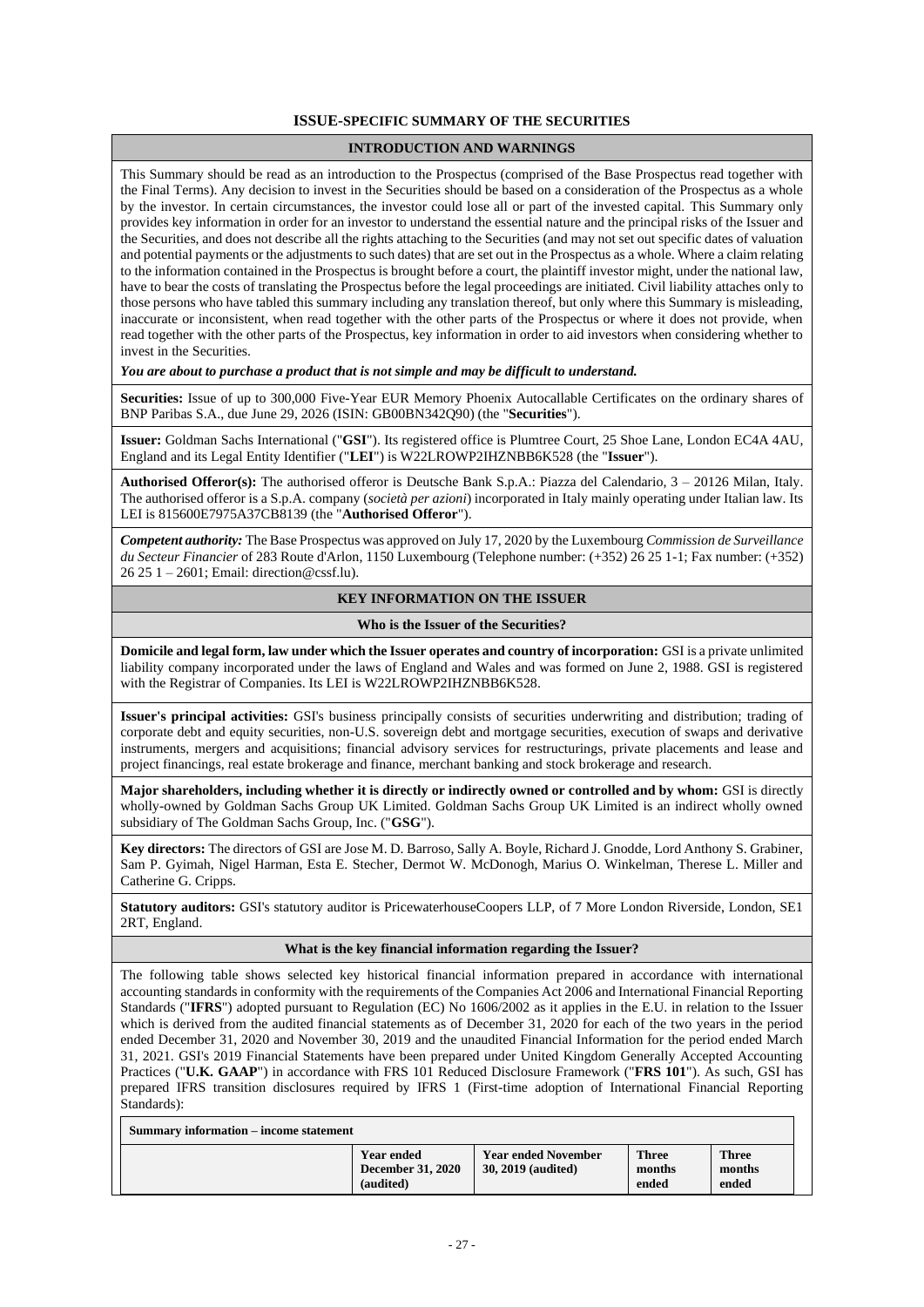|                                                  |                                      |                                      |                     | March 31,<br>2021<br>(unaudited) | February<br>31, 2020<br>(unaudited) |
|--------------------------------------------------|--------------------------------------|--------------------------------------|---------------------|----------------------------------|-------------------------------------|
| (in USD millions except for share<br>amounts)    |                                      | <b>IFRS</b>                          | U.K.<br><b>GAAP</b> |                                  |                                     |
| Selected income statement data                   |                                      |                                      |                     |                                  |                                     |
| Total interest income                            | 4.196                                | 7.659                                | 7.509               | 808                              | 1.515                               |
| Non-interest income <sup>1</sup>                 | 10,996                               | 8,292                                | 8,292               | 3,521                            | 2,044                               |
| Profit before taxation                           | 3,524                                | 2,434                                | 2,426               | 840                              | 419                                 |
| Operating profit                                 | N/A                                  | N/A                                  | 2,656               | N/A                              | N/A                                 |
| Dividend per share                               | N/A                                  | 1.7                                  | 1.7                 | N/A                              | N/A                                 |
| Summary information - balance sheet              | As at December 31,<br>2020 (audited) | As at November 30, 2019<br>(audited) |                     | (unaudited)                      | As at March 31, 2021                |
| (in USD millions)                                |                                      | <b>IFRS</b>                          | U.K.<br><b>GAAP</b> |                                  |                                     |
| Total current assets                             | 1,263,014                            | 1,035,557                            | 1,040,845           |                                  | N/A                                 |
| Total unsecured borrowings <sup>2</sup>          | 80,351                               | 88,669                               | 87,450              |                                  | 74,003                              |
| Amounts due from broker/dealers and<br>customers | 90,380                               | 71,807                               | 59,102              |                                  | 91,168                              |
| Amounts due to broker/dealers and<br>customers   | 100.519                              | 84.968                               | 62.254              |                                  | 104,976                             |
| Total shareholder's equity                       | 36,578                               | 34,248                               | 34,248              |                                  | 37,208                              |
| (in per cent.)                                   |                                      |                                      |                     |                                  |                                     |
| Common Equity Tier 1 (CET1) capital<br>ratio     | 10.7                                 | 11.6                                 | 11.6                |                                  | 10.1                                |
| Total capital ratio                              | 14.0                                 | 15.7                                 | 18.3                |                                  | 13.2                                |
| Tier 1 leverage ratio                            | 10.0                                 | 10.7                                 | 4.4                 |                                  | N/A                                 |

**Qualifications in audit report on historical financial information:** Not applicable; there are no qualifications in the audit report of GSI on its historical financial information.

#### **What are the key risks that are specific to the Issuer?**

The Issuer is subject to the following key risks:

- The payment of any amount due on the Securities is subject to the credit risk of the Issuer. The Securities are the Issuer's unsecured obligations. Investors are dependent on the Issuer's ability to pay all amounts due on the Securities, and therefore investors are subject to the Issuer's credit risk and to changes in the market's view of the Issuer's creditworthiness. The Securities are not bank deposits, and they are not insured or guaranteed by any compensation or deposit protection scheme. The value of and return on the Securities will be subject to the Issuer's credit risk and to changes in the market's view of the Issuer's creditworthiness.
- GSG and its consolidated subsidiaries ("**Goldman Sachs**") is a leading global investment banking, securities and investment management group and faces a variety of significant risks which may affect the Issuer's ability to fulfil its obligations under the Securities, including market and credit risks, liquidity risks, business activities and industry risks, operational risks and legal, regulatory and reputational risks.
- GSI is a wholly-owned subsidiary of the Goldman Sachs group and a key banking subsidiary of the Goldman Sachs group. As a result, it is subject to a variety of risks that are substantial and inherent in its businesses including risks relating to economic and market conditions, regulation, Brexit, market volatility, liquidity, credit markets, concentration of risk, credit quality, composition of client base, derivative transactions, operational infrastructure, cyber security, risk management, business initiatives, operating in multiple jurisdictions, conflicts of interest, competition, changes in underliers, personnel, negative publicity, legal liability, catastrophic events and climate change.
- GSI is subject to the Bank Recovery and Resolution Directive, which is intended to enable a range of actions to be taken by a resolution authority in relation to credit institutions and investment firms considered by the resolution authority to be at risk of failing and where such action is necessary in the public interest. The resolution powers available to the resolution authority include powers to (i) write down the amount owing, including to zero, or

<sup>&</sup>lt;sup>1</sup> "Fees and commissions" are included within "non-interest income" and therefore are not included as a single line item.

<sup>2</sup> "Subordinated loans" are included within "total unsecured borrowings" and therefore are not included as a single line item.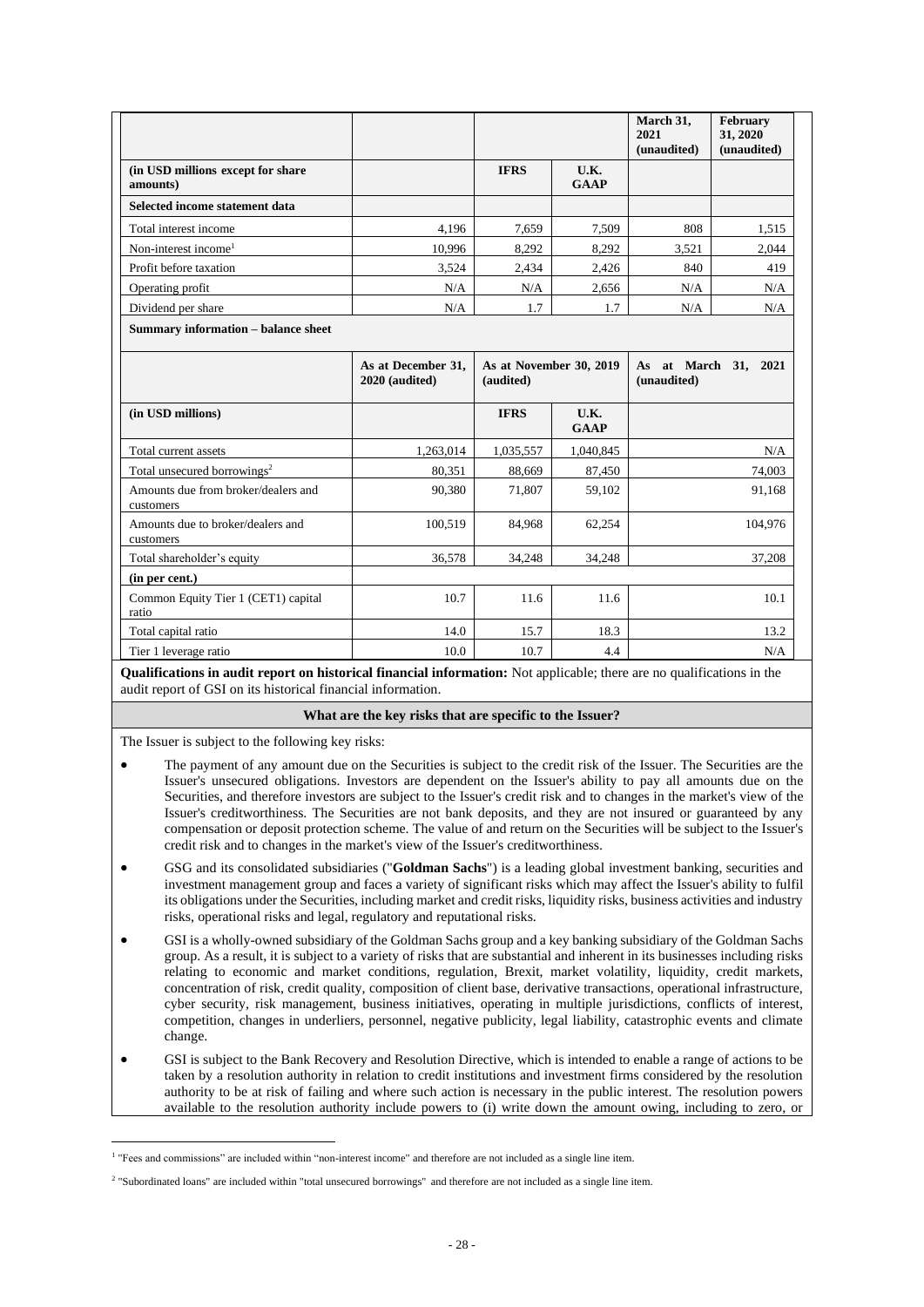convert the Securities into other securities, including ordinary shares of the relevant institution (or a subsidiary) the so-called "bail-in" tool; (ii) transfer all or part of the business of the relevant institution to a "bridge bank"; (iii) transfer impaired or problem assets to an asset management vehicle; and (iv) sell the relevant institution to a commercial purchaser. In addition, the resolution authority is empowered to modify contractual arrangements, suspend enforcement or termination rights that might otherwise be triggered. The resolution regime is designed to be triggered prior to insolvency, and holders of Securities may not be able to anticipate the exercise of any resolution power by the resolution authority. Further, holders of Securities would have very limited rights to challenge the exercise of powers by the resolution authority, even where such powers have resulted in the write down of the Securities or conversion of the Securities to equity.

#### **KEY INFORMATION ON THE SECURITIES**

**What are the main features of the Securities?**

**Type and class of Securities being offered and security identification number(s):** The Securities are cash settled Securities which are share-linked Securities in the form of certificates.

The Securities will be cleared through Euroclear Bank S.A./N.V. and Clearstream Banking S.A.

The issue date of the Securities is June 30, 2021 (the "**Issue Date**"). The issue price of the Securities is EUR 100 per Security (the "**Issue Price**").

ISIN: GB00BN342Q90; Common Code: 208066552; Valoren: 111146707

**Currency, denomination, number of Securities issued and term of the Securities:** The currency of the Securities will be Euro ("**EUR**" or the "**Settlement Currency**"). The calculation amount is EUR 100. The aggregate number of Securities is up to 300,000.

**Maturity Date:** June 29, 2026. This is the date on which the Securities are scheduled to be redeemed, subject to adjustment in accordance with the terms and conditions and subject to an early exercise of the Securities.

**Rights attached to the Securities:** The Securities will give each investor the right to receive a return, together with certain ancillary rights such as the right to receive notice of certain determinations and events. The return on the Securities will comprise the potential payment of the Coupon Amount(s) and the Autocall Event Amount (if applicable) or the Settlement Amount (if applicable), and the amounts payable will depend on the performance of the following Underlying Asset:

| <b>Underlying Asset or the Share</b>    | <b>Bloomberg / Reuters / ISIN</b>                     | <b>Exchange</b>     |  |
|-----------------------------------------|-------------------------------------------------------|---------------------|--|
| The ordinary shares of BNP Paribas S.A. | BNP FP <equity> / BNPP.PA /<br/>FR0000131104</equity> | Euronext Paris S.A. |  |

**Coupon Amount:** on a Coupon Observation Date:

(i) if the Reference Price of the Underlying Asset is greater than or equal to the Coupon Barrier Level, then a Coupon Amount in EUR in respect of each Security will be payable on the following Coupon Payment Date, calculated in accordance with the following formula:

#### $(CA \times CV) - APCA$ ; or

(ii) if the Reference Price of the Underlying Asset is less than the Coupon Barrier Level, then no Coupon Amount will be payable on the following Coupon Payment Date.

**Autocall Event Amount:** on an Autocall Observation Date, if the Reference Price of the Underlying Asset is greater than or equal to its Autocall Level then the Securities will be exercised early on such Autocall Observation Date, and the Autocall Event Amount payable in respect of each Security on the following Autocall Payment Date will be an amount equal to EUR 100.

**Settlement Amount:** unless previously exercised early, or purchased and cancelled, the Settlement Amount in EUR payable in respect of each Security on the Maturity Date will be:

- (i) if the Final Closing Price of the Underlying Asset is greater than or equal to the Barrier Level, an amount equal to EUR 100; or
- (ii) if the Final Closing Price of the Underlying Asset is less than the Barrier Level, an amount calculated in accordance with the following formula:

#### $CA \times \frac{\text{Final Closing Price}}{\text{Initial Classifier Review}}$ Initial Closing Price

**Non-scheduled Early Repayment Amount:** The Securities may be redeemed prior to the scheduled maturity: (i) at the Issuer's option (a) if the Issuer determines a change in applicable law has the effect that performance by the Issuer or its affiliates under the Securities or hedging transactions relating to the Securities has become (or there is a substantial likelihood in the immediate future that it will become) unlawful or impracticable (in whole or in part), or (b) where applicable, if the Calculation Agent determines that certain additional disruption events or adjustment events as provided in the terms and conditions of the Securities have occurred in relation to the underlying asset; or (ii) upon notice by a Holder declaring such Securities to be immediately repayable due to the occurrence of an event of default which is continuing.

In such case, the Non-scheduled Early Repayment Amount payable on such unscheduled early redemption shall be, for each Security, an amount representing the fair market value of the Security taking into account all relevant factors less all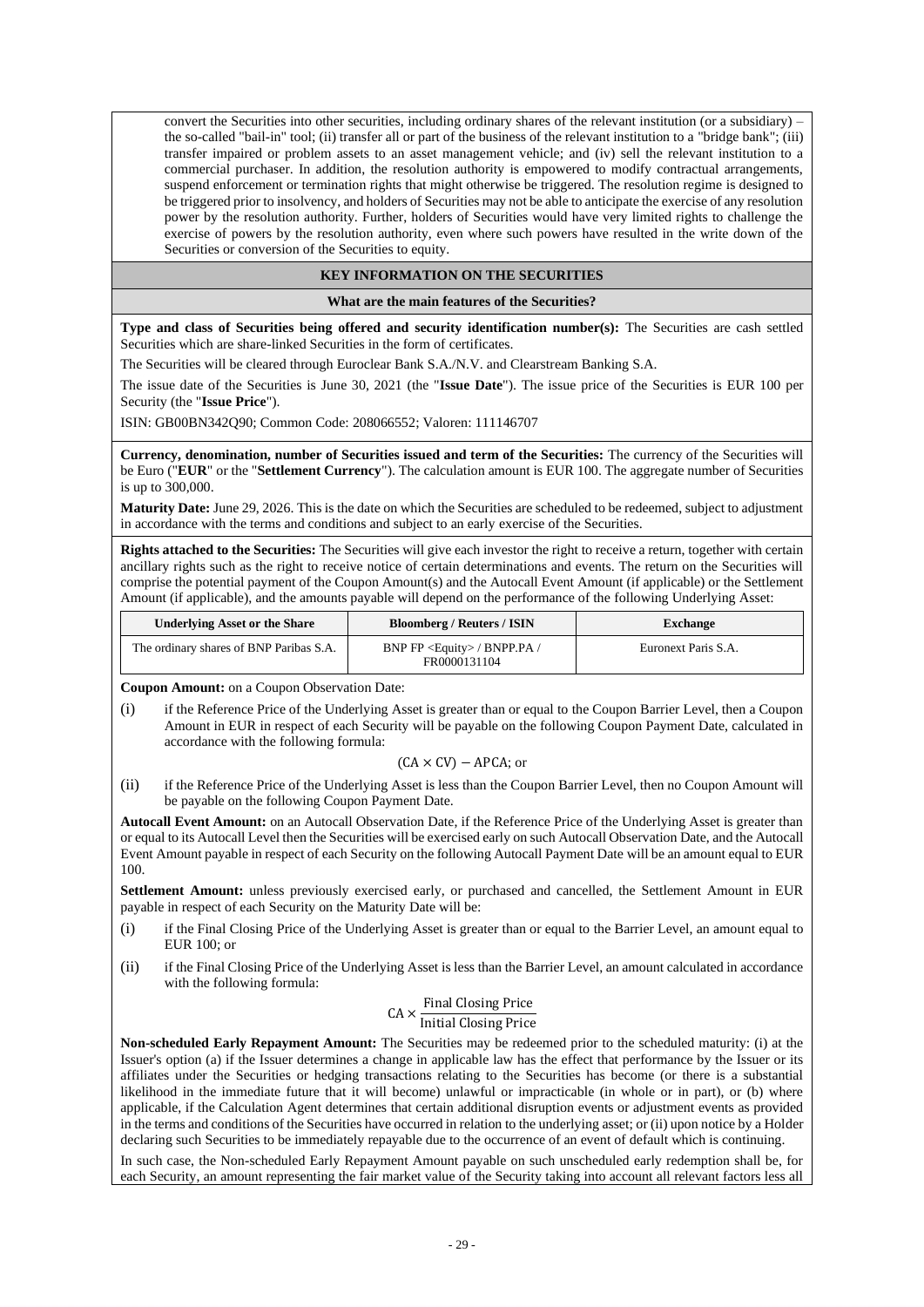costs incurred by the Issuer or any of its affiliates in connection with such early redemption, including those related to unwinding of any underlying and/or related hedging arrangement. *The Non-scheduled Early Repayment Amount may be less than your initial investment and therefore you may lose some or all of your investment on an unscheduled early redemption.*

Defined terms:

- **APCA:** for each Coupon Observation Date, the *sum* of each Coupon Amount paid in respect of one Security on all Coupon Payment Dates (if any) preceding such Coupon Observation Date.
- **Autocall Level:** in respect of the Underlying Asset, 100 per cent. (100%) of its Initial Closing Price.
- **Autocall Observation Dates:** each Coupon Observation Date other than the Coupon Observation Dates scheduled to fall prior to June 22, 2022 .
- **Autocall Payment Dates:** each Coupon Payment Date other than the Coupon Payment Dates scheduled to fall prior to June 29, 2022.
- **Barrier Level:** in respect of the Underlying Asset, 70 per cent. (70%) of its Initial Closing Price.
- **CA:** Calculation Amount, EUR 100.
- **Coupon Barrier Level:** in respect of the Underlying Asset, 70 per cent. (70%) of its Initial Closing Price.
- **Coupon Observation Dates:** the Coupon Observation Dates occur on a specified day of each March, June, September and December in each year, starting from September 2021 and ending in June 2026, in each case, subject to adjustment in accordance with the terms and conditions.
- **Coupon Payment Dates:** in respect of each Coupon Observation Date, the fifth business day following such Coupon Observation Date, in each case, subject to adjustment in accordance with the terms and conditions.
- **Coupon Value Multiplicand:** 0.0135.
- **Coupon Value Multiplier:** a series of unique ascending whole numbers for the Coupon Observation Dates, starting from 1 for the first Coupon Observation Date, and running to 20 for the twentieth Coupon Observation Date.
- **CV:** in respect of a Coupon Observation Date, an amount equal to the *product* of (i) the Coupon Value Multiplier corresponding to such Coupon Observation Date, *multiplied* by (ii) the Coupon Value Multiplicand.
- **Final Closing Price:** in respect of the Underlying Asset, its Reference Price on June 22, 2026, subject to adjustment in accordance with the terms and conditions.
- **Initial Closing Price:** in respect of the Underlying Asset, its Reference Price on June 29, 2021, subject to adjustment in accordance with the terms and conditions.
- **Reference Price:** the closing share price of the Underlying Asset for the relevant date.

**Governing law:** The Securities are governed by English law.

**Status of the Securities:** The Securities are unsubordinated and unsecured obligations of the Issuer and will rank equally among themselves and with all other unsubordinated and unsecured obligations of the Issuer from time to time outstanding.

The taking of any action by a resolution authority under the Bank Recovery and Resolution Directive, in relation to the Issuer could materially affect the value of, or any repayments linked to, the Securities, and/or risk a conversion into equity of the Securities.

**Description of restrictions on free transferability of the Securities:** The Securities have not been and will not be registered under the U.S. Securities Act of 1933 (the "**Securities Act**") and may not be offered or sold within the United States or to, or for the account or benefit of, U.S. persons except in certain transactions exempt from the registration requirements of the Securities Act and applicable state securities laws.

No offers, sales or deliveries of the Securities, or distribution of any offering material relating to the Securities, may be made in or from any jurisdiction except in circumstances that will result in compliance with any applicable laws and regulations.

Subject to the above, the Securities will be freely transferable.

#### **Where will the Securities be traded?**

Application will be made by the Issuer (or on its behalf) for the Securities to be listed and admitted to trading on the EuroTLX market, a multilateral trading facility organised and managed by Borsa Italiana S.p.A. (the "**EuroTLX Market**") with effect from at the earliest the Issue Date.

#### **What are the key risks that are specific to the Securities?**

**Risk factors associated with the Securities:** The Securities are subject to the following key risks:

The value and quoted price of your Securities (if any) at any time will reflect many factors and cannot be predicted. Depending on the performance of the Underlying Asset, you may lose some or all of your investment.

*Risks relating to certain features of the Securities:*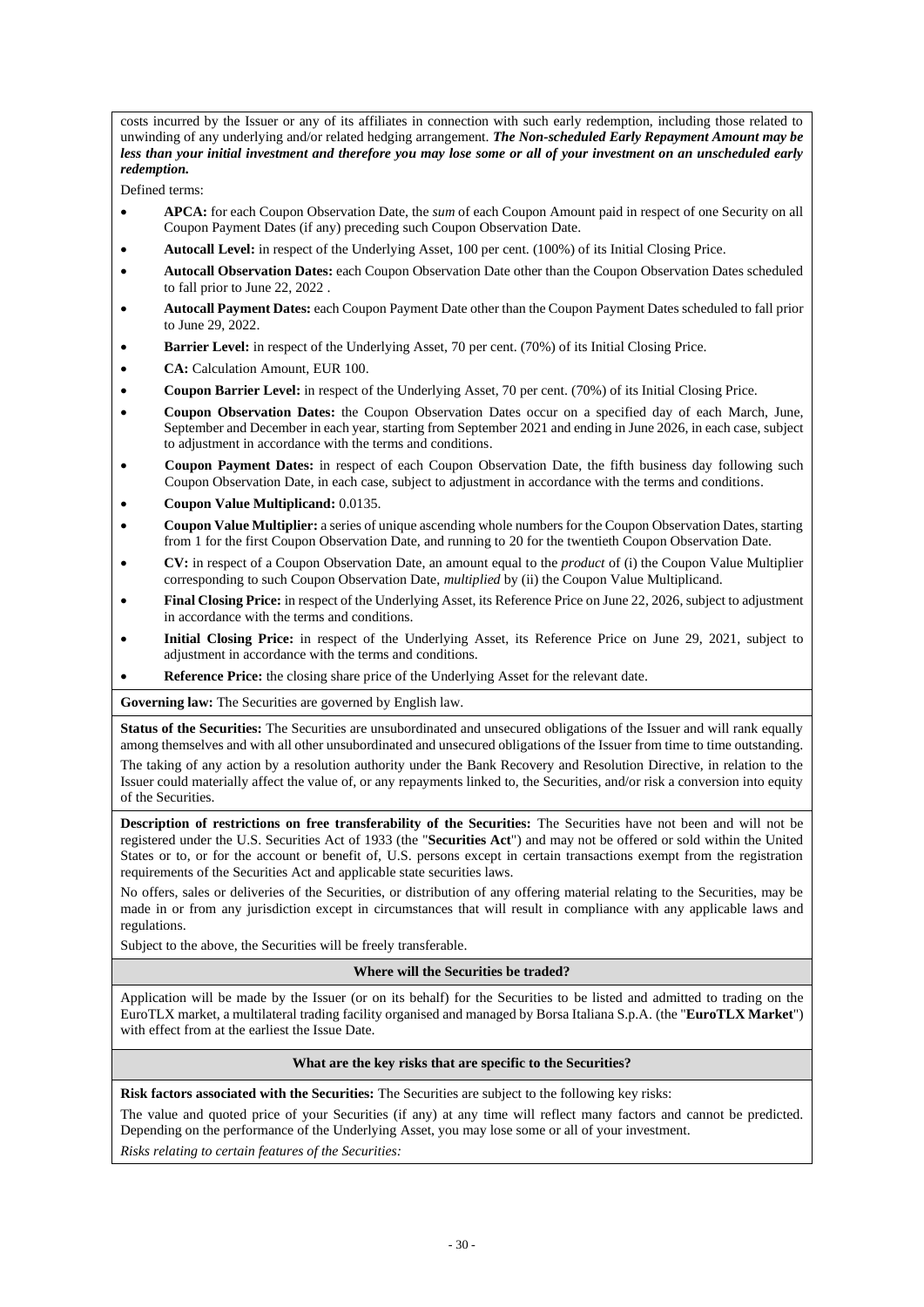• The terms and conditions of your Securities provide that the Securities are subject to a cap. Therefore, your ability to participate in any change in the value of the Underlying Asset over the term of the Securities will be limited, no matter how much the price of the Underlying Asset may rise beyond the cap level over the life of the Securities. Accordingly, the return on your Securities may be significantly less than if you had purchased the Underlying Asset directly.

*Risks relating to the Underlying Asset:*

- *The value of and return on your Securities depends on the performance of the Underlying Asset.* The return on your Securities depends on the performance of the Underlying Asset. The price of the Underlying Asset may be subject to unpredictable change over time. This degree of change is known as "volatility". The volatility of the Underlying Asset may be affected by national and international financial, political, military or economic events, including governmental actions, or by the activities of participants in the relevant markets. Any of these events or activities could adversely affect the value of and return on the Securities. Volatility does not imply direction of the price of the Underlying Asset, though an Underlying Asset that is more volatile is likely to increase or decrease in value more often and/or to a greater extent than one that is less volatile.
- *Past performance of the Underlying Asset is not indicative of future performance.* You should not regard any information about the past performance of the Underlying Asset as indicative of the range of, or trends in, fluctuations in the Underlying Asset that may occur in the future. The Underlying Asset may perform differently (or the same) as in the past, and this could have material adverse effect on the value of and return on your Securities.
- The performance of Shares is dependent upon macroeconomic factors, such as interest and price levels on the capital markets, currency developments, political factors as well as company-specific factors such as earnings position, market position, risk situation, shareholder structure and distribution policy, as well as business risks faced by the issuers thereof. Any one or a combination of such factors could adversely affect the performance of the Underlying Asset which, in turn, would have a negative effect on the value of and return on your Securities.

#### **KEY INFORMATION ON THE OFFER OF THE SECURITIES TO THE PUBLIC AND/OR THE ADMISSION TO TRADING ON A REGULATED MARKET**

#### **Under which conditions and timetable can I invest in this Security?**

**Terms and conditions of the offer:** An offer of the Securities may be made by the Authorised Offeror other than pursuant to Article 1(4) of the EU Prospectus Regulation in the Republic of Italy (the "**Public Offer Jurisdiction**") during the period commencing on (and including) June 4, 2021 and ending on (and including) June 25, 2021 (the "**Offer Period**"), subject to early termination or extension of the Offer Period.

Investors may apply for the subscription of the Securities in the Public Offer Jurisdiction during normal Italian banking hours at the offices (*filiali*) of the Authorised Offeror from (and including) June 4, 2021 to (and including) June 25, 2021, subject to early termination or extension of the Offer Period.

The Securities may be placed in the Public Offer Jurisdiction outside the premises of the Authorised Offeror ("**door-todoor**"), by means of financial advisors authorised to make off-premises offers (*consulenti finanziari abilitati all'offerta fuori sede*) pursuant to Article 30 of Legislative Decree No. 58 of February 24, 1998, as amended (the "**Financial Services Act**") from (and including) June 4, 2021 to (and including) June 18, 2021, subject to early termination or extension of the Offer Period.

Pursuant to Article 30, paragraph 6, of the Financial Services Act, the effects of the subscriptions made "door-to-door" are suspended for a period of seven days from the date of the subscription. During such period, investors have the right to withdraw from the subscription without any charge or fee, by means of notification to the relevant placer.

Securities may also be placed in the Public Offer Jurisdiction by means of distance communication techniques (*tecniche di comunicazione a distanza*) pursuant to article 32 of the Financial Services Act during the period commencing on (and including) June 4, 2021 to (and including) June 11, 2021, subject to early termination or extension of the Offer Period. In this case, investors may subscribe the Securities, after being identified by the relevant placer, by using their personal password/identification codes.

Pursuant to Article 67-*duodecies* of Legislative Decree 206/2005 as amended (the so called "Italian Consumer Code"), the validity and enforceability of the contracts entered into is suspended for a period of fourteen days from the date of the subscription. Within such period investors may communicate their withdrawal to the relevant placer without any charge or commission.

The offer price is the Issue Price.

The Issuer reserves the right, in agreement with the Authorised Offeror, to increase the number of Securities to be issued during the Offer Period.

The offer of the Securities is conditional on their issue and is subject to the admission to trading of the Securities on the EuroTLX Market (which is not a regulated market for the purposes of the EU Directive 2014/65/EU on Markets in Financial Instruments) occurring by the Issue Date. As between each Authorised Offeror and its customers, offers of the Securities are further subject to such conditions as may be agreed between them and/or as is specified in the arrangements in place between them.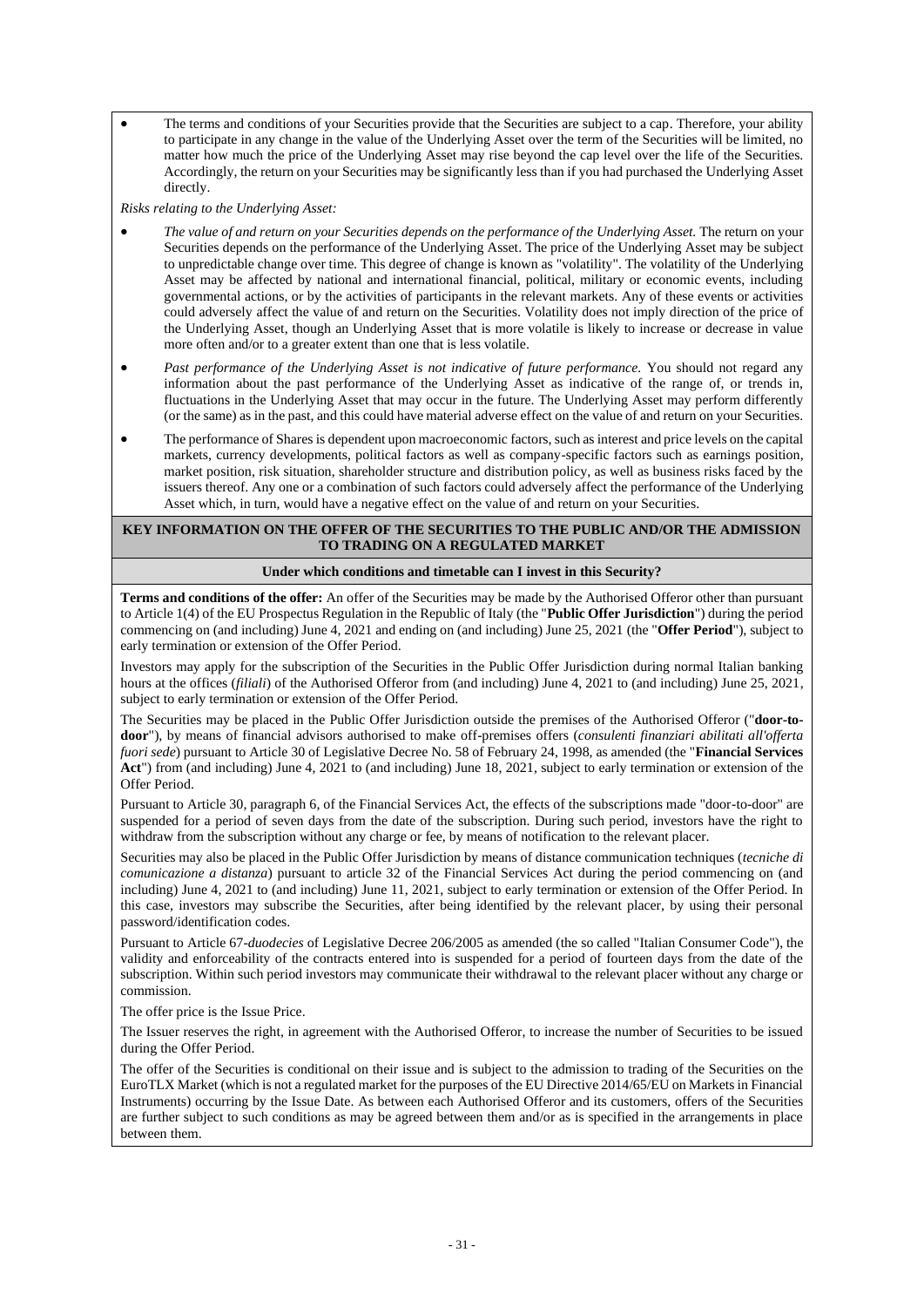**Estimated expenses charged to the investor by the Issuer/offeror:** A placement commission per Security of up to 5.00 per cent. (5.00%) of the Issue Price will be paid by the Issuer to each placer in respect of the Securities placed by such placer.

#### **Who is the offeror and/or the person asking for admission to trading?**

See the item entitled "Authorised Offeror(s)" above. The Issuer is the entity requesting for the admission to trading of the Securities on the EuroTLX Market.

#### **Why is this Prospectus being produced?**

**Reasons for the offer or for the admission to trading on a regulated market, estimated net amount of proceeds and use of proceeds:** The net amount of proceeds of the offer will be used by the Issuer to provide additional funds for its operations and for other general corporate purposes (i.e., for making profit and/or hedging certain risks).

**Underwriting agreement on a firm commitment basis:** The offer of the Securities is not subject to an underwriting agreement on a firm commitment basis.

#### **Material conflicts pertaining to the issue/offer:**

Fees shall be payable to the Authorised Offeror(s).

The Issuer is subject to a number of conflicts of interest between its own interests and those of holders of Securities, including: (a) in making certain calculations and determinations, there may be a difference of interest between the investors and the Issuer, (b) in the ordinary course of its business the Issuer (or an affiliate) may effect transactions for its own account and may enter into hedging transactions with respect to the Securities or the related derivatives, which may affect the market price, liquidity or value of the Securities, and (c) the Issuer (or an affiliate) may have confidential information in relation to the Underlying Asset or any derivative instruments referencing them, but which the Issuer is under no obligation (and may be subject to legal prohibition) to disclose.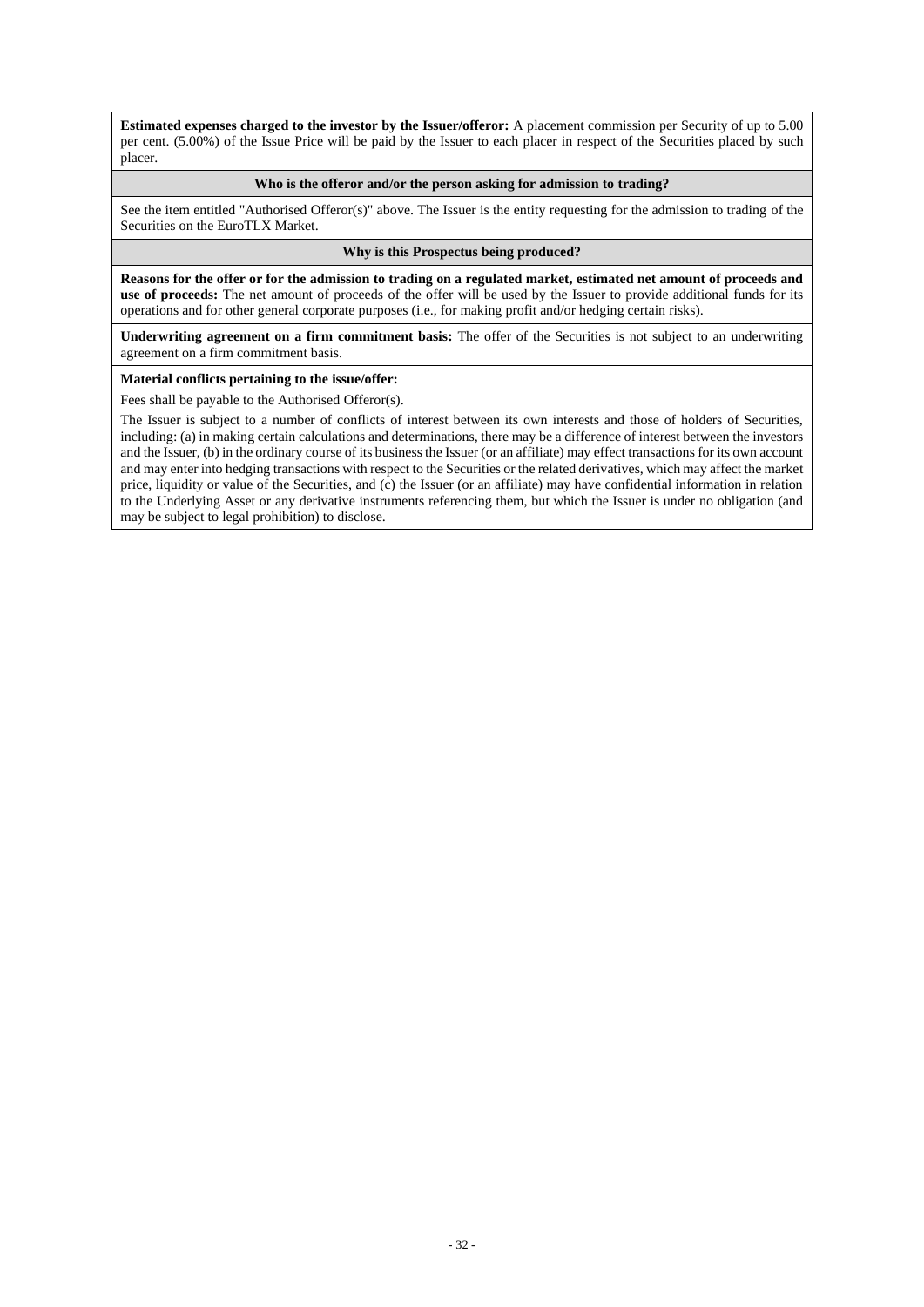### **NOTA DI SINTESI DELLA SPECIFICA EMISSIONE DEGLI STRUMENTI FINANZIARI**

#### **INTRODUZIONE E AVVERTENZE**

La presente Nota di Sintesi va letta come un'introduzione al Prospetto (costituito dal Prospetto di Base letto congiuntamente alle Condizioni Definitive). Qualsiasi decisione di investire negli Strumenti Finanziari dovrebbe essere basata su una considerazione del Prospetto nel suo complesso da parte dell'investitore. In determinate circostanze, l'investitore potrebbe perdere tutto o parte del capitale investito. La presente Nota di Sintesi fornisce solo informazioni chiave per consentire all'investitore di comprendere la natura essenziale e i principali rischi dell'Emittente e degli Strumenti Finanziari, e non descrive tutti i diritti connessi agli Strumenti Finanziari (e non può indicare date specifiche di valutazione e di potenziali pagamenti o gli adeguamenti a tali date) che sono indicati nel Prospetto nel suo complesso. Qualora sia proposta un'azione legale avente ad oggetto le informazioni contenute nel Prospetto dinnanzi un tribunale, l'investitore ricorrente potrebbe, ai sensi di legge nazionale, essere tenuto a sostenere i costi di traduzione del Prospetto prima che l'azione legale abbia inizio. La responsabilità civile ricade unicamente sulle persone che hanno presentato la presente Nota di Sintesi, comprese eventuali traduzioni, unicamente nel caso in cui tale Nota di Sintesi risulti fuorviante, inesatta o incoerente, se letta congiuntamente alle altre parti del Prospetto oppure se letta insieme con le altre parti del Prospetto, non contenga informazioni chiave che possano aiutare l'investitore a decidere se investire o meno negli Strumenti Finanziari.

**State per acquistare un prodotto che non è semplice e che potrebbe essere di difficile comprensione.** 

*Strumenti Finanziari:* Emissione per un massimo di 300.000 Certificati EUR *Memory Phoenix Autocallable* (Rimborsabili Anticipatamente Automaticamente) con Durata Cinque Anni collegati alle azioni ordinarie di BNP Paribas S.A., con scadenza 29 giugno 2026 (ISIN: GB00BN342Q90) (gli "**Strumenti Finanziari**").

*Emittente:* Goldman Sachs International ("**GSI**"). La sua sede legale è situata in Plumtree Court, 25 Shoe Lane, Londra EC4A 4AU, Inghilterra e il suo *Legal Entity Identifier* (identificativo dell'entità giuridica - "**LEI**") corrisponde al n. W22LROWP2IHZNBB6K528 (l'"**Emittente**").

*Offerente(i) Autorizzato(i):* L'offerente autorizzato è Deutsche Bank S.p.A.: Piazza del Calendario, 3 – 20126 Milano, Italia. L'offerente autorizzato è una S.p.A. (società per azioni) costituita in Italia che opera principalmente secondo la legge italiana. Il suo LEI è 815600E7975A37CB8139 (l'"**Offerente Autorizzato**").

*Autorità Competente:* Il Prospetto di Base è stato approvato in data 17 luglio 2020 dalla *Commission de Surveillance du Secteur Financier* (Commissione di Vigilanza del Settore Finanziario) del Lussemburgo sita in 283 Route d'Arlon, 1150 Lussemburgo (Contatto telefonico: (+352) 26 25 1-1; Fax: (+352) 26 25 1 – 2601; Email: *[direction@cssf.lu](mailto:direction@cssf.lu).)*).

#### **INFORMAZIONI CHIAVE RIGUARDANTI L'EMITTENTE**

#### **Chi è l'Emittente degli Strumenti Finanziari?**

*Domicilio e forma giuridica, legislazione in base alla quale l'Emittente opera e paese di costituzione:* GSI è una società privata a responsabilità illimitata costituita ai sensi della legge dell'Inghilterra e del Galles in data 2 giugno 1988. GSI è iscritta al Registro delle Imprese (*Registrar of Companies*). Il suo LEI è W22LROWP2IHZNBB6K528.

*Attività principali dell'Emittente:* Le attività principali di GSI consistono nella sottoscrizione e nella distribuzione di titoli; nel commercio di titoli obbligazionari societari e di capitale societario, debito sovrano e titoli garantiti da ipoteca non Statunitense, esecuzione di contratti di *swap* e relativi a strumenti derivati, fusioni e acquisizioni; servizi di consulenza finanziaria per le ristrutturazioni, collocamenti privati, *lease* e *project financing*; intermediazione e finanza immobiliare, attività di *merchant banking*, intermediazione di titoli azionari e ricerca.

*Principali azionisti, indicare se la società è direttamente o indirettamente detenuta o controllata e indicare il relative nome:* GSI è interamente detenuta, direttamente, da Goldman Sachs Group UK Limited. Goldman Sachs Group UK Limited è una società controllata interamente detenuta, indirettamente, da The Goldman Sachs Group, Inc. ("**GSG**").

*Amministratori chiave:* Gli amministratori di GSI sono Jose M. D. Barroso, Sally A. Boyle, Richard J. Gnodde, Lord Anthony S. Grabiner, Sam P. Gyimah, Nigel Harman, Esta E. Stecher, Dermot W. McDonogh, Marius O. Winkelman, Therese L. Miller e Catherine G. Cripps.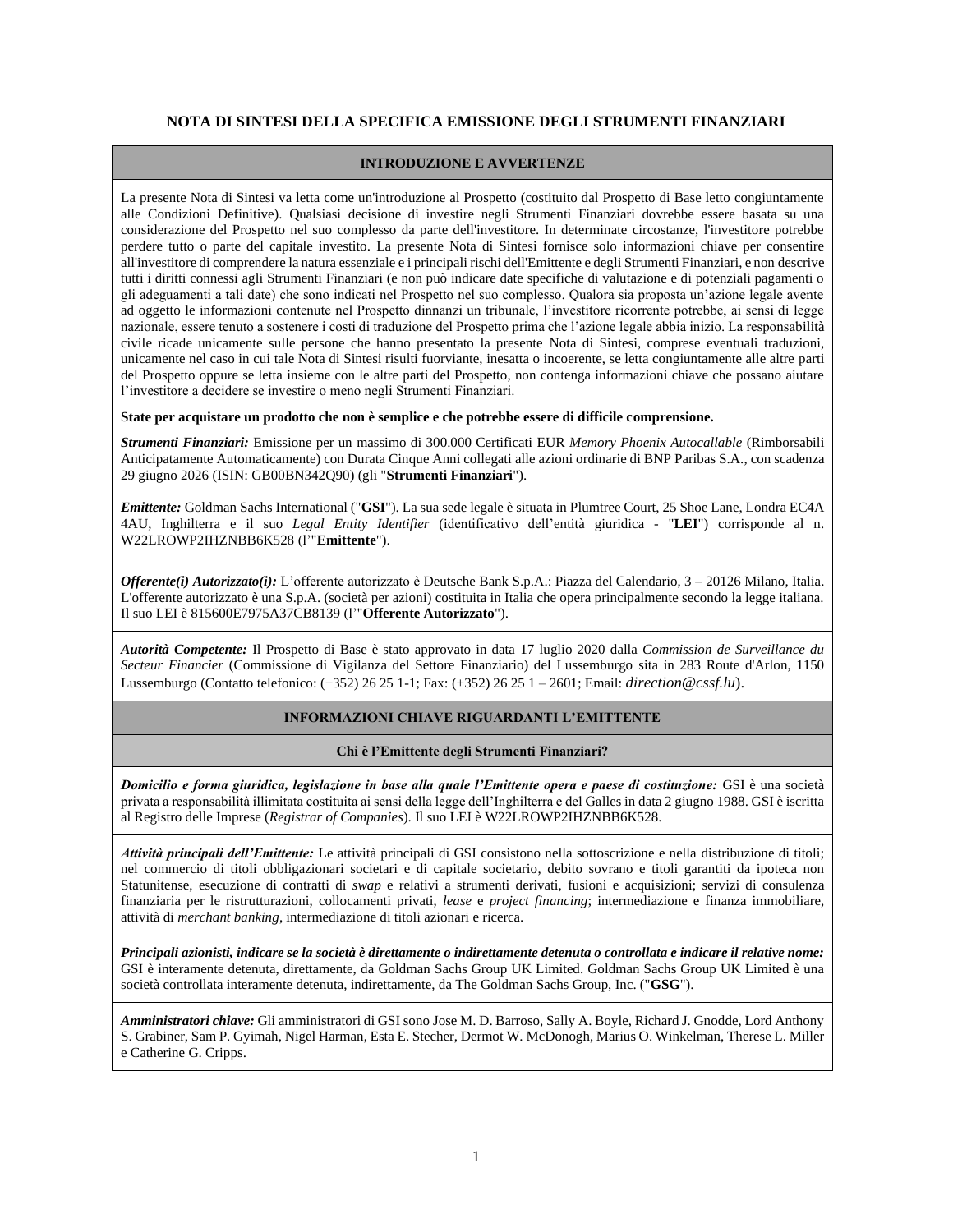*Revisori Legali:* Il revisore legale di GSI è PricewaterhouseCoopers LLP, sito in 7 More London Riverside, Londra SE1 2RT, Inghilterra.

#### **Quali sono le informazioni finanziarie relative all'Emittente?**

La seguente tabella mostra informazioni finanziarie storiche chiave selezionate preparate in conformità ai principi contabili internazionali conformemente ai requisiti del Companies Act 2006 e agli *International Financial Reporting Standards* (Principi Contabili Internazionali) ("**IFRS**") adottati ai sensi del Regolamento (CE) N. 1606/2002 come applicabile nell'UE in relazione all'Emittente che sono derivate dal bilancio sottoposto a revisione contabile al 31 dicembre 2020 per ciascuno dei due anni nel periodo che si è concluso il 31 dicembre 2020 e il 30 novembre 2019 e le Informazioni Finanziarie per il periodo che si è concluso il 31 marzo 2021. Il Bilancio del 2019 di GSI è stato preparato ai sensi delle *United Kingdom Generally Accepted Accounting Practices* (Prassi di Contabilità Generalmente Accettate nel Regno Unito) ("**U.K. GAAP**") in conformità allo *FRS 101 Reduced Disclosure Framework* ("**FRS 101**"). Pertanto, GSI ha preparato l'informativa di transizione agli IFRS richiesta dall'IFRS 1 (Prima adozione degli *International Financial Reporting Standard*).

| Informazioni sintetiche – conto economico                                     |                                                                   |                                                             |                                                             |                                                            |                                                                                     |  |
|-------------------------------------------------------------------------------|-------------------------------------------------------------------|-------------------------------------------------------------|-------------------------------------------------------------|------------------------------------------------------------|-------------------------------------------------------------------------------------|--|
|                                                                               | Anno chiuso al 31<br>dicembre 2020<br>(sottoposto a<br>revisione) |                                                             | Anno chiuso al 30 novembre 2019<br>(sottoposto a revisione) |                                                            | Tre mesi chiusi al 29<br>febbraio 2020 (non<br>sottoposto a<br>revisione contabile) |  |
| (in milioni di<br><b>USD</b> salvo che<br>per<br>l'ammontare<br>delle azioni) |                                                                   | <b>IFRS</b>                                                 | <b>U.K. GAAP</b>                                            |                                                            |                                                                                     |  |
|                                                                               | Dati del conto economico selezionati                              |                                                             |                                                             |                                                            |                                                                                     |  |
| Ricavi<br>totali<br>degli interessi                                           | 4.196                                                             | 7.659                                                       | 7.509                                                       | 808                                                        | 1.515                                                                               |  |
| Ricavi<br>non<br>derivanti<br>da<br>interessi <sup>1</sup>                    | 10.996                                                            | 8.292                                                       | 8.292                                                       | 3.521                                                      | 2.044                                                                               |  |
| Profitto al lordo<br>di imposte                                               | 3.524                                                             | 2.434                                                       | 2.426                                                       | 840                                                        | 419                                                                                 |  |
| Utile operativo                                                               | N/A                                                               | N/A                                                         | 2.656                                                       | N/A                                                        | N/A                                                                                 |  |
| Dividendi<br>per<br>azione                                                    | N/A                                                               | 1,7                                                         | 1,7                                                         | N/A                                                        | N/A                                                                                 |  |
|                                                                               | Informazioni sintetiche - stato patrimoniale                      |                                                             |                                                             |                                                            |                                                                                     |  |
|                                                                               | Anno chiuso al 31<br>dicembre 2020<br>(sottoposto a<br>revisione) | Anno chiuso al 30 novembre 2019<br>(sottoposto a revisione) |                                                             | Al 31 marzo 2021 (non sottoposto a revisione<br>contabile) |                                                                                     |  |
| (in milioni di<br>USD)                                                        |                                                                   | <b>IFRS</b>                                                 | <b>U.K. GAAP</b>                                            |                                                            |                                                                                     |  |
| Attivo totale<br>corrente                                                     | 1.263.014                                                         | 1.035.557                                                   | 1.040.845                                                   | N/A                                                        |                                                                                     |  |
| Prestiti non<br>garantiti totali <sup>2</sup>                                 | 80.351                                                            | 88.669                                                      | 87.450                                                      | 74.003                                                     |                                                                                     |  |

<sup>1</sup> "tasse e commissioni" sono incluse tra i "ricavi non derivanti da interessi" e di conseguenza non sono state inserite in un'autonoma riga.

<sup>2</sup> "prestiti subordinati" sono inclusi tra i "prestiti non garantiti totali" e di conseguenza non sono state inserite in un'autonoma riga.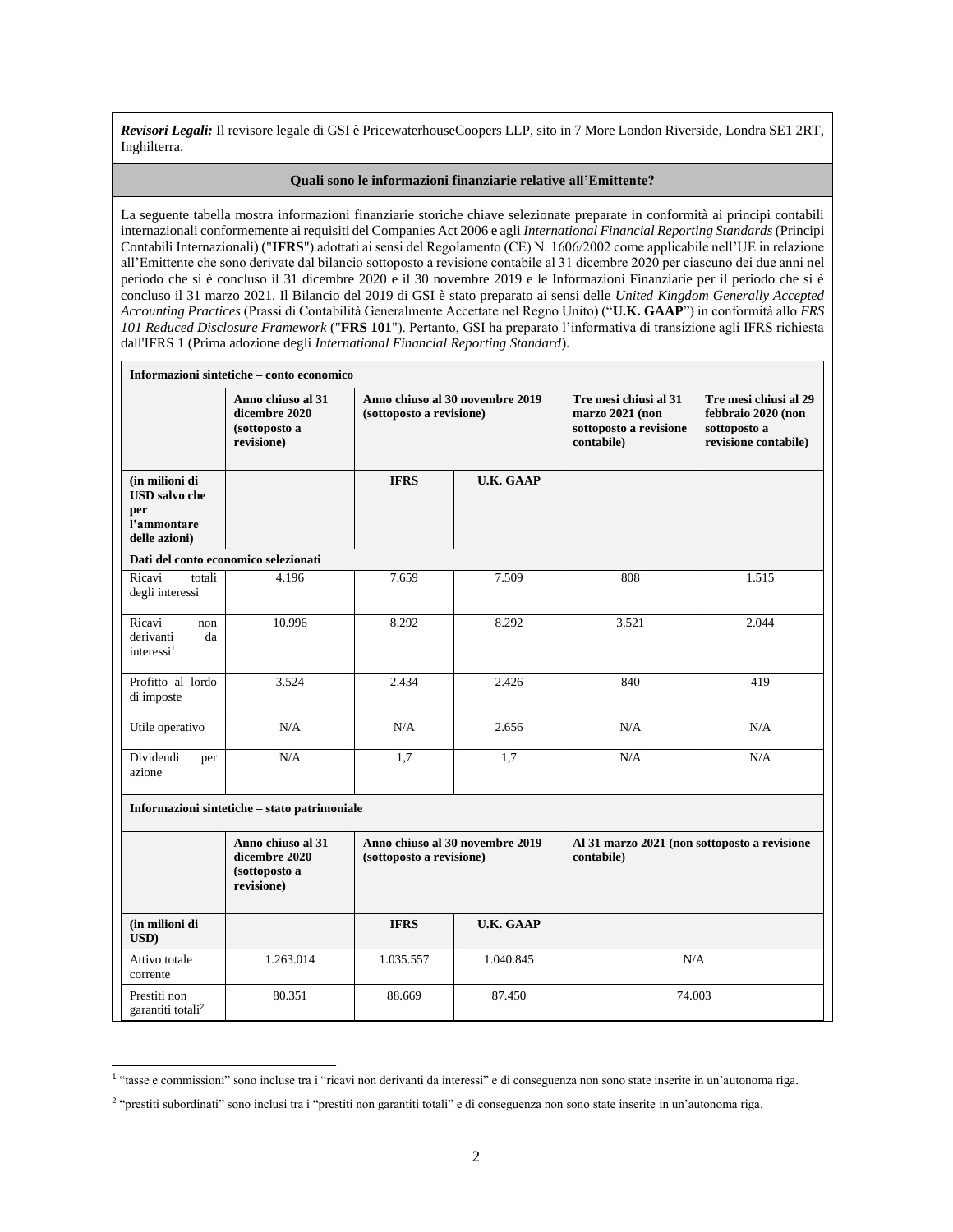| Importi dovuti da<br>brokers/dealers e<br>clienti                           | 90.380  | 71.807 | 59.102 | 91.168  |  |  |
|-----------------------------------------------------------------------------|---------|--------|--------|---------|--|--|
| Importi dovuti a<br>brokers/dealers e<br>clienti                            | 100.519 | 84.968 | 62.254 | 104.976 |  |  |
| Fondi totali degli<br>azionisti                                             | 36.578  | 34.248 | 34.248 | 37.208  |  |  |
| (in percentuale)                                                            |         |        |        |         |  |  |
| Capitale<br>primario di<br>classe 1 (CET 1)<br>coefficiente<br>patrimoniale | 10,7    | 11,6   | 11,6   | 10,1    |  |  |
| Coefficiente<br>patrimoniale<br>totale                                      | 14,0    | 15,7   | 18,3   | 13,2    |  |  |
| Coefficiente di<br>leva di classe 1                                         | 10,0    | 10,7   | 4,4    | N/A     |  |  |

*Rilievi contenuti nella relazione di revisione in merito alle informazioni finanziarie relative agli esercizi passati:* Non applicabile; non vi sono rilievi nella relazione di revisione di GSI in merito alle informazioni finanziarie relative agli esercizi passati.

#### **Quali sono i principali rischi che sono specifici per l'Emittente?**

L'Emittente è soggetto ai seguenti rischi principali:

- Il pagamento di qualsiasi importo dovuto sugli Strumenti Finanziari è soggetto al rischio di credito dell'Emittente. Gli Strumenti Finanziari sono obbligazioni non garantite dell'Emittente. Gli investitori dipendono dalla capacità dell'Emittente di versare tutti gli importi dovuti sugli Strumenti Finanziari, e pertanto gli investitori sono soggetti al rischio di credito dell'Emittente e ai cambiamenti nella visione di mercato del merito di credito dell'Emittente. Gli Strumenti Finanziari non sono depositi bancari, e non sono assicurati o garantiti da alcuno schema di protezione di compensazione o deposito. Il valore e il rendimento sugli Strumenti Finanziari saranno soggetti al rischio di credito dell'Emittente e ai cambiamenti nella visione di mercato del merito di credito dell'Emittente.
- GSG e le sue controllate consolidate ("**Goldman Sachs**") costituiscono un gruppo leader mondiale nell'*investment banking*, nei titoli e nella gestione degli investimenti e fanno fronte ad una varietà di rischi significativi che potrebbero pregiudicare la capacità dell'Emittente di adempiere ai propri obblighi relativi agli Strumenti Finanziari, inclusi i rischi di mercato e di credito, rischi di liquidità, rischi legati all'attività e all'industria, rischi operative e rischi legali, regolamentari e reputazionali.
- GSI è una società controllata interamente detenuta dal gruppo Goldman Sachs e una società bancaria controllata principale del gruppo Goldman Sachs. Di conseguenza, è soggetta ad una varietà di rischi che sono sostanziali e inerenti alle proprie attività, compresi i rischi legati alle condizioni economiche e di mercato, di regolamentazione, alla *Brexit*, alla volatilità del mercato, liquidità, mercati di credito, concentrazione del rischio, qualità del credito, composizione della base di clientela, operazioni di strumenti derivati, infrastrutture operative, sicurezza informatica, la gestione del rischio, iniziative imprenditoriali, operatività in multiple giurisdizioni, conflitti di interessi, concorrenza, cambiamenti nelle attività sottostanti, personale, pubblicità negative, responsabilità legale, eventi catastrofici e cambiamento climatico.
- GSI è soggetta alla *Bank Recovery and Resolution Directive* (Direttiva sul Risanamento e la Risoluzione delle Crisi Bancarie), che ha lo scopo di consentire una serie di azioni da parte di un'autorità di risoluzione delle crisi in relazione agli enti creditizi e alle imprese di investimento che l'autorità di risoluzione delle crisi considera a rischio di fallimento e quando tale azione è necessaria nell'interesse pubblico. I poteri di risoluzione delle crisi di cui dispone l'autorità di risoluzione delle crisi comprendono il potere di (i) svalutare l'importo dovuto, anche a zero, o convertire gli Strumenti Finanziari in altri titoli, comprese le azioni ordinarie dell'ente interessato (o di una controllata) - il cosiddetto strumento del "bail-in"; (ii) trasferire tutta o parte dell'attività dell'ente interessato a una "banca ponte"; (iii) trasferire attività deteriorate o problematiche a un veicolo di gestione patrimoniale; e (iv) vendere l'ente interessato a un acquirente commerciale. Inoltre, l'autorità di risoluzione delle crisi ha la facoltà di modificare gli accordi contrattuali, sospendere i diritti di esecuzione o di recesso che potrebbero altrimenti essere attivati. Il regime di risoluzione delle crisi è concepito per essere attivato prima dell'insolvenza e i detentori degli Strumenti Finanziari possono non essere in grado di anticipare l'esercizio del potere di risoluzione delle crisi da parte dell'autorità di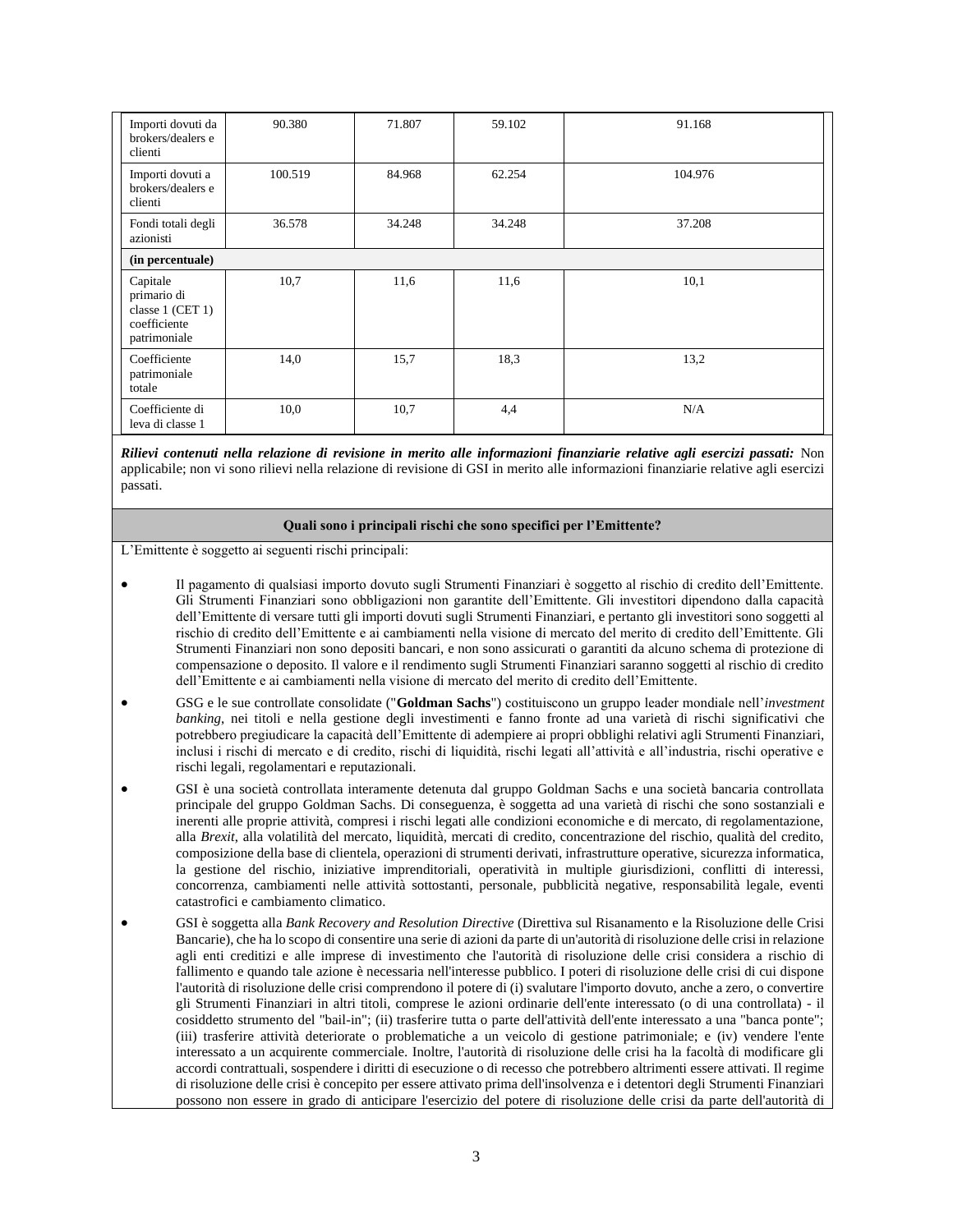risoluzione delle crisi. Inoltre, i detentori degli Strumenti Finanziari avrebbero diritti molto limitati di contestare l'esercizio dei poteri da parte dell'autorità di risoluzione delle crisi, anche nel caso in cui tali poteri abbiano portato alla svalutazione degli Strumenti Finanziari o alla conversione degli Strumenti Finanziari in capitale.

#### **INFORMAZIONI PRICIPALI SUGLI STRUMENTI FINANZIARI**

#### **Quali sono le caratteristiche principali degli Strumenti Finanziari?**

*Tipologia e categoria degli Strumenti Finanziari offerti e numero(i) di identificazione dello strumento finanziario*:

Gli Strumenti Finanziari sono Strumenti Finanziari pagati in contanti e sono Strumenti Finanziari collegati ad azioni in forma di certificati.

Gli Strumenti Finanziari saranno autorizzati tramite Euroclear Bank S.A./N.V. e Clearstream Banking S.A.

La data di emissione degli Strumenti Finanziari è il 30 giugno 2021 (la "**Data di Emissione**"). Il prezzo di emissione degli Strumenti Finanziari è EUR 100 per Strumento Finanziario (il "**Prezzo di Emissione**").

ISIN: GB00BN342Q90; Codice Comune: 208066552; Valoren: 111146707.

*Valuta, denominazione, numero degli Strumenti Finanziari emessi e durata degli Strumenti Finanziari*: La valuta degli Strumenti Finanziari sarà l'Euro ("**EUR**" o la "**Valuta di Regolamento**"). L'importo di calcolo è EUR 100. L'ammontare aggregato degli Strumenti Finanziari è fino a 300.000.

*Data di Scadenza*: 29 giugno 2026. Questa è la data in cui è previsto il rimborso degli Strumenti Finanziari, soggetto ad rettifica in conformità ai termini e alle condizioni e soggetto ad un esercizio anticipato degli Strumenti Finanziari.

#### *Diritti connessi agli Strumenti Finanziari:*

Gli Strumenti Finanziari daranno a ciascun investitore il diritto di ricevere un rendimento, insieme ad alcuni diritti accessori, come il diritto di ricevere la notifica di specifiche determinazioni ed eventi. Il rendimento degli Strumenti Finanziari comprenderà il potenziale pagamento dell'Importo(i) del Coupon e dell'Importo di Evento *Autocall* (se applicabile) o l'Importo di Regolamento (se applicabile), e gli importi pagabili dipenderanno dall'andamento della seguente Attività Sottostante.

| Attività Sottostante o l'Azione    | <b>Bloomberg / Reuters / ISIN</b>    | Sede di Negoziazione |
|------------------------------------|--------------------------------------|----------------------|
| Le azioni ordinarie di BNP Paribas | BNP FP <equity> / BNPP.PA /</equity> | Euronext Paris S.A.  |
| S.A.                               | FR0000131104                         |                      |
|                                    |                                      |                      |

**Importo del Coupon:** in una Data di Osservazione del Coupon:

(i) se il Prezzo di Riferimento dell'Attività Sottostante è maggiore o uguale al Livello della Barriera del Coupon, allora un Importo del Coupon in EUR in relazione a ciascuno Strumento Finanziario sarà pagabile alla successiva Data di Pagamento del Coupon, calcolato secondo la seguente formula:

#### (CA×CV) - APCA; o

(ii) se il Prezzo di Riferimento dell'Attività Sottostante è inferiore al Livello della Barriera del Coupon, allora nessun Importo del Coupon sarà pagabile alla successiva Data di Pagamento del Coupon.

**Importo di Evento** *Autocall*: in una Data di Osservazione *Autocall*, se il Prezzo di Riferimento dell'Attività Sottostante è maggiore o uguale al suo Livello *Autocall*, allora gli Strumenti Finanziari saranno esercitati anticipatamente a tale Data di Osservazione *Autocall* e l'Importo di Evento *Autocall* pagabile in relazione ad ogni Strumenti Finanziario alla Data di Pagamento *Autocall* successiva sarà un importo pari a EUR 100.

**Importo di Regolamento:** salvo che siano stati esercitati anticipatamente, o acquistati e cancellati, l'Importo di Regolamento in EUR pagabile in relazione a ciascun Strumento Finanziario alla Data di Scadenza sarà:

- (i) se il Prezzo di Chiusura Finale dell'Attività Sottostante è maggiore o uguale al Livello della Barriera, un importo pari a EUR 100; o
- (ii) se il Prezzo di Chiusura Finale dell'Attività Sottostante è inferiore al Livello della Barriera, un importo calcolato secondo la formula riportata di seguito:

# CA × Prezzo di Chiusura Finale

Prezzo di Chiusura Iniziale

**Rimborso Anticipato Non Programmato:** Gli Strumenti Finanziari potranno essere rimborsati prima della scadenza programmata: (i) a scelta dell'Emittente (a) qualora l'Emittente determini che un cambiamento della legge applicabile abbia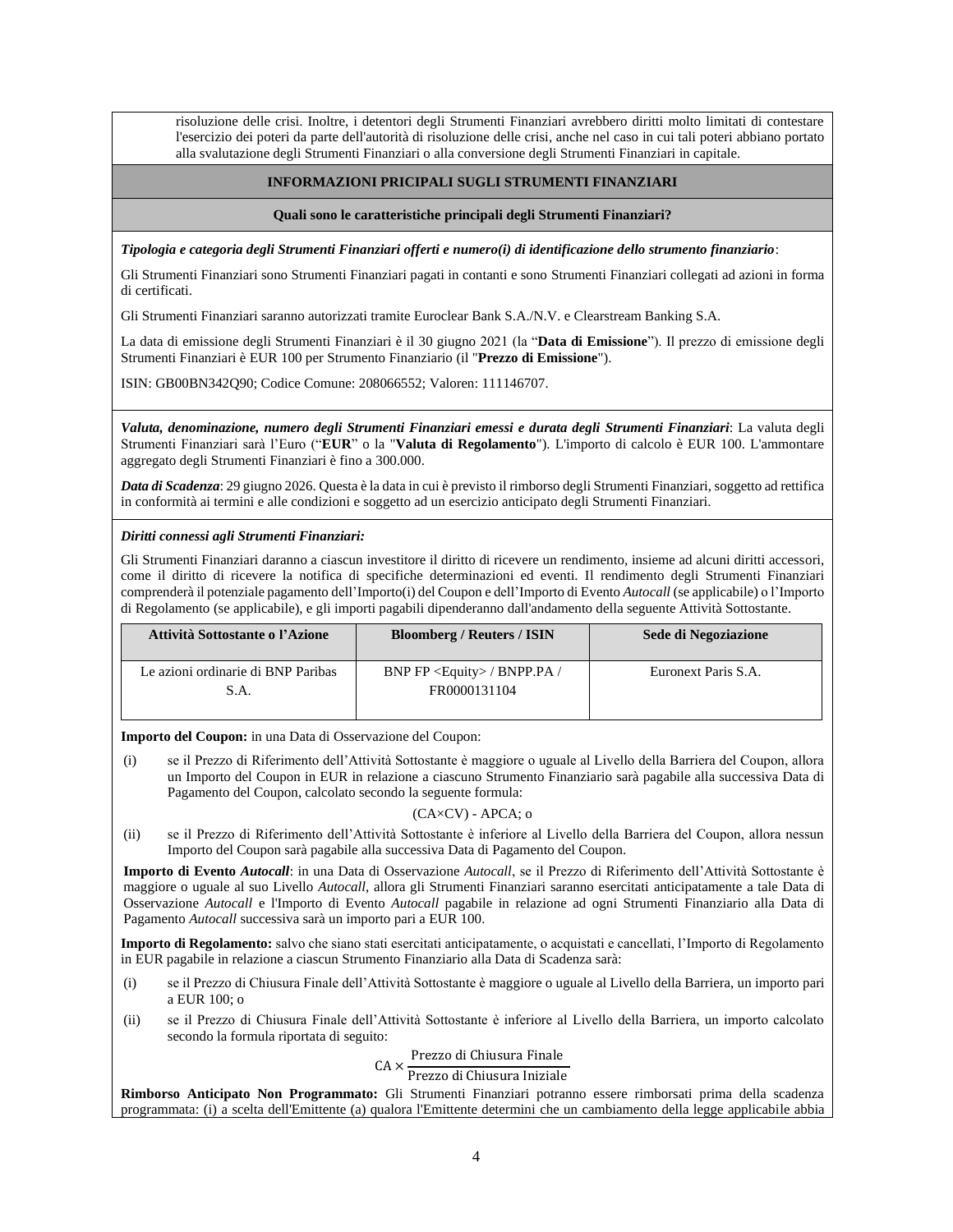l'effetto di rendere la prestazione dell'Emittente o delle sue società controllate, collegate, o sottoposte a comune controllo ai sensi degli Strumenti Finanziari o gli accordi di copertura relativi a Strumenti Finanziari, illegali o eccessivamente onerosi (in tutto o in parte) (o vi sia una sostanziale probabilità che lo diventino nell'immediato futuro), (b) se del caso, qualora l'Agente di Calcolo determini che taluni eventi di turbativa o eventi di rettifica addizionali come previsti nei termini e nelle condizioni degli Strumenti Finanziari si siano verificati in relazione all'attività sottostante; o (ii) in virtù di comunicazione da parte di un Detentore che dichiari gli Strumenti Finanziari immediatamente esigibili a causa del verificarsi di un evento di *default* che sia ancora in corso.

In tal caso, l'Importo di Rimborso Anticipato Non Programmato pagabile in relazione a tale rimborso anticipato non programmato sarà, per ciascuno Strumento Finanziario, un importo che rappresenta il valore equo di mercato (*fair market value*) degli Strumenti Finanziari, tenendo conto di tutti fattori rilevanti al netto dei costi sostenuti dall'Emittente o da qualsiasi sua società controllata, collegata, o sottoposta a comune controllo in relazione a tale rimborso anticipato, compresi quelli relativi alla liquidazione del sottostante e/o degli accordi di copertura correlati. *L'Importo di Rimborso Anticipato Non Programmato può essere inferiore al vostro investimento iniziale e pertanto potreste perdere parte del o tutto il vostro investimento per un rimborso anticipato non programmato.*

Definizione dei Termini:

- **APCA:** per ogni Data di Osservazione del Coupon, la *somma* di ciascun Importo del Coupon pagato in relazione a uno Strumento Finanziario a tutte le Date di Pagamento del Coupon (se presenti) che precedono tale Data di Osservazione del Coupon.
- **Livello** *Autocall*: rispetto all'Attività Sottostante, 100 per cento (100%) del suo Prezzo di Chiusura Iniziale.
- **Date di Osservazione** *Autocall***:** ciascuna Data di Osservazione del Coupon diversa dalle Date di Osservazione del Coupon previste prima del 22 giugno 2022.
- **Date di Pagamento** *Autocall***:** ciascuna Data di Pagamento del Coupon diversa dalle Date di Pagamento del Coupon previste prima del 29 giugno 2022*.*
- **Livello della Barriera**: rispetto all'Attività Sottostante, 70 per cento (70%) del suo Prezzo di Chiusura Iniziale.
- **CA:** Importo di Calcolo, EUR 100.
- **Livello della Barriera del Coupon:** rispetto all'Attività Sottostante, 70 per cento (70%) del suo Prezzo di Chiusura Iniziale.
- **Date di Osservazione del Coupon:** le Date di Osservazione del Coupon cadono in un giorno specificato di ciascuno dei mesi di marzo, giugno, settembre e dicembre di ciascun anno, a partire da settembre 2021 e fino a giugno 2026, in ciascun caso, soggette a rettifica in conformità ai termini e condizioni.
- **Date di Pagamento del Coupon**: rispetto a ciascuna Data di Osservazione del Coupon, il quinto giorno lavorativo successivo a tale Data di Osservazione del Coupon, in ciascun caso, soggette a rettifica in conformità ai termini e condizioni.
- **Moltiplicando del Coupon Value**: 0,0135.
- **Moltiplicatore del Coupon Value**: una serie di numeri interi ascendenti unici per le Date di Osservazione del Coupon, a partire da 1 per la prima Data di Osservazione del Coupon fino a 20 per la ventesima Data di Osservazione del Coupon.
- **CV:** rispetto ad una Data di Osservazione del Coupon, un ammontare pari al *prodotto* (i) del Moltiplicatore del Coupon Value corrispondente a tale Data di Osservazione del Coupon, *moltiplicato* per (ii) il Moltiplicando del Coupon Value.
- **Prezzo di Chiusura Finale:** rispetto all'Attività Sottostante, il suo Prezzo di Riferimento il 22 giugno 2026, soggetto a rettifica in conformità ai termini e alle condizioni.
- **Prezzo di Chiusura Iniziale**: rispetto all'Attività Sottostante, il suo Prezzo di Riferimento il 29 giugno 2021, soggetto a rettifica in conformità ai termini e alle condizioni.
- **Prezzo di Riferimento**: il prezzo di chiusura dell'azione dell'Attività Sottostante per la data rilevante.

*Legge applicabile*: Gli Strumenti Finanziari sono regolati dal diritto inglese.

*Stato degli Strumenti Finanziari*: Gli Strumenti Finanziari sono obbligazioni non subordinate e non garantite dell'Emittente e si classificheranno allo stesso modo tra di loro e con tutte le altre obbligazioni non subordinate e non garantite dell'Emittente di volta in volta in essere.

L'adozione di qualsiasi azione da parte di un'autorità di risoluzione delle crisi ai sensi della Direttiva sul Risanamento e la Risoluzione delle Crisi Bancarie, in relazione all'Emittente, potrebbe materialmente influenzare il valore dei, o qualsiasi rimborso collegato agli, Strumenti Finanziari, e/o rischiare una conversione in capitale degli Strumenti Finanziari.

*Descrizione delle restrizioni alla libera trasferibilità degli Strumenti Finanziari*: Gli Strumenti Finanziari non sono stati e non saranno registrati ai sensi dello U.S. Securities Act del 1933 (il "**Securities Act**") e non possono essere offerti o venduti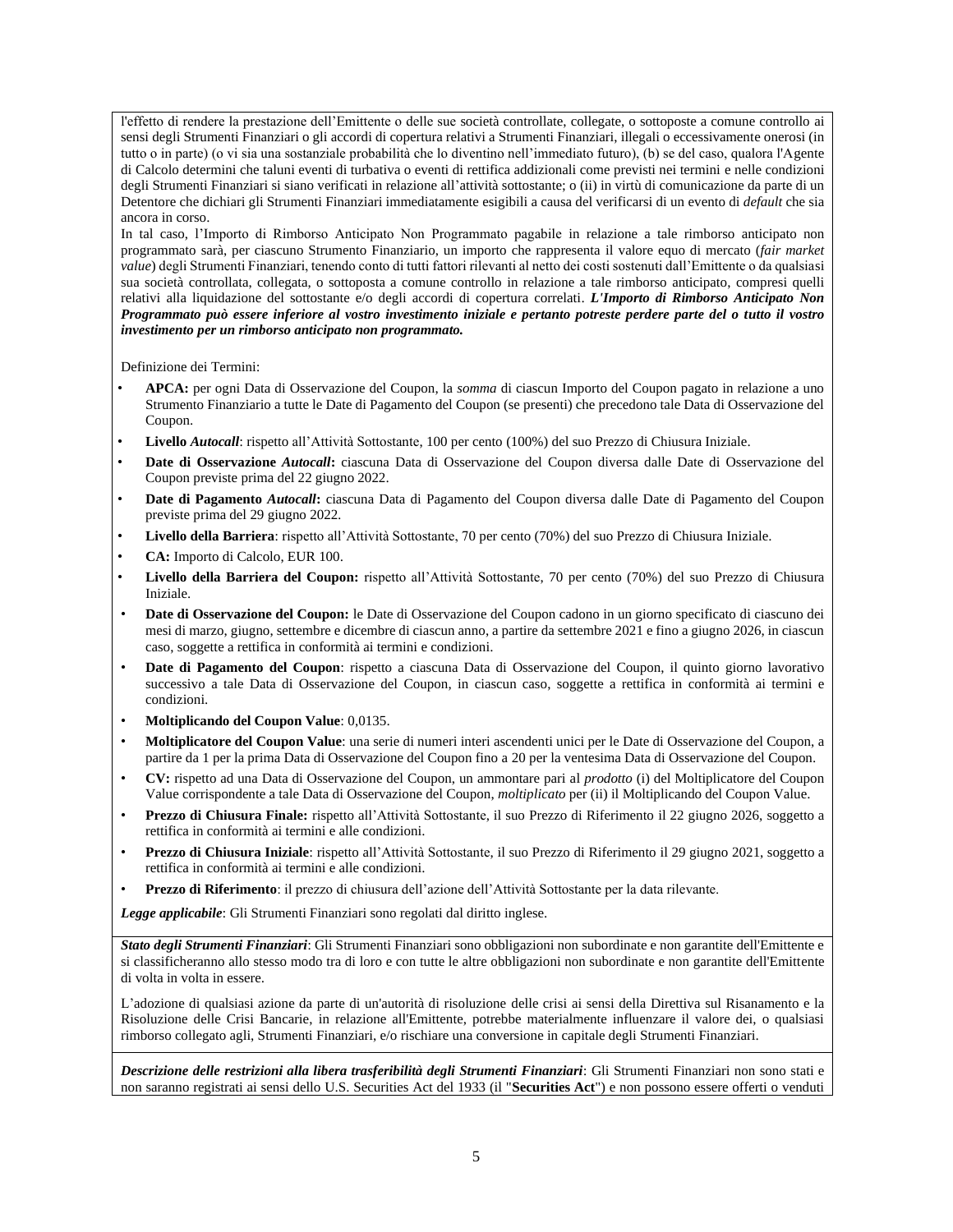all'interno degli Stati Uniti o a, o per conto o a beneficio di, persone statunitensi, tranne che in alcune operazioni esenti dagli obblighi di registrazione del Securities Act e dalle leggi statali applicabili in materia di strumenti finanziari.

Nessuna offerta, vendita o consegna degli Strumenti Finanziari, o distribuzione di qualsiasi materiale d'offerta relativo agli Strumenti Finanziari, può essere effettuata in o da qualsiasi giurisdizione, salvo in circostanze che risultino conformi alle leggi e ai regolamenti applicabili.

Fermo restando quanto sopra, gli Strumenti Finanziari saranno liberamente trasferibili.

#### **Dove verranno negoziati gli Strumenti Finanziari?**

Sarà presentata dall'Emittente (o verrà presentata per suo conto) una richiesta di quotazione e ammissione alle negoziazioni degli Strumenti Finanziari sul mercato EuroTLX, un sistema multilaterale di negoziazione organizzato e gestito da Borsa Italiana S.p.A. (il "**Mercato EuroTLX**") con effetto dalla Data di Emissione.

#### **Quali sono i rischi principali che sono specifici per gli Strumenti Finanziari?**

*Fattori di rischio associati agli Strumenti Finanziari:* Gli Strumenti Finanziari sono soggetti ai seguenti principali rischi:

Il valore ed il prezzo stimato dei Vostri Strumenti Finanziari (se del caso) in qualsiasi momento dipenderanno da molti fattori e non potranno essere prevedibili. A seconda dell'andamento dell'Attività Sottostante, Lei potrebbe subire la perdita di una parte o della totalità del suo investimento.

#### *Rischi relativi a determinate caratteristiche degli Strumenti Finanziari:*

• I termini e le condizioni dei Vostri Strumenti Finanziari prevedono che gli Strumenti Finanziari siano soggetti ad un *cap*. Pertanto, la Vostra capacità di partecipare in qualsiasi cambiamento nel valore dell'Attività Sottostante per tutta la durata degli Strumenti Finanziari sarà limitata, a prescindere da quanto il prezzo dell'Attività Sottostante sia superiore al livello del *cap* nel corso della vita degli Strumenti Finanziari. Di conseguenza, il rendimento sui Vostri Strumenti Finanziari potrebbe essere significativamente inferiore a quello che sarebbe stato se aveste acquistato l'Attività Sottostante direttamente.

#### *Rischi relativi all'Attività Sottostante:*

- *Il valore ed il rendimento dei Vostri Strumenti Finanziari dipendono dall'andamento dell'Attività Sottostante:* Il rendimento dei Vostri Strumenti Finanziari dipende dall'andamento dell'Attività Sottostante. Il prezzo dell'Attività Sottostante può essere soggetto nel tempo a modifiche imprevedibili. Questo grado di cambiamento è noto come "volatilità". La volatilità dell'Attività Sottostante può essere condizionata da eventi nazionali ed internazionali di natura finanziaria, politica, militare o economica, incluse azioni governative, o da azioni da parte dei partecipanti al mercato rilevante. Uno qualunque di questi eventi o azioni può influenzare negativamente il valore ed il rendimento degli Strumenti Finanziari. La volatilità non implica una direzione del prezzo dell'Attività Sottostante, anche se un'Attività Sottostante che è più volatile è più probabile che aumenti o diminuisca di valore più spesso e/o in misura maggiore rispetto ad una che è meno volatile.
- *L'andamento passato dell'Attività Sottostante non è indicativo dell'andamento futuro:* Non dovete considerare informazioni relative all'andamento passato dell'Attività Sottostante come indicative del *range*, delle tendenze, o di fluttuazioni dell'Attività Sottostante che possano verificarsi in futuro. L'Attività Sottostante può avere un andamento diverso (o uguale) rispetto al passato, e ciò può avere un significativo effetto negativo sul valore e sul rendimento dei Vostri Strumenti Finanziari.
- L'andamento delle Azioni dipende da fattori macroeconomici, come i livelli di interesse e prezzo sui mercati dei capitali, sviluppi valutari, fattori politici così come fattori specifici relativi alle società quali utili, posizione di mercato, situazione di rischio, struttura azionaria e politica di distribuzione, così come pure rischi di *business* cui sono esposti i relativi emittenti. Uno qualsiasi di tali fattori o una loro combinazione possono influenzare negativamente l'andamento dell'Attività Sottostante che, a sua volta, avrebbero un effetto negativo sul valore e sul rendimento dei Vostri Strumenti Finanziari.

#### **INFORMAZIONI CHIAVE SULL'OFFERTA DEGLI STRUMENTI FINANZIARI AL PUBBLICO E/O SULL'AMMISSIONE ALLE NEGOZIAZONI SU DI UN MERCATO REGOLAMENTATO**

#### **A quali condizioni e con quale tempistica posso investire nello Strumento Finanziario?**

**Regolamento dell'offerta**: Un'offerta degli Strumenti Finanziari può essere effettuata dall'Offerente Autorizzato con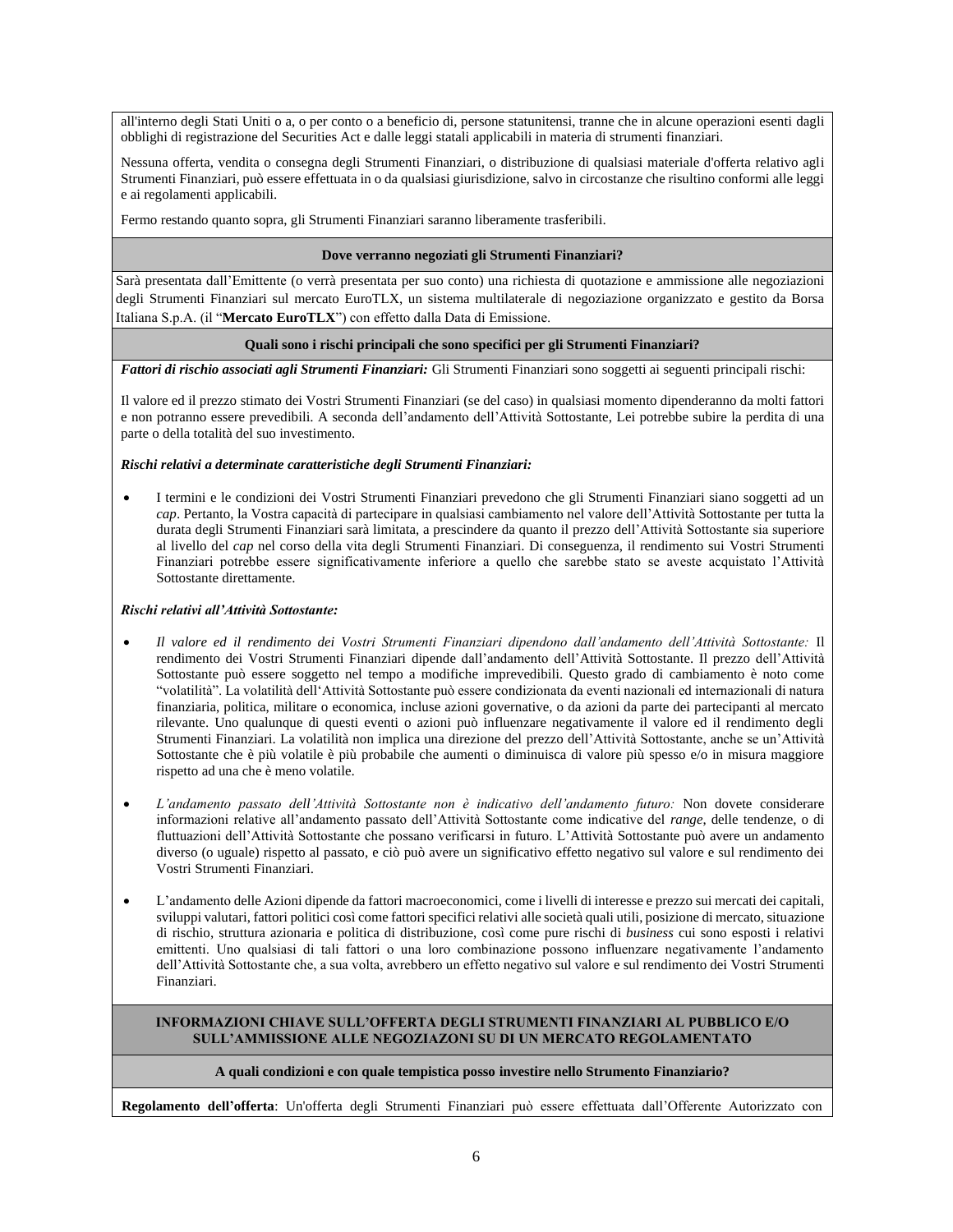procedura diversa da quanto previsto ai sensi dell'Articolo 1(4) del Regolamento Prospetti UE, nella Repubblica Italiana (la "**Giurisdizione dell'Offerta al Pubblico**"), durante il periodo che inizia il 4 giugno 2021 (compreso) e termina il 25 giugno 2021 (compreso) (il "**Periodo di Offerta**"), salvo chiusura anticipata o estensione del Periodo di Offerta.

Gli Investitori possono presentare domanda di sottoscrizione degli Strumenti Finanziari nella Giurisdizione dell'Offerta al Pubblico durante il normale orario di apertura delle banche in Italia presso le filiali dell'Offerente Autorizzato dal 4 giugno 2021 (compreso) fino al 25 giugno 2021 (compreso), salvo chiusura anticipata o estensione del Periodo di Offerta.

Gli Strumenti Finanziari possono essere collocati nella Giurisdizione dell'Offerta al Pubblico al di fuori della sede legale o dalle dipendenze dell'Offerente Autorizzato ("**offerta fuori sede**"), mediante consulenti finanziari abilitati all'offerta fuori sede in conformità all'articolo 30 del Decreto Legislativo n. 58 del 24 febbraio 1998 e successive modifiche (il "**Testo Unico della Finanza**") dal 4 giugno 2021 (compreso) fino al 18 giugno 2021 (compreso), salvo chiusura anticipata o estensione del Periodo di Offerta.

Ai sensi dell'articolo 30, comma 6, del Testo Unico della Finanza, gli effetti della sottoscrizione eseguita "fuori sede" sono sospesi per un periodo di sette giorni dalla data di sottoscrizione. Durante tale periodo, gli investitori hanno il diritto di recedere dalla sottoscrizione senza che sia applicata alcuna commissione o penale, mediante semplice preavviso al collocatore di riferimento.

Gli Strumenti Finanziari possono inoltre essere collocati nella Giurisdizione dell'Offerta al Pubblico mediante tecniche di comunicazione a distanza in conformità all'articolo 32 del Testo Unico della Finanza dal 4 giugno 2021 (compreso) fino all'11 giugno 2021 (compreso), salvo chiusura anticipata o estensione del Periodo di Offerta. In questo caso, gli investitori potranno sottoscrivere gli Strumenti Finanziari, dopo essere stati identificati dal collocatore di riferimento, utilizzando la propria password/codice idenificativo personale.

Ai sensi dell'articolo 67-*duodecies* del D. Lgs. 206/2005 come modificato (il c.d. "Codice del Consumo"), la validità e l'efficacia dei contratti stipulati è sospesa per un periodo di quattordici giorni dalla data di sottoscrizione. Durante tale periodo gli investitori possono comunicare il loro recesso al collocatore di riferimento senza sostenere alcuna spesa o commissione.

Il prezzo di offerta è il Prezzo di Emissione.

L'Emittente si riserva il diritto, d'accordo con l'Offerente Autorizzato, di aumentare il numero di Strumenti Finanziari da emettere durante il Periodo di Offerta.

L'offerta degli Strumenti Finanziari è condizionata alla loro emissione ed è subordinata all'ammissione alla negoziazione degli Strumenti Finanziari sul Mercato EuroTLX (che non è un mercato regolamentato ai sensi della Direttiva UE 2014/65/UE relativa ai Mercati degli Strumenti Finanziari) entro la Data di Emissione. Come tra ciascun Offerente Autorizzato e i suoi clienti, le offerte degli Strumenti Finanziari sono inoltre soggette alle condizioni che possono essere concordate tra loro e/o come specificato negli accordi in essere tra di loro.

*Stima delle spese caricate sull'investitore dall'Emittente/offerente:* Una commissione di collocamento per Strumento Finanziario fino al 5,00 per cento (5,00%) del Prezzo di Emissione sarà pagata dall'Emittente a ciascun collocatore relativamente agli Strumenti Finanziari collocati da tale collocatore.

#### **Chi è l'offerente e/o il soggetto richiedente l'ammissione alle negoziazioni?**

Si veda il precedente punto intitolato "Offerente Autorizzato".

L'Emittente richiederà l'ammissione alla negoziazione degli Strumenti Finanziari sul Mercato EuroTLX.

#### **Perché viene prodotto il Prospetto?**

*Ragioni per l'offerta o dell'ammissione a negoziazione su un mercato regolamentato, incassi netti attesi e uso degli incassi:* Gli incassi netti dell'offerta saranno usati dall'Emittente per procurare fondi aggiuntivi alle proprie attività e per scopi societari generali (i.e., a fini di profitto e/o a copertura di certi rischi).

*Accordo di sottoscrizione con assunzione a fermo:* L'offerta degli Strumenti Finanziari non è soggetta ad un accordo di sottoscrizione con assunzione a fermo.